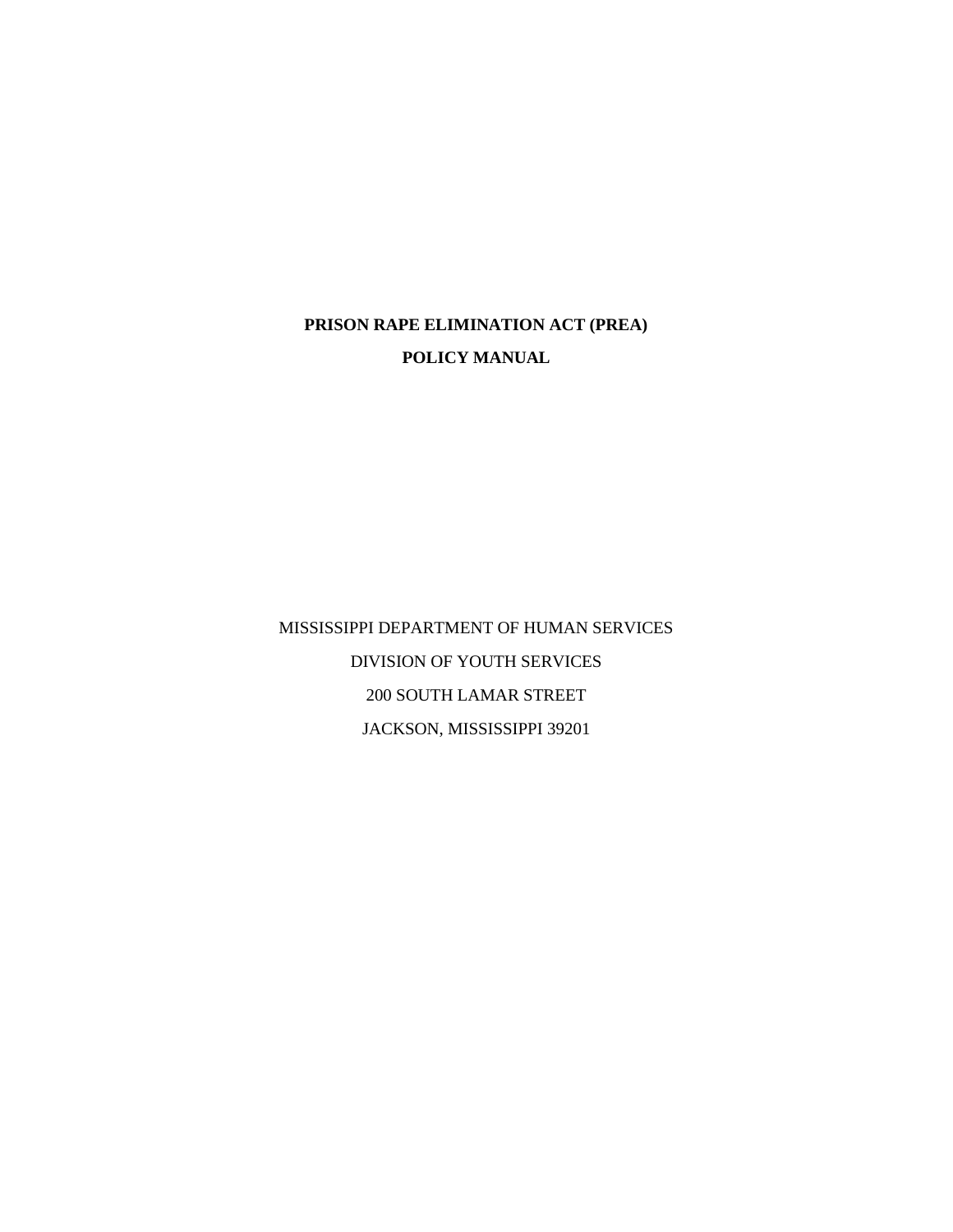**Title X: Human Services Part X: Division of Youth Services - Oakley Youth Development Center PREA Policy TABLE OF CONTENTS:**

**Chapter 1: General** General **Chapter 2: Policy** Policy **Chapter 3: Applicability** Applicability **Chapter 4: Definitions** Definitions **Chapter 5: Responsibilities** Responsibilities **Chapter 6: Procedures** Procedures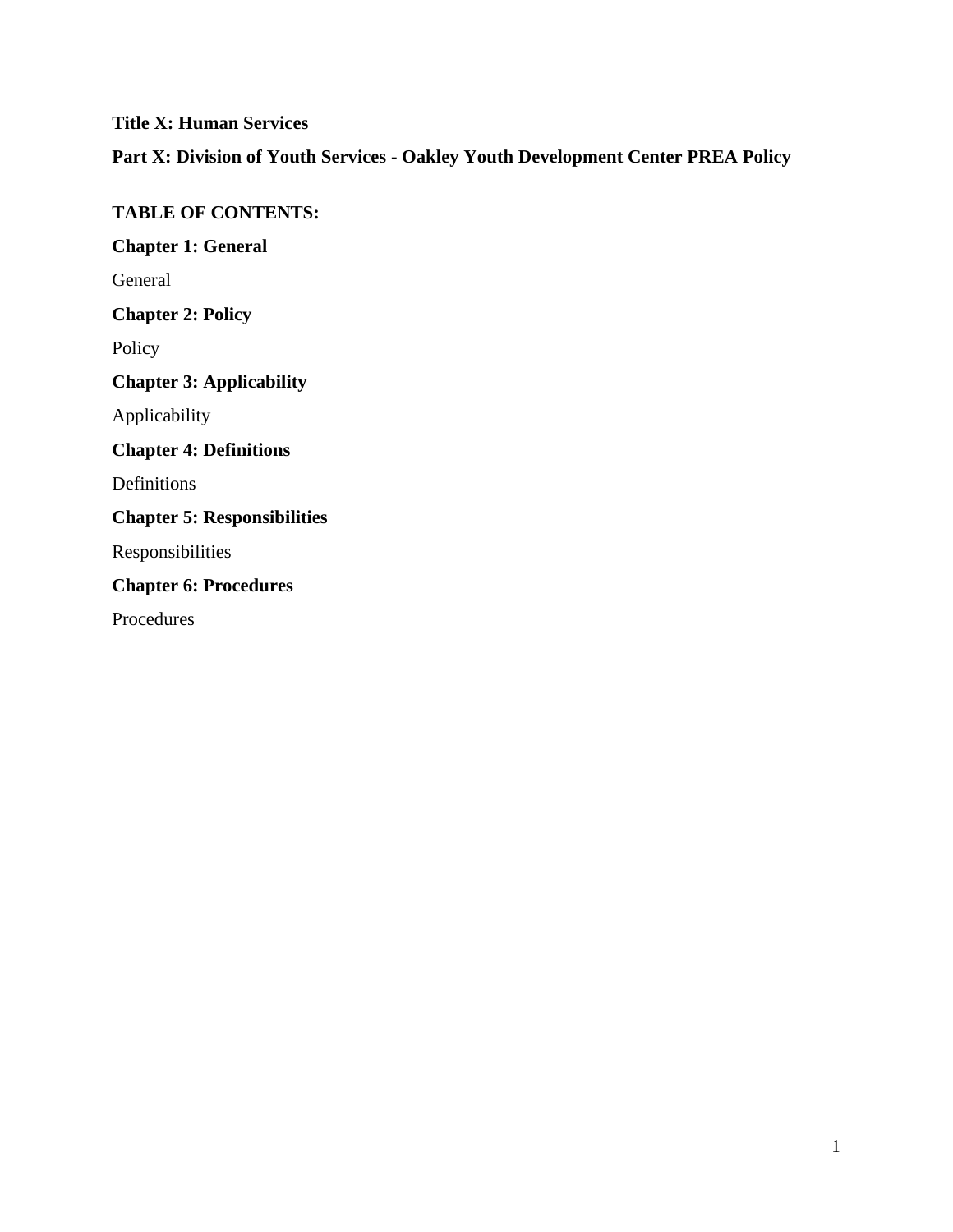## **I. GENERAL**

Mississippi Department of Human Services (MDHS), Division of Youth Services (DYS) establishes the responsibilities, policies, and procedures to implement a zerotolerance policy for prohibiting, preventing, detecting, responding to and investigating the sexual abuse and harassment of youth under Oakley Youth Development Center's (OYDC) supervision and care.

# **II. POLICY**

It is the policy of the Mississippi Department of Human Services (MDHS), Division of Youth Services (DYS), that Oakley Youth Development Center (OYDC) maintains a zero-tolerance policy against the sexual abuse and harassment of youth and custodial misconduct in accordance with the standards set forth in the Prison Rape Elimination Act of 2003 (PREA). Any sexual contact, be it youth-on-youth or staffon-youth, is strictly prohibited regardless whether any of the parties involved consider it to be consensual or forced.

# **III. APPLICABILITY**

This policy applies to all OYDC youth, employees, contractors, visitors, and volunteers.

## **IV. DEFINITIONS**

As used in this policy and procedure, the following definitions apply:

- A. **Agency**: The unit of a state, local, corporate, or nonprofit authority, or the Department of Justice, with direct responsibility for the operation of any facility that confine youth, detainees, or youth, including the implementation of policy as set by the governing, corporate, or nonprofit authority.
- B. **Authorized Visitor:** Any person approved to be present on campus by the OYDC Facility Administrator/Director of Institutions, DYS, MDHS, and/or listed by the youth's Community Services Counselor.
- C. **Contractor:** An individual that provides services on a recurring basis pursuant to a contractual agreement with the agency.
- D. **DOJ Certified Auditor:** A person that is certified as completing the United States Department of Justice (DOJ) requirements to conduct institutional audits for compliance with Federal PREA Standards.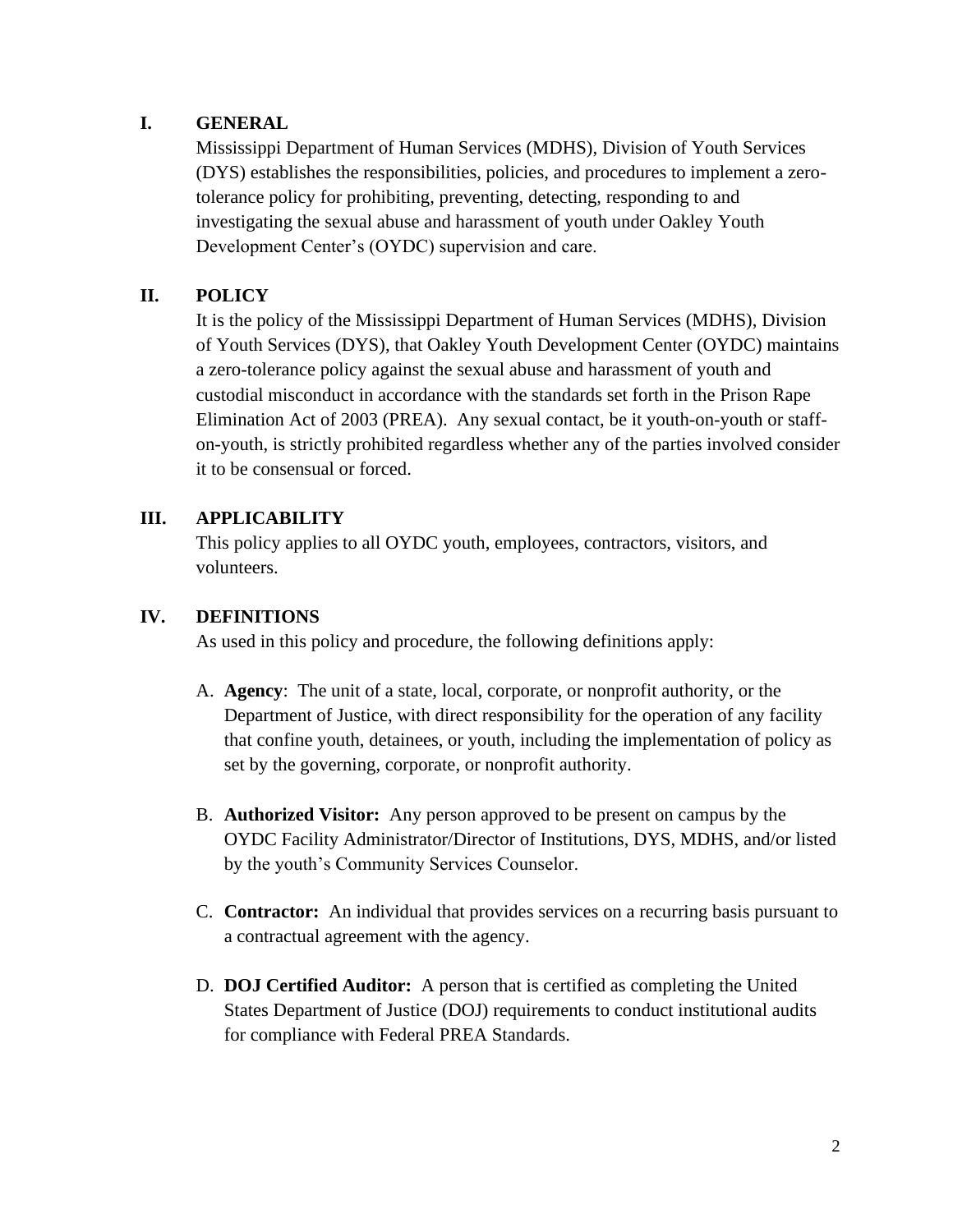- E. **Due Process Hearing Officer:** An impartial supervisory staff member or designee assigned to conduct disciplinary hearings with the authority to impose sanctions.
- F. **Employee/Staff:** Any person who works directly for the agency and/or facility.
- G. **Exigent Circumstances:** Allowing a change in procedure for temporary and unforeseen circumstances that requires immediate action in order to combat a threat to the security, safety, and/or order of the facility. Once a threat has been terminated, and security, safety, and/or order has been established, staff are to return to and follow standard procedures and protocols.
- H. **Facility**: A place, institution, building (or part thereof), set of buildings, structure, or area (whether or not enclosing a building) that is used by an agency for the confinement of individuals.
- I. **Facility Administrator/Director of Institutions:** The official ultimately responsible for the facility and/or program operations and management.
- J. **Juvenile:** Any person under the age of 18, unless under adult court supervision.
- K. **Juvenile Facility:** A facility primarily used for the confinement of juveniles pursuant to the juvenile justice system or criminal justice system.
- L. **LGBTQI2-S:** An acronym that refers to lesbian, gay, bisexual, transgender, questioning, intersex, and Two-Spirit individuals.
- M. **Office of the Inspector General Investigator:** The departmental staff member assigned to examine all incidents that potentially involve abuse or unsafe practices involving youth and/or the safety of youth in the facility.
- N. **Nonconsensual Sexual Contact:** Touching of a confined youth directly or through clothing of the genitalia, anus, groin, breast, inner thigh, or buttocks for sexual gratification perpetrated by another youth, if the victimized youth does not consent or is mentally incapable of consent, or perpetrated by an employee, contractor, or volunteer, unless the act is part of a lawful search.
- O. **Pat-Down Search:** A running of the hands over the clothed body of a confined youth by an employee to determine whether the individual possesses contraband.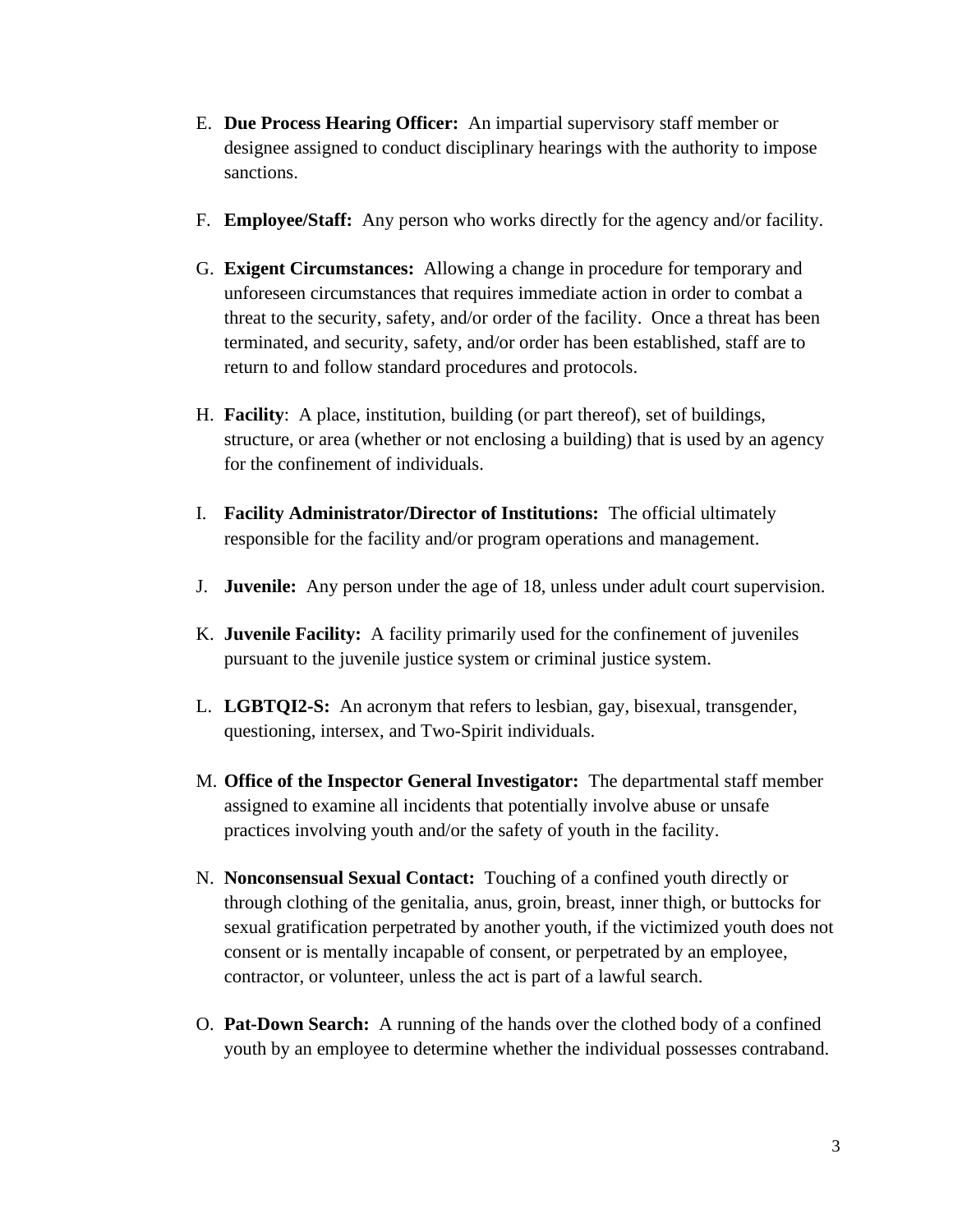- P. **Prison Rape Elimination Act of 2003 (PREA):** A federal statute enacted in September of 2003 to provide for the analysis of the incidences and effects of sexual abuse in federal, state, and local institutions, and to provide information, resources, recommendations, and funding to enable reviews of facility practice in order to protect individuals from sexual abuse in confinement.
- Q. **PREA Coordinator:** The person responsible for coordinating and developing procedures to identify, monitor, and train staff on youth sexual misconduct, harassment, and youth on youth sexual abuse or contact.
- R. **Retaliation Monitor:** A staff member, designated by the agency, who is responsible for the prevention, detection, and reporting of any retaliatory actions taken against individuals that report PREA allegations.
- S. **Sexual Abuse** (in accordance with PREA Standard §115.6) includes:
	- a. Sexual abuse of a youth by another youth includes any of the following acts, if the victim is coerced into such act by overt or implied threats of violence or is unable to refuse:
		- i. Contact between the penis and the vulva or the penis and the anus, including penetration, however slight;
		- ii. Contact between the mouth and the penis, vulva, or anus;
		- iii. Penetration of the anal or genital opening of another person, however slight, by a hand, finger, object, or other instrument; and
		- iv. Any other intentional touching, either directly or over the clothing, of the genitalia, anus, groin, breast, inner thigh, or the buttocks of another person, excluding contact incidental to a physical altercation.
	- b. Sexual abuse of youth by a staff member, contractor, or volunteer includes any of the following acts, with or without consent of the youth:
		- i. Contact between the penis and the vulva or the penis and the anus, including penetration, however slight;
		- ii. Contact between the mouth and the penis, vulva, or anus;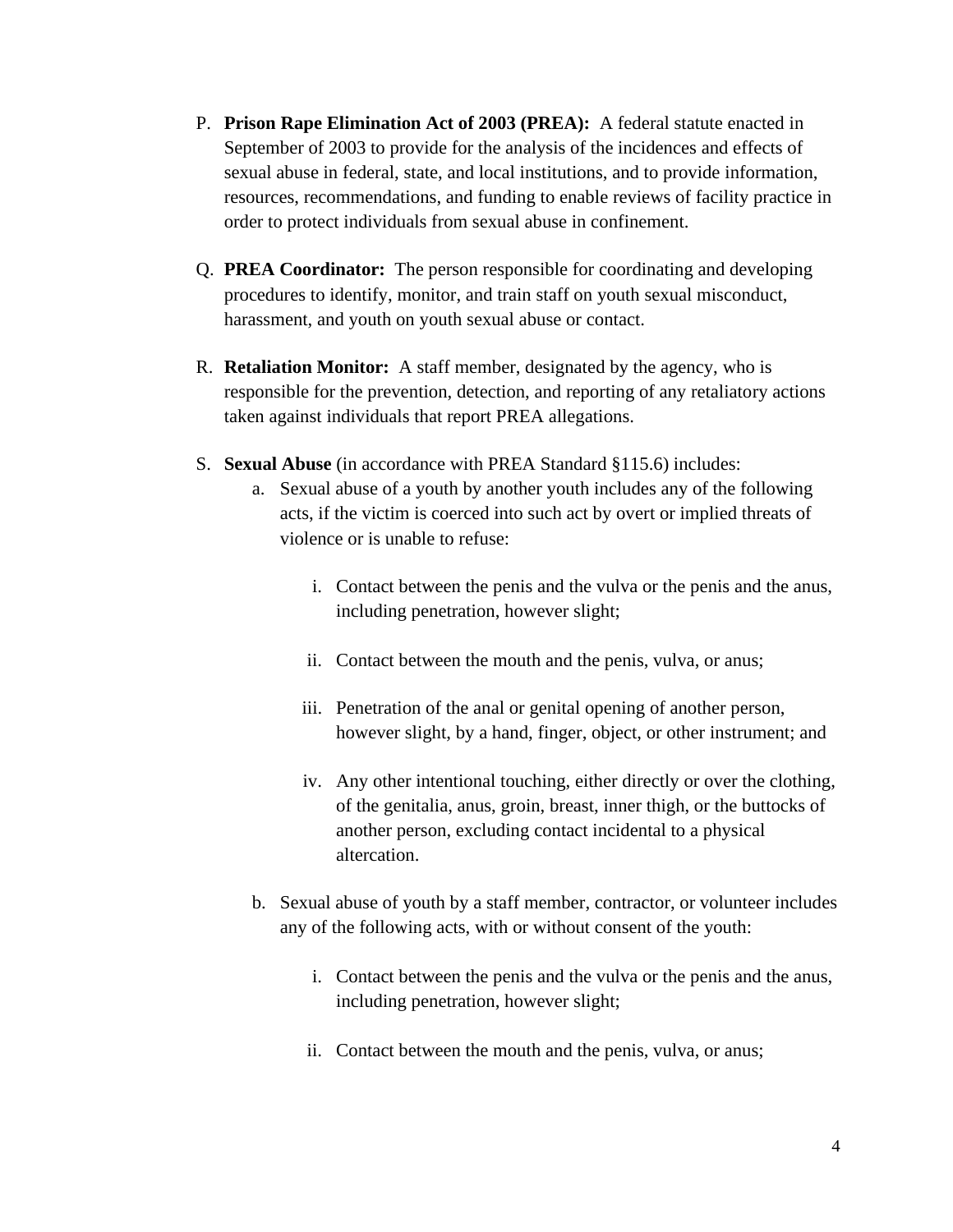- iii. Contact between the mouth and any body part where the staff member, contractor, or volunteer has the intent to abuse, arouse, or gratify sexual desire;
- iv. Penetration of the anal or genital opening, however slight, by a hand, finger, object, or other instrument, that is unrelated to official duties or where the staff member, contractor, or volunteer has the intent to abuse, arouse, or gratify sexual desire;
- v. Any other intentional contact, either directly or over the clothing, of or with the genitalia, anus, groin, breast, inner thigh, or the buttocks, that is unrelated to official duties or where the staff member, contractor, or volunteer has the intent to abuse, arouse, or gratify sexual desire;
- vi. Any attempt, threat, or request by a staff member, contractor, or volunteer to engage in the activities described in i-v listed in this section; and
- vii. Any display by a staff member, contractor, or volunteer of his or her uncovered genitalia, buttocks, or breast in the presence of a youth, and
- viii. Voyeurism by a staff member, contractor, or volunteer.
- T. **Sexual Act:** Any contact between the penis and the vulva or the penis and the anus involving penetration, however slight; contact between the mouth and the penis, vulva, or anus; or penetration of the vulva or anus of another person by hand, finger, or object; any other intentional touching, either directly or over the clothing, of the genitalia, anus, groin, breast, inner thigh, or the buttocks of another person, excluding contact incidental to a physical altercation.
- U. **Sexual Aggressor:** A person who threatens, attempts, or commits a sexual assault.
- V. **Sexual Assault Kit:** A sexual assault evidence collection kit or sexual assault forensic evidence (SAFE) kit is a set of items used by medical personnel for gathering and preserving physical evidence following an allegation of sexual assault which can be used in a rape investigation.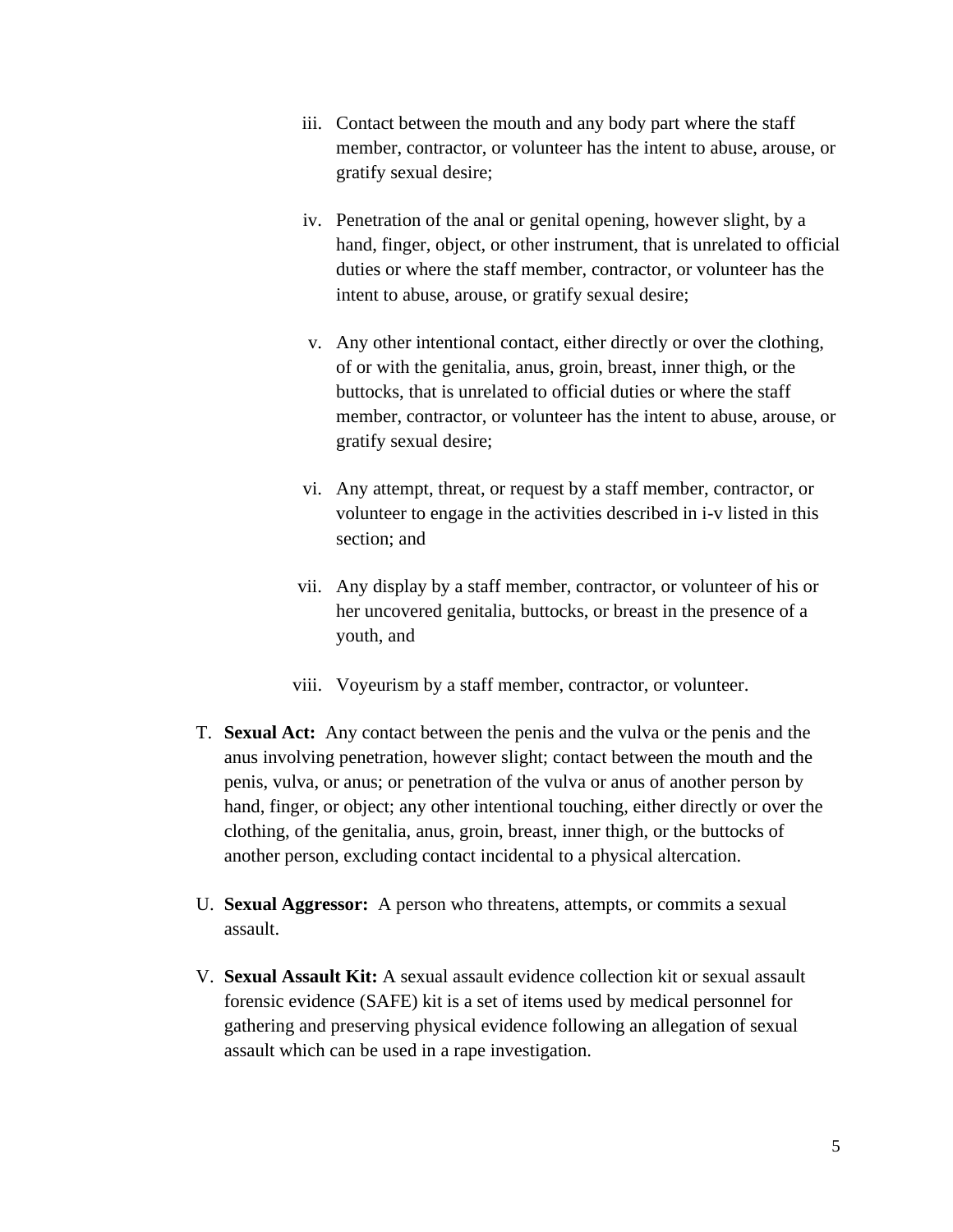- W. **Sexual Harassment:** Repeated and unwelcome sexual advances, requests for sexual favors, or verbal comments, gestures, or actions of a derogatory or offensive sexual nature by one youth directed toward another; or repeated verbal comments or gestures of a sexual nature to a youth by a staff member, contractor, or volunteer, including demeaning references to gender, sexually suggestive or derogatory comments about body or clothing, or obscene language or gestures.
- X. **Sexual Victimization:** All types of unwanted sexual activity, e.g., oral, anal, or vaginal penetration; manual stimulation of sexual organs, touching of youth's buttocks, inner thighs, penis, breast, or vagina in a sexual way; abusive sexual contacts; and both willing and unwilling sexual activity with employee/staff.
- Y. **Strip Search**: A search that requires a person to remove or arrange some or all clothing to permit a visual inspection of the person's breasts, buttocks, or genitalia.
- Z. **Substantiated Allegation:** An allegation that was investigated and determined to have occurred.
- AA. **Unfounded Allegation:** An allegation that was investigated and determined not to have occurred.
- BB. **Unsubstantiated Allegation:** An allegation that was investigated and the investigation produced insufficient evidence to make a final determination as to whether the event occurred.
- CC. **Volunteer:** An individual who donated time and effort on a single occasion or recurring basis to enhance the activities and programs of the agency.
- DD. **Voyeurism:** An invasion of privacy of a youth by a staff member, contractor, or volunteer for reasons unrelated to official duties, such as peering at a youth taking a shower and/or performing bodily functions; requiring a youth to expose his or her buttocks, genitals, or breasts; or taking images/pictures of all or part of a youth's naked body or of a youth performing bodily functions.

#### **V. RESPONSIBILITIES**

A. The Director of the Division of Youth Services and/or Facility Administrator/Director of Institutions shall be responsible for OYDC's compliance with federal and state laws relating to PREA.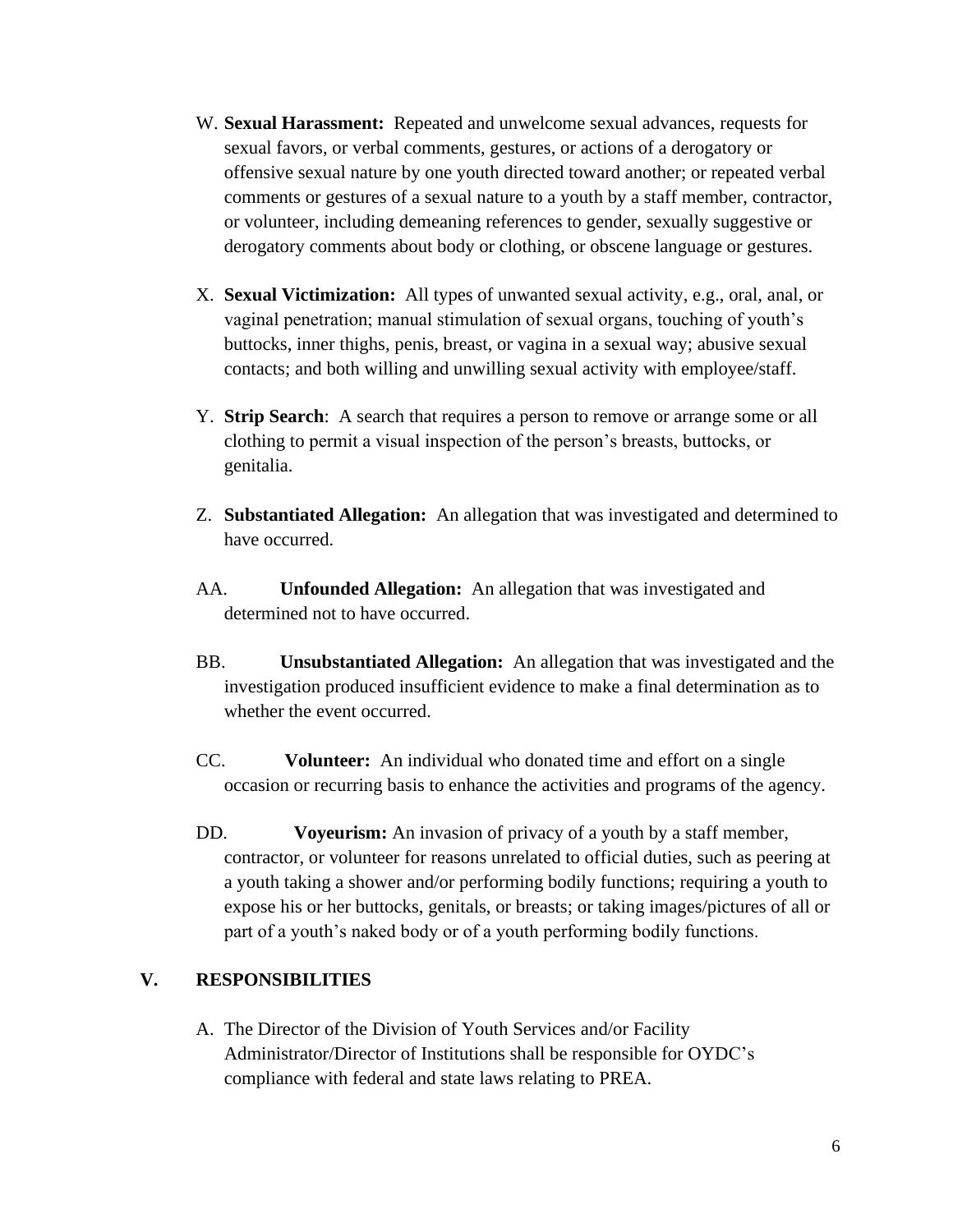- B. The MDHS Office of the Inspector General (OIG) shall be responsible for:
	- a. Ensuring that all allegations of sexual abuse and harassment are thoroughly investigated (See attachment: XV.7.G, Investigative Outcome of Allegations of Sexual Abuse and Sexual Harassment).
	- b. Referring violations of law to the district attorney (or other appropriate prosecuting attorney) for prosecution.
	- c. Reporting statistical data for PREA related incidents.
	- d. Informing youth as to whether the allegation has been determined to be substantiated, unsubstantiated, or unfounded.
	- e. Informing youth of the following information when a youth alleges that an employee/staff member committed sexual abuse against the youth: (1) The employee/staff is no longer with MDHS/OYDC; (2) the employee/staff has been indicted on a charge related to the sexual abuse; or (3) the employee/staff has been convicted on a charge related to the sexual abuse. This notification shall be documented (See attachment: XV.7.L, Youth Notification of Investigative Outcome).
- C. The PREA Coordinator shall be responsible for:
	- a. Implementing, managing, and monitoring OYDC's compliance with the PREA standards.
	- b. Reviewing, monitoring, and maintaining records of all PREA related incidents, forms, and documents in order to ensure compliance with this regulation and the federal PREA standards. Records to include, but not be limited to: Incident Reports (See OYDC policy: VII.2, Incident Reporting, and attachments: VII.2.A, Incident Report Form; VII.2.B, Serious Incident Report Form; and VII.2.C, Incident Reporting Log Form), Program Integrity reports of allegations of Sexual Abuse and Sexual Harassment, grievances (See OYDC policy: XV.2, Youth Grievance, and attachments: XV.2.A, Youth Grievance Form and XV.2.E, Grievance Log Form), staffing information, Vulnerability/Sexual Risk Assessments (Attachment: XV.7.C) and other screening forms/assessments (i.e. ERASOR), Protection Against Retaliation (Attachment: XV.7.F), and staff logs (Unit Log Book and attachment: XV.6.B, Unannounced Supervisory Visits).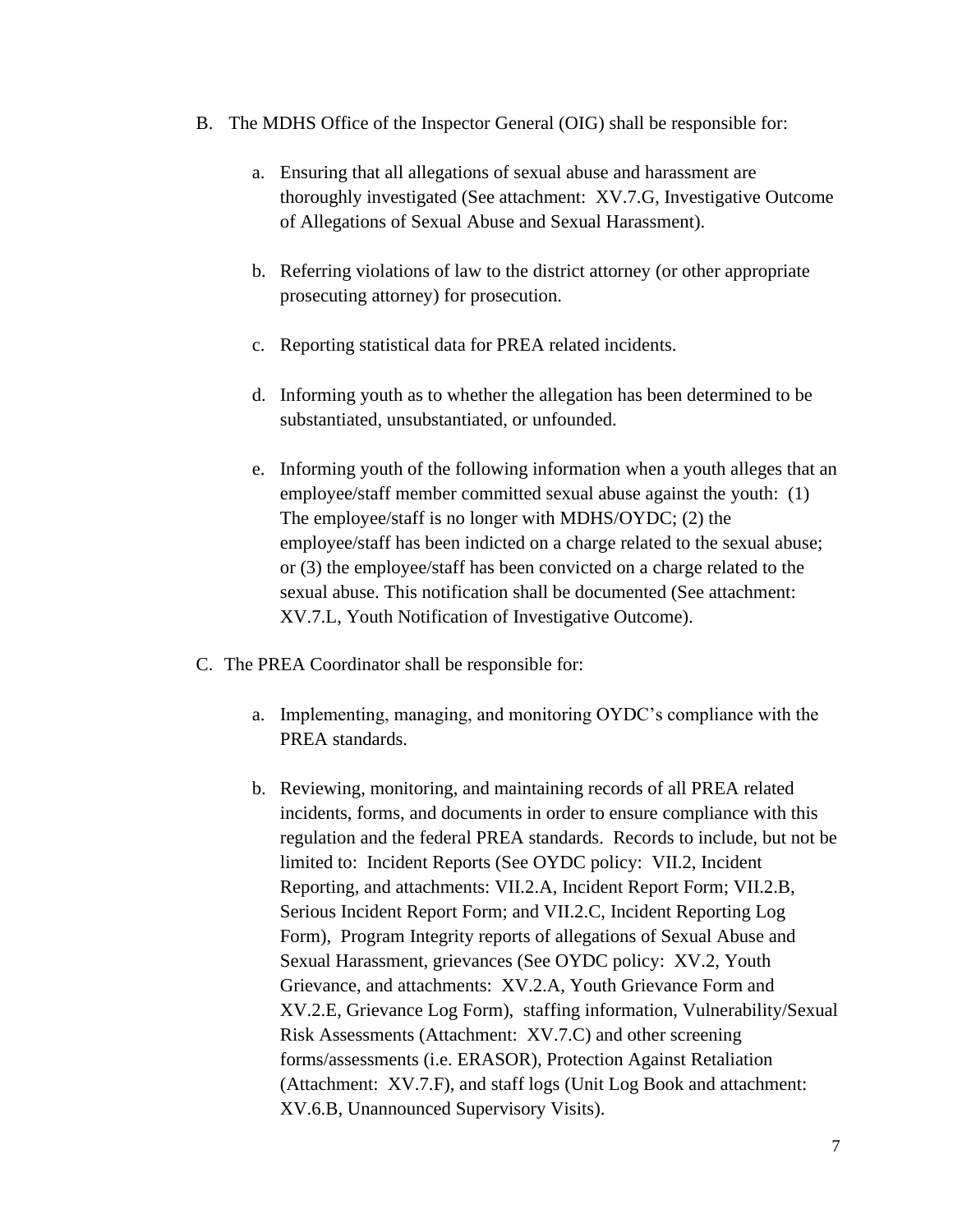- c. Ensuring youth and employees in PREA related incidents receive all services required and all appropriate reports are submitted.
- d. Consulting with the Director of the Division of Youth Services and the Facility Administrator/Director of Institutions to provide input on the facility staffing plans and surveillance monitoring equipment additions or changes as it relates to PREA.
- e. Assisting the Facility Administrator/Director of Institutions in developing and updating OYDC policies and procedures, as necessary, to ensure the facility's compliance with federal PREA standards.
- f. Briefing the Facility Administrator/Director of Institutions of allegations, investigations, findings, and the identity of potential victims and potential aggressors without violating confidentiality requirements of federal PREA standards.
- g. Conducting unannounced, after-hours institutional visits.
- h. Ensuring all volunteers and contractors at the facility have been trained.
- i. Collaborating with the MDHS to develop contracts with DOJ Certified Auditors.
- j. Coordinating with and assisting the DOJ Certified Auditor who conducts the PREA audit.
- k. Conducting annual internal audits of OYDC to ensure compliance with federal PREA standards.
	- i. The PREA Coordinator shall review the following prior to any actual audit:
		- 1. Prevention Planning,
		- 2. Responsive Planning,
		- 3. Training and Education,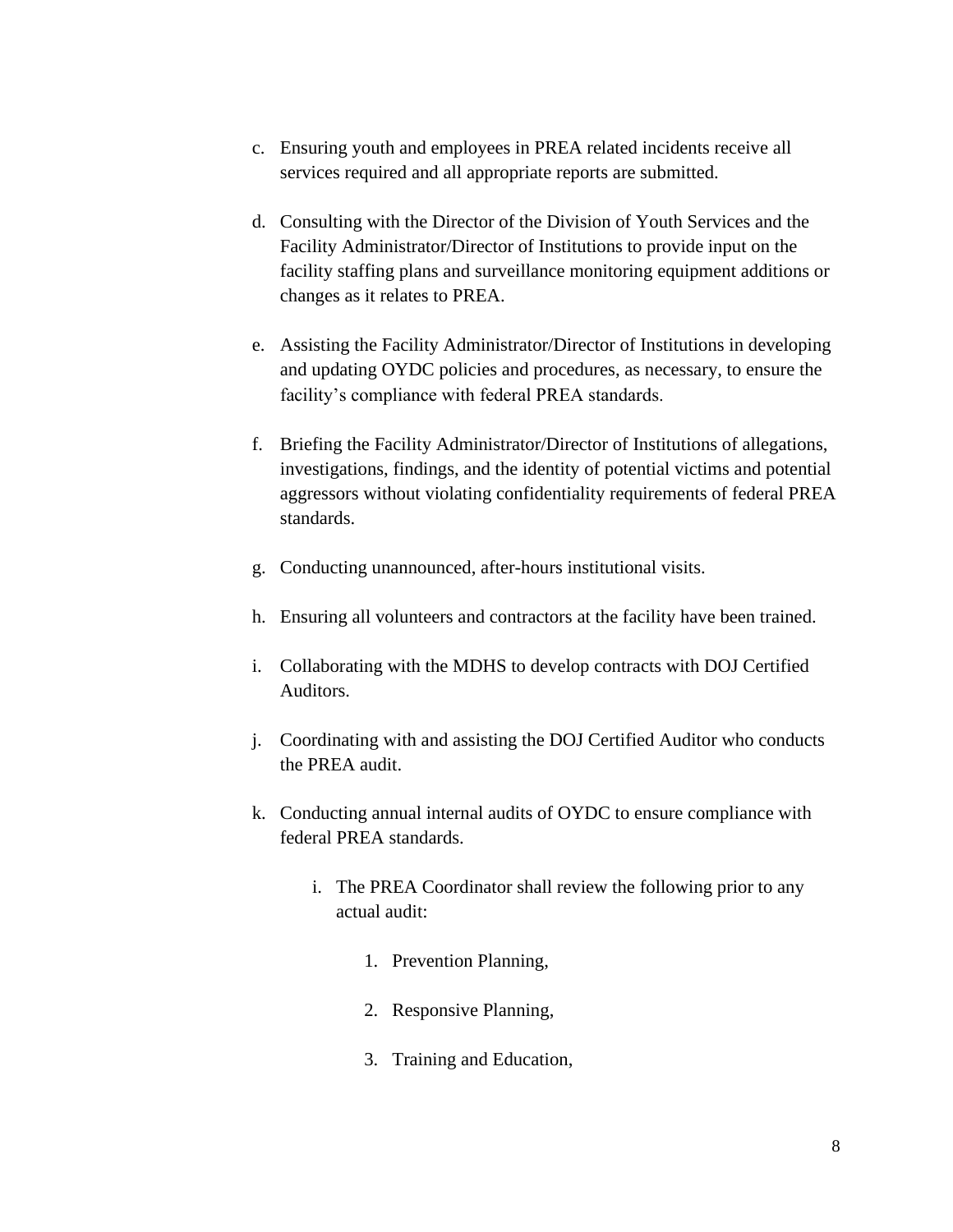- 4. Screening for Risk of Sexual Victimization and Abusiveness,
- 5. Reporting Procedures,
- 6. Response following a report of Sexual Abuse and/or Sexual Harassment,
- 7. Staff first responder duties,
- 8. Protection of youth from contact with abusers,
- 9. Investigations,
- 10. Corrective action for staff,
- 11. Corrective action for contractors and volunteers, and
- 12. Disciplinary sanctions for youth.
- ii. The PREA Coordinator shall interview a representative sample of youth and employees/staff in a private setting.
- l. Ensuring policy is in place such that youth and employees/staff who report sexual abuse, sexual harassment, or cooperate with an investigation of a sexual nature are protected from retaliation by other youth or employees/staff and are monitored for ninety (90) days after an incident (See attachment: XV.7.F, Protection Against Retaliation).
- m. Reporting statistical data for PREA related incidents.
- n. Ensuring all aggregated sexual abuse data is posted on the MDHS website by way of annual reporting and ensuring all data is stored securely for at least 10 years after the date of the initial collection.
- D. The Training Department shall be responsible for (See OYDC policy: IV.1, Staff Training):
	- a. Training curricula for OYDC New Hire Employees, Refresher and In-Service Trainings, and other specialized training as necessary for PREA compliance.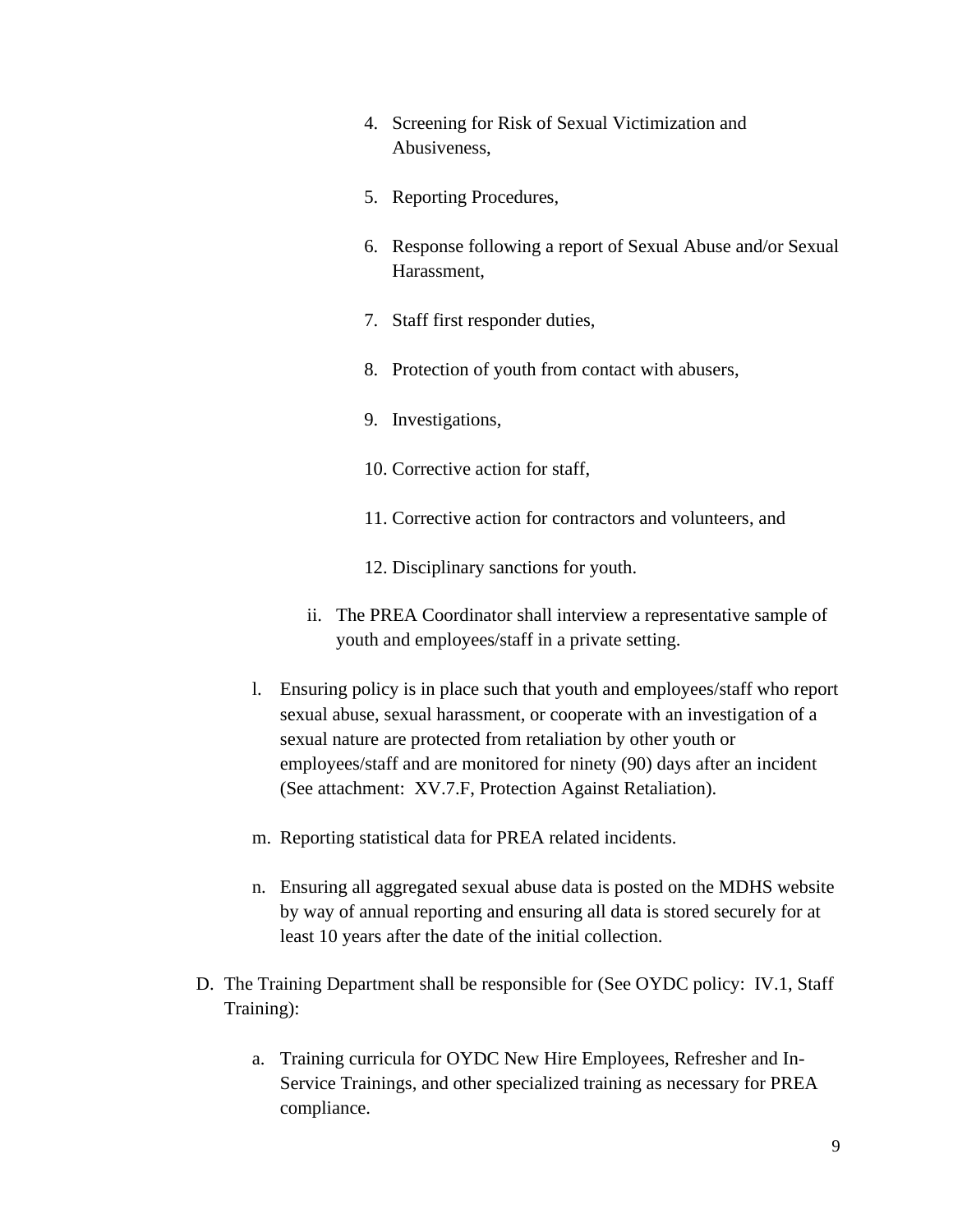- b. Reporting education and training statistical data to relevant parties.
- c. Retaining records of employees/staff, contractors, and volunteers who have completed training.
- E. The Facility Administrator/Director of Institutions is responsible for:
	- a. Developing OYDC policies and procedures to ensure facility compliance with federal PREA standards.
	- b. Ensuring that Juvenile Care Worker (JCW) Shift Supervisors conduct and document unannounced rounds on each shift to identify and deter employee/staff sexual abuse and sexual harassment (See OYDC policy: XV.6, Staffing Plan and attachment: XV.6.B, Unannounced Supervisory Visits).
	- c. Ensuring compliance with Incident Reporting, as it applies to PREA (See OYDC policies: VII.2, Incident Reporting and VII.5, Abuse and Neglect Reporting).
	- d. Designating a facility PREA Coordinator.
	- e. Ensuring that all LGBTQI2-S youth's health and safety are considered, on a case-by-case basis, in making housing and program assignments regarding management and security (See OYDC policy: XIII.24, LGBTQI2-S).
	- f. Ensuring that youth at high-risk for sexual victimization are not placed in involuntary segregation unless an assessment of all available alternative means have been made and there are no other available alternatives.
	- g. Ensuring that PREA educational information is continuously and readily available and visible to youth through posters, handbooks, or other written formats.
	- h. Ensuring that the facility telephone system is checked daily to confirm that abuse hotlines are accessible, and the telephone system status is to be recorded in the unit logbook as to whether the phones are inoperable; and, take prompt, appropriate action if maintenance is required.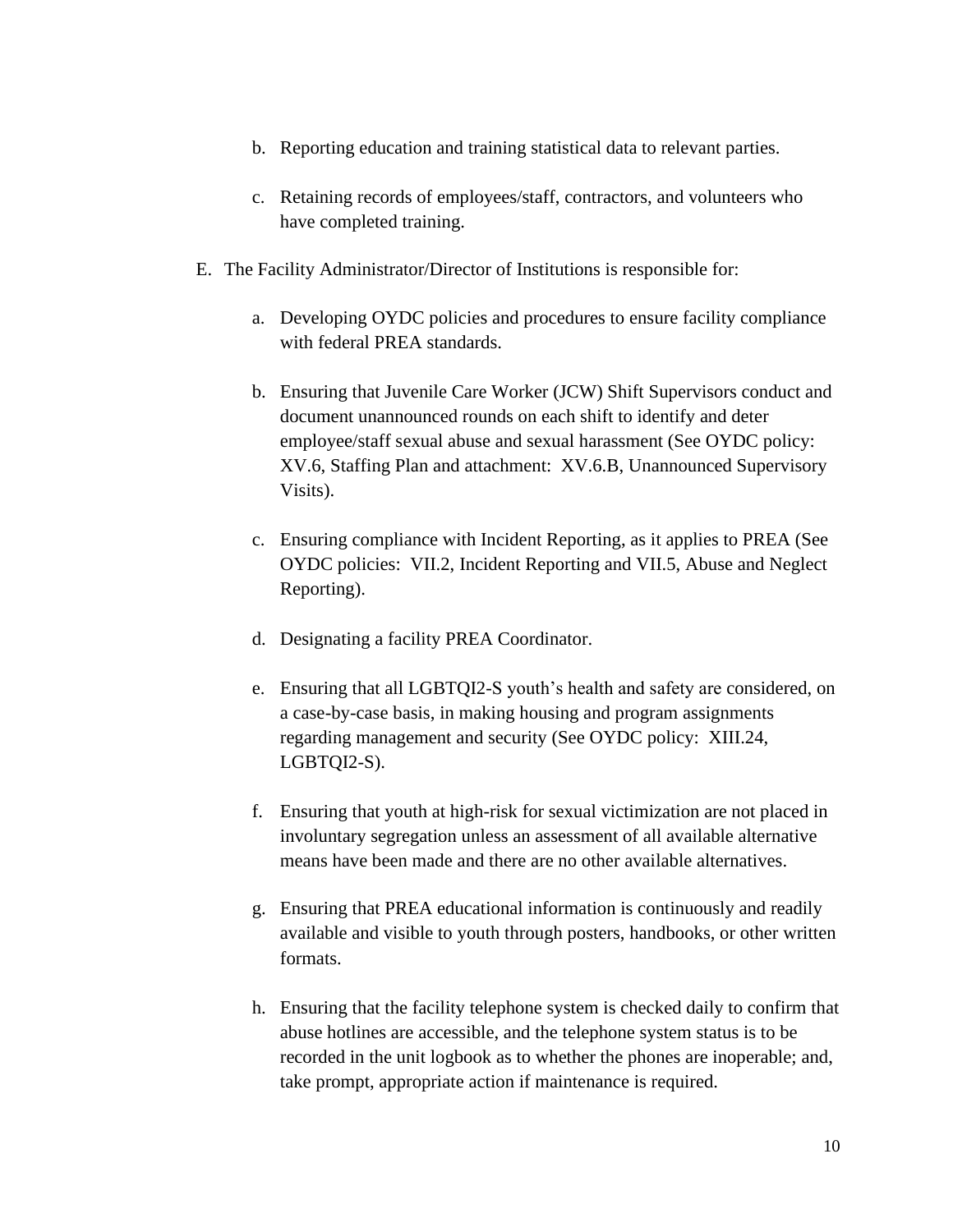- i. Ensuring that upon receipt of an allegation that a youth was sexually abused while confined to another facility, he/she notifies the head of that facility of the allegation (See attachment: XV.7.D Reporting to Other Confinement Facilities).
- j. Ensuring that an allegation received from a current youth of any sexual abuse or harassment at the facility is appropriately handled, that the Office of the Inspector General (OIG) is notified, and that the youth receives all necessary follow-up care according to the requirements in this policy.
- F. The Director of Mental Health Services is responsible for:
	- a. Designing, and/or implementing a diagnostic instrument (screening tool) to be utilized for assessing youth sexual vulnerability or aggression (See attachment: XV.7.C, Vulnerability/Sexual Risk Assessment).
	- b. Assigning staff to conduct youth orientation.
	- c. Ensuring youth counseling and mental health treatment is provided to victims and aggressors by mental health professionals.
	- d. Ensuring the proper usage of the diagnostic instrument by OYDC Mental Health Staff.
	- e. Recommending placement and/or transfer of youth involved in all PREA related incidents with the approval of the Facility Administrator/Director of Institutions and taking immediate action when a youth is subject to a substantial risk of imminent abuse.
	- f. Monitoring youth identified as being sexual aggressors, potential sexual aggressors, victims of sexual abuse, and potential victims of sexual abuse and providing documentation of such monitoring to the PREA Coordinator and Facility Administrator/Director of Institutions (See OYDC policy: XIII.5., Service Plans).
- G. The Personnel Officer shall ensure adherence to all OYDC policies and procedures relating to federal PREA compliance, specifically, as they relate to employment.
- H. Employees, contractors, and volunteers are responsible for adherence to OYDC policies and procedures relating to youth sexual abuse, sexual harassment, and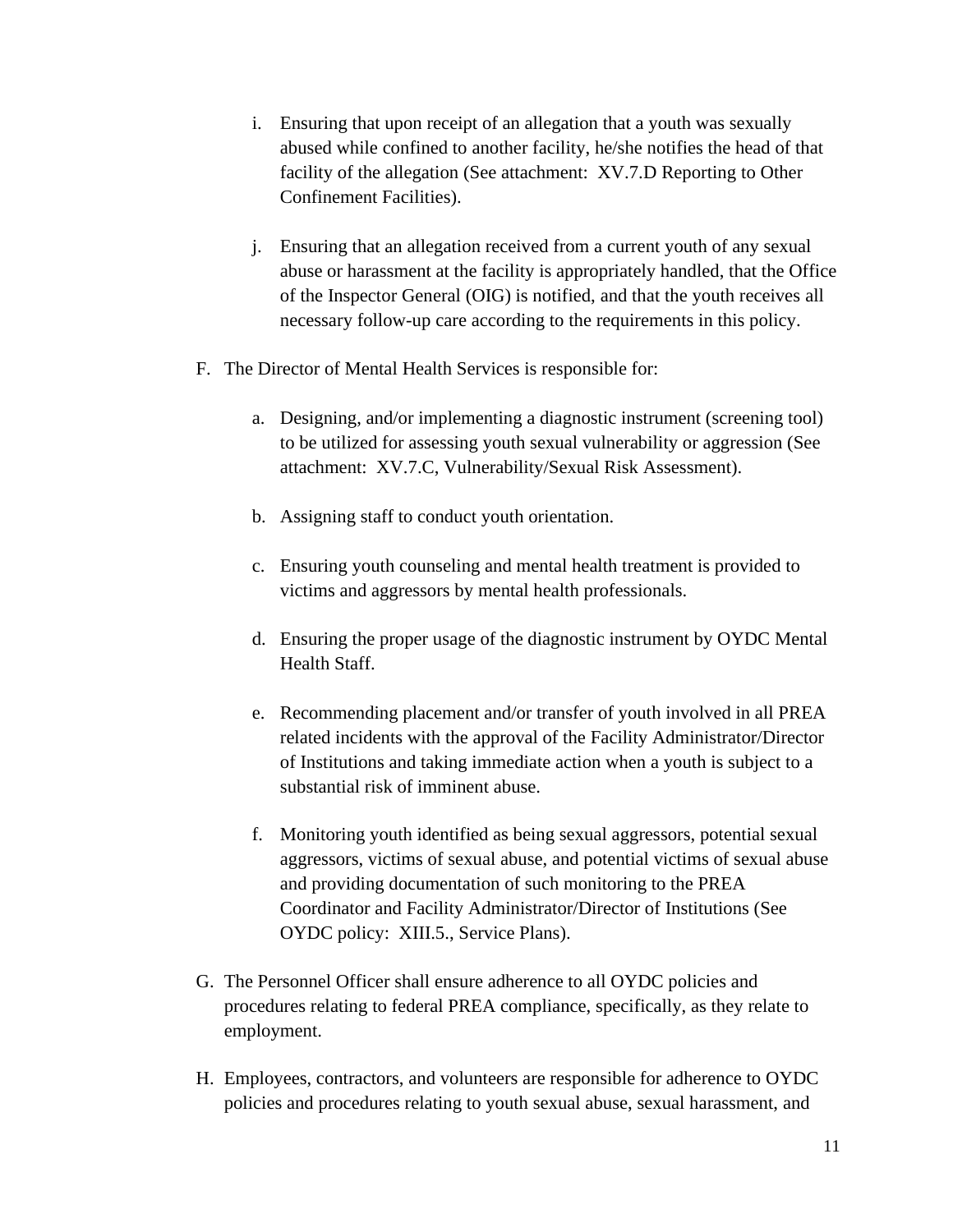custodial sexual misconduct. This includes a continuing affirmative duty to disclose any such misconduct.

I. Youth are responsible for adherence to OYDC rules related to youth sexual abuse, sexual harassment, and sexual misconduct.

## **VI. PROCEDURES**

- A. Prevention of Sexual Abuse and Sexual Harassment
	- a. Employee Education and Training: Employee instruction shall be accomplished during initial training, annual in-service trainings, specialized training, and additional training, as needed. Employee training shall be documented to denote employee understanding of material and verified by employee signature, and refresher training shall be accomplished at least annually (See attachment: XV.7.A PREA Staff Acknowledgement Form). Employees shall receive training to include, but not be limited to:
		- i. OYDC's zero tolerance policy for sexual abuse and sexual harassment;
		- ii. How to fulfill their responsibilities under agency sexual abuse and sexual harassment prevention, detection, reporting, and response policies and procedures;
		- iii. Youth's right to be free from sexual abuse and sexual harassment;
		- iv. The right of youth and employees to be free from retaliation for reporting sexual abuse and sexual harassment;
		- v. The dynamics of sexual abuse and sexual harassment in juvenile facilities;
		- vi. The common reactions of juvenile victims of sexual abuse and sexual harassment;
		- vii. How to detect and respond to signs of threatened and actual sexual abuse and how to distinguish between consensual sexual contact and sexual abuse between youth;
		- viii. How to avoid inappropriate relationships with youth;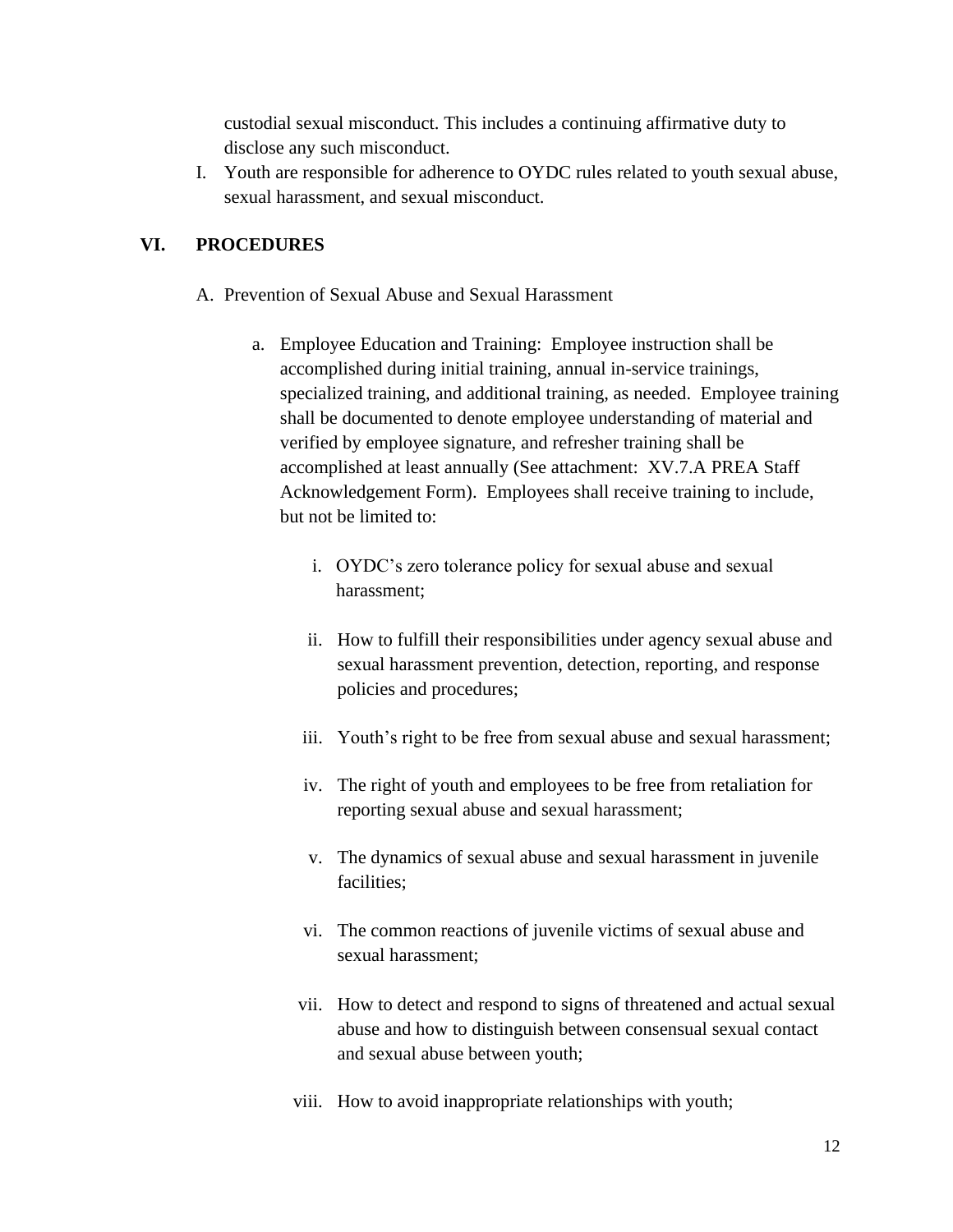- ix. How to communicate effectively and professionally with youth, including lesbian, gay, bisexual, transgender, intersex, or gender nonconforming youth;
- x. How to comply with relevant laws related to mandatory reporting of sexual abuse to outside authorities; and
- xi. Relevant laws regarding the applicable age of consent.
- b. Volunteer and Contractor Education and Training: The level and type of training provided to volunteers and contractors shall be based on the services they provide and level of contact they have with youth, but all volunteers and contractors who have contact with youth shall be notified of the agency's zero tolerance policy regarding sexual abuse and sexual harassment and informed how to report such incidents. Contractors and volunteers shall receive training to include, but not be limited to: the prevention, detection, response, and reporting of allegations of youth sexual abuse, sexual harassment, and custodial sexual misconduct. Contractor and volunteer training shall be documented to denote the contractor or volunteer's understanding of material and verified through the contractor or volunteer's signature, and refresher training shall be accomplished at least annually (See attachment: XV.7.B PREA Contractor/Volunteer Acknowledgement Form). Contractor and volunteer instruction shall be accomplished during initial training, annual in-service trainings, specialized training, and additional training, as needed.
- c. Specialized Training: (Investigations). Investigators and other OYDC employees with PREA related responsibilities shall receive additional training related to their roles to include, but not be limited to: interviewing sexual abuse victims, proper use of Miranda and Garrity warnings, conducting sexual abuse investigations and the collection of evidence in a confinement setting, and the criteria and evidence required to substantiate a case for administrative action or prosecutorial referral. Training shall be documented and verified through employee signature and forwarded to the Training Director for retention.
- d. Specialized Training: (Medical and Mental Health Care). Medical and mental health employees, shall receive additional training to include, but not be limited to: how to detect and assess signs of sexual abuse and harassment, how to preserve physical evidence of sexual abuse, how to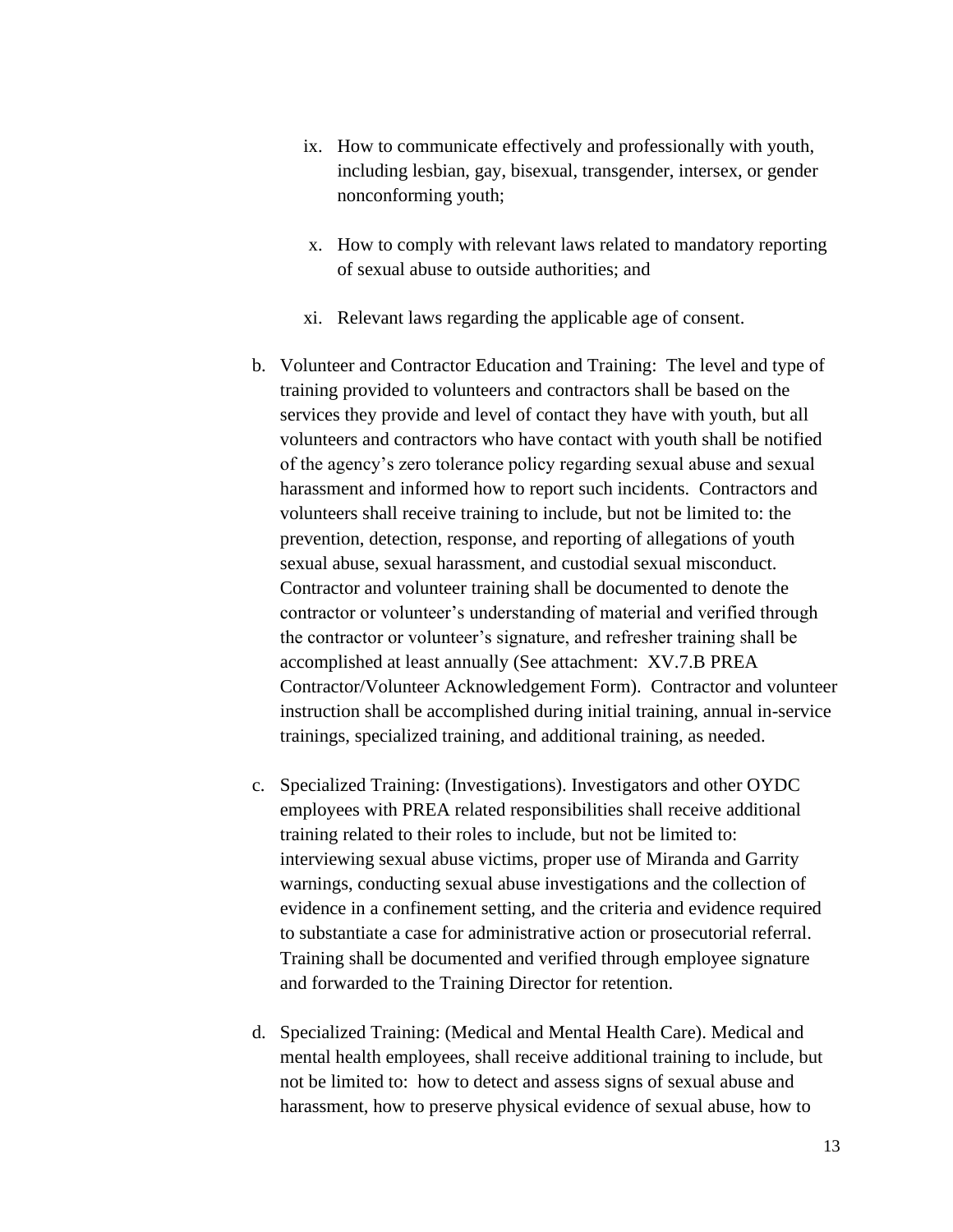respond effectively and professionally to victims of sexual abuse and harassment, how and to whom to report allegations or suspicions of sexual abuse and harassment, recognizing the special medical and mental health needs of all youth, and factors to consider in a youth's risk of sexual victimization. Training shall be documented to denote employee understanding of material and verified through employee signature.

- e. OYDC Hiring, Promotion, Evaluation
	- i. Departmental policy prohibits the hiring or promotion of an employee or contractor who may have contact with youth who:
		- 1. Have engaged in sexual abuse in a prison, jail, lockup, community confinement facility, juvenile facility, or other institution;
		- 2. Have been convicted of engaging or attempting to engage in sexual activity in the community, facilitated by force, overt or implied threats of force, or coercion, or if the victim did not consent or was unable to consent or refuse; or
		- 3. Have been civilly or administratively adjudicated to have engaged in the activity described in paragraph VI.A.e.2 above.

(See MDHS Employee Handbook and OYDC attachment: III.2.A, PREA Employment/Appraisal Questionnaire)

- ii. Before hiring a new employee or contractor, the Mississippi Department of Human Services (MDHS) Personnel Division or designee shall:
	- 1. Conduct a criminal background records check;
	- 2. Consult any child abuse registry maintained by the State or locality in which the employee would work;
	- 3. Make its best efforts to contact all prior institutional employers in regard to substantiated allegations of sexual abuse or any resignation during a period of sexual abuse investigation;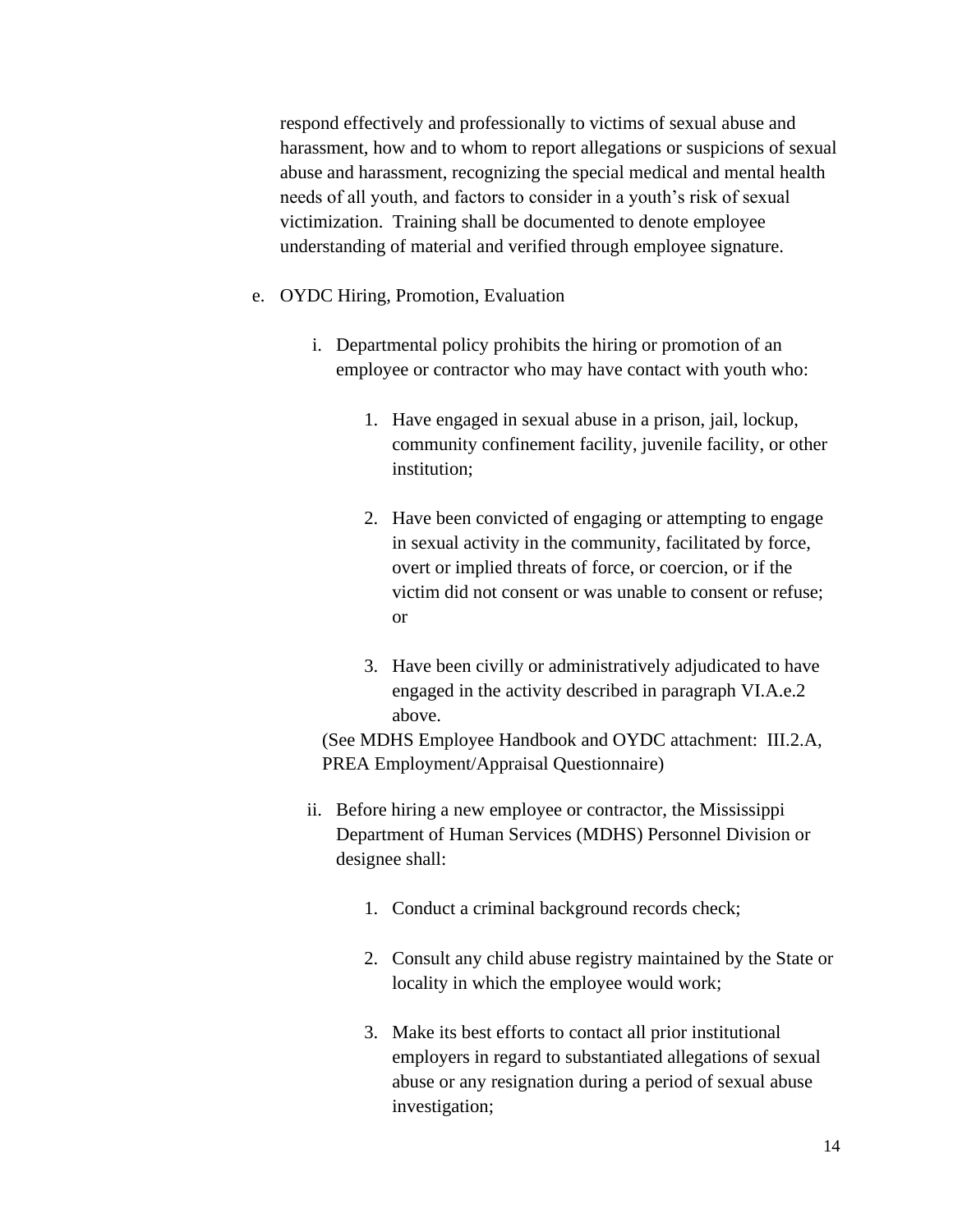- 4. The agency shall also ask all applicants and employees who may have contact with youth directly about previous misconduct described in VI.A.e.2 above (See OYDC policy: III.2, DYS Employment) in written applications or interviews for hiring or promotions and in any interviews or written self-evaluations conducted as part of reviews of current employees. The agency shall also impose upon employees a continuing affirmative duty to disclose any such misconduct; and
- 5. The agency will apprise potential employees and contractors that false information or material omissions regarding such misconduct shall be grounds for termination and that they have a continuing duty to disclose such conduct.

(See MDHS policy: AP-26, Background Checks)

- iii. For all promotions and rehires, the MDHS Personnel Department shall conduct a criminal background records check.
- iv. If the employee has engaged in any conduct described in paragraph VI.A.e.2 above, they shall be disqualified for promotion or rehire. Employees shall be subject to disciplinary sanctions up to and including termination for violating sexual abuse or sexual harassment policies. (See MDHS Employee Handbook and OYDC policy: III.8, Sexual Harassment).
- v. OYDC shall consider any incidents of sexual harassment in deciding whether to hire or promote any employee or contractor.
- vi. The MDHS Personnel Division shall conduct criminal background records checks at least every five (5) years for current employees and contractors who may have contact with youth.
- vii. Unless prohibited by law, the agency shall provide information on substantiated allegations of sexual abuse or sexual harassment involving a former employee upon receiving a request from an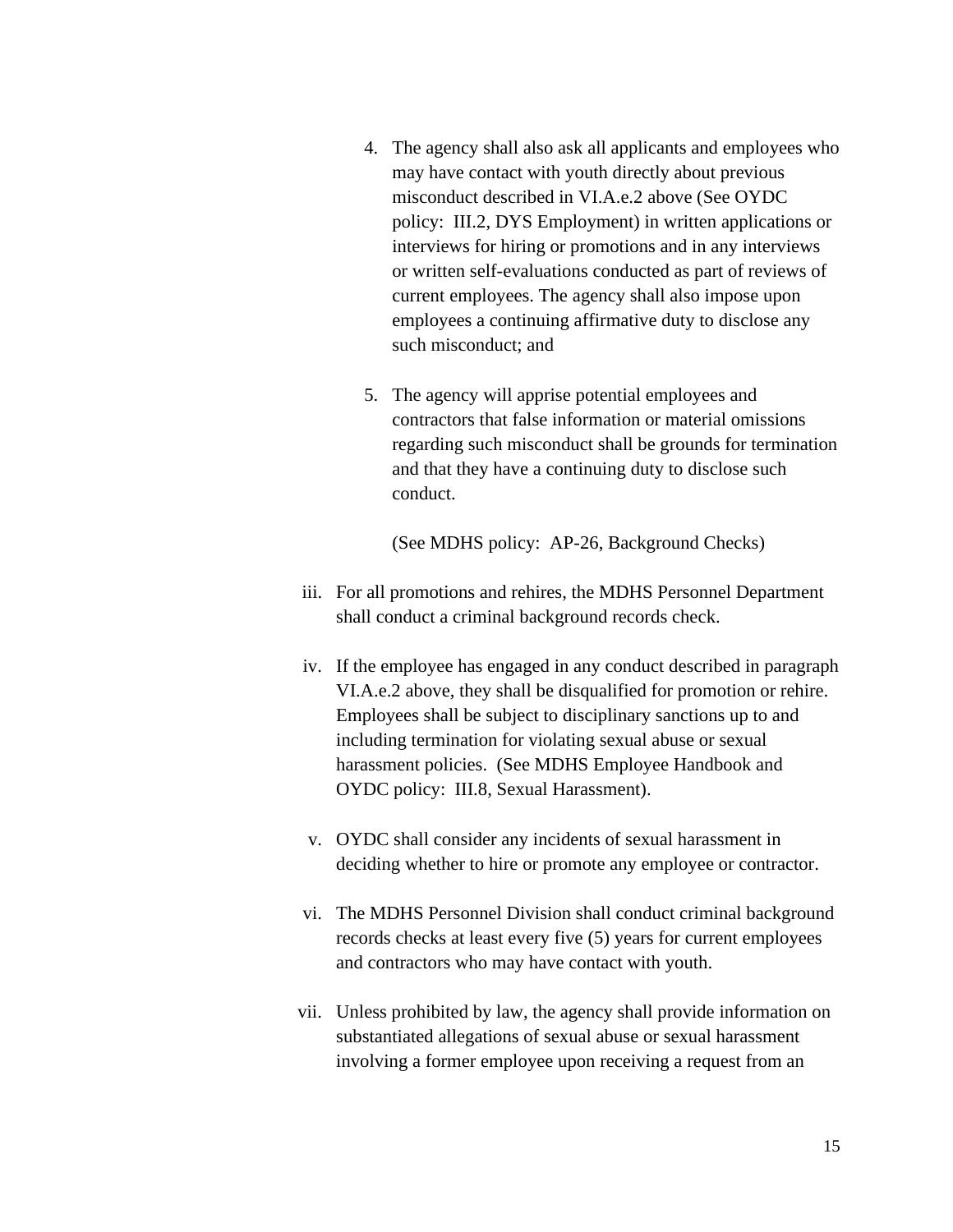institutional employer for whom said employee has applied to work.

- B. Youth Education
	- a. All youth shall:
		- i. Be given understandable information, verbal and written, explaining the OYDC's zero-tolerance PREA policy, including how to report sexual abuse and harassment during intake;
		- ii. Receive a comprehensive educational orientation within 72 hours of their arrival at OYDC on the OYDC's zero tolerance PREA policy and how to report sexual abuse and harassment by an OYDC Counselor (See OYDC policy: XIII.1, Admission, Intake, and Orientation and attachment: XIII.1.G, Student Handbook); and
		- iii. If a youth has special needs (e.g., language barriers, visually impaired, deaf, limited reading skills, or otherwise disabled), have an OYDC Counselor provide information in an accessible and understandable format addressing the following:
			- 1. OYDC shall take appropriate steps to ensure that youth with disabilities (including, for example, youth who are deaf or hard of hearing, those who are blind or have low vision, or those who have intellectual, psychiatric, or speech disabilities), have an equal opportunity to participate in and/or benefit from all aspects of the agency's efforts to prevent, detect, and properly respond to sexual abuse and sexual harassment.
			- 2. To ensure effective communication with youth who are deaf or hard of hearing, providing access to interpreters who can interpret effectively, accurately, and impartially, both receptively and expressively, using any necessary specialized vocabulary, when necessary.
			- 3. In addition, the agency shall ensure that written materials are provided in formats or through methods that ensure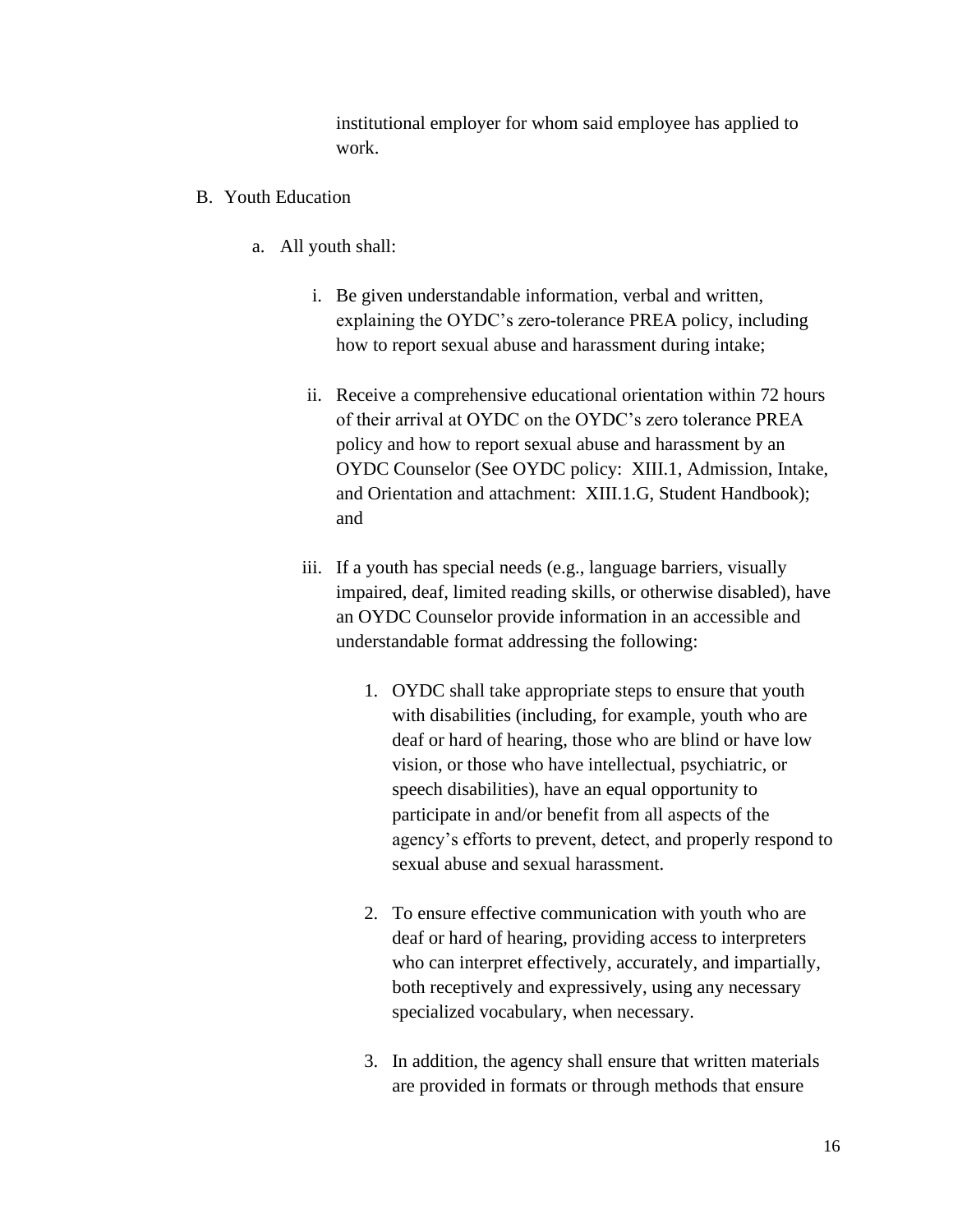effective communication with youth with disabilities, including youth who have intellectual disabilities, limited reading skills, or who are blind or have low vision.

- a. The agency is not required to take actions that it can demonstrate would result in a fundamental alteration in the nature of a service, program, or activity, or cause undue financial and administrative burdens, as those terms are used in regulations promulgated under Title II of the Americans with Disabilities Act, 28 CFR 35.164.
- iv. The agency shall take reasonable steps to ensure meaningful access to all aspects of the agency's efforts to prevent, detect, and respond to sexual abuse and sexual harassment of youth who are limited English proficient, including steps to provide interpreters who can interpret effectively, accurately, and impartially, both receptively and expressively, using any necessary specialized vocabulary. The agency shall not rely on youth interpreters, youth readers, or other types of youth assistants except in limited circumstances where an extended delay in obtaining an effective adult interpreter could compromise the youth's safety, the performance of first-response duties, or the investigation of the youth's allegations.
- b. Youth PREA educational information shall include the:
	- i. Right to be free from sexual abuse, sexual harassment, and retaliation;
	- ii. Prevention of sexual abuse and harassment;
	- iii. Self-protection;
	- iv. Methods of reporting;
	- v. Investigations; and
	- vi. Treatment and counseling availability.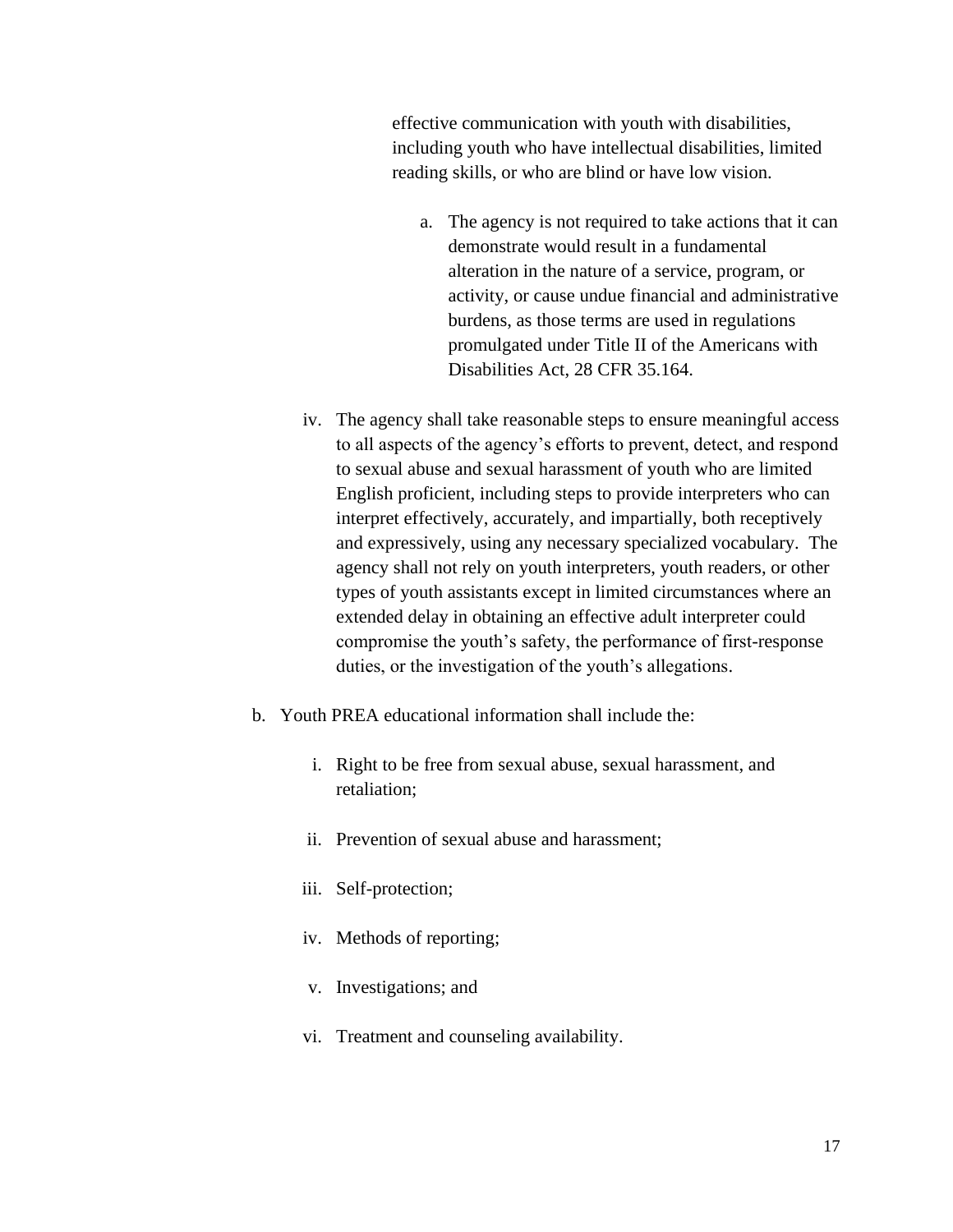- c. Upon completion of a youth's PREA orientation, the youth shall sign the Youth Orientation Acknowledgement Form (See attachment: XIII.1.E).
	- i. If the youth refuses to sign, the witness shall indicate by writing "Refused to Sign" and affix his/her signature.
	- ii. The completed Youth Orientation Acknowledgement Form shall be maintained in the youth's records.
- C. Staffing Plans
	- a. The Facility Administrator/Director of Institutions will assist in the development and documentation of the facility staffing plan and will make his/her best effort to comply with the staffing plan. The plan will provide for adequate levels of staffing and, where applicable, video monitoring to protect youth against sexual abuse. (See OYDC policy: XV.6, Staffing Plan).
	- b. In calculating adequate staffing levels and determining the need for video monitoring, OYDC shall take into consideration:
		- i. Generally accepted juvenile detention and correctional/secure residential practices;
		- ii. Any judicial findings of inadequacy;
		- iii. Any findings of inadequacy from state and/or federal investigative agencies;
		- iv. Any findings of inadequacy from internal or external oversight bodies;
		- v. All components of the facility's physical plant (including "blind spots" or areas where staff or youth may be isolated);
		- vi. The composition of the youth population;
		- vii. The number and placement of supervisory staff;
		- viii. Institutional programs occurring on a particular shift;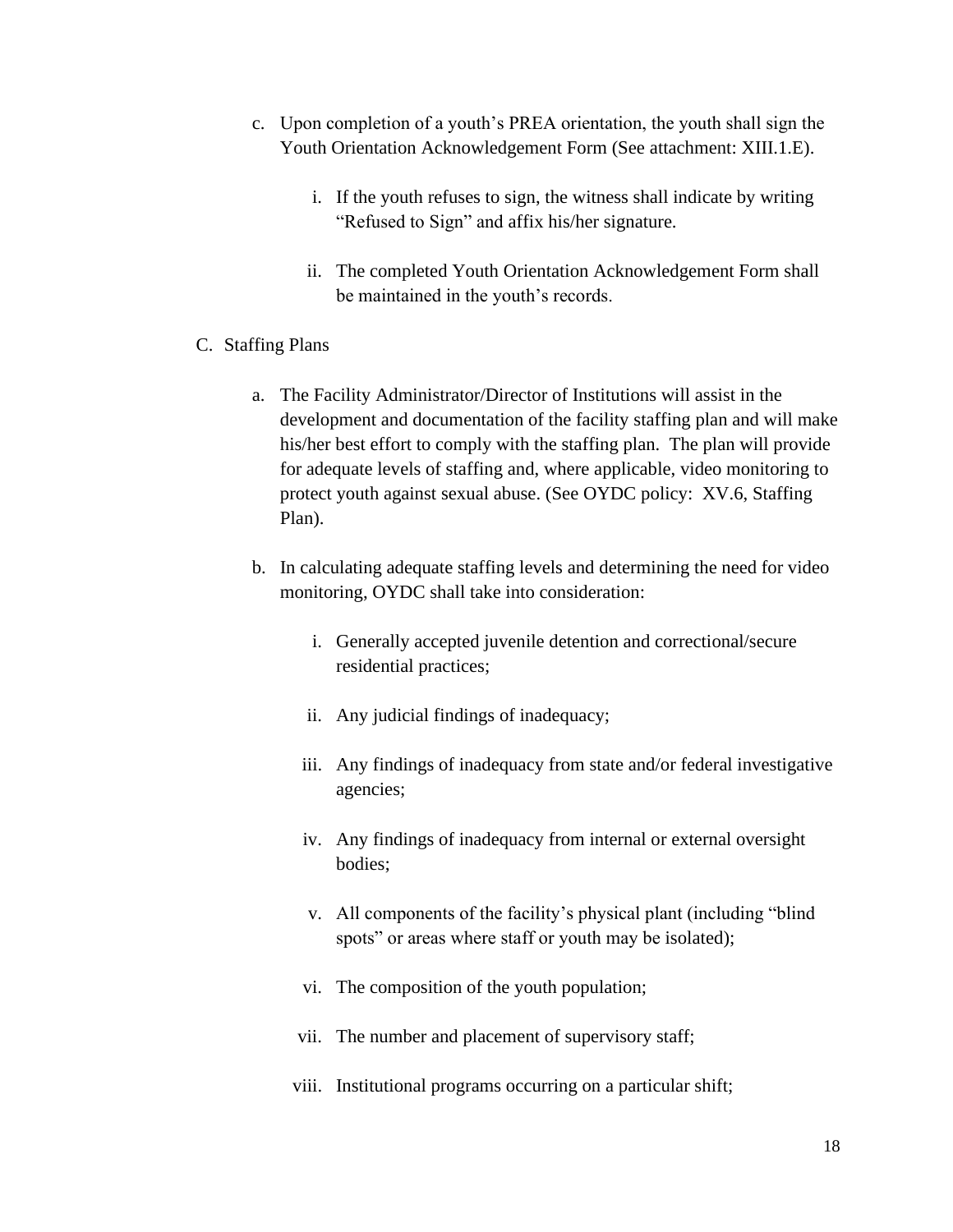- ix. Any applicable state or local laws, regulations, or standards;
- x. The prevalence of substantiated and unsubstantiated incidents of sexual abuse; and
- xi. Any other relevant factors.
- c. OYDC shall comply with the staffing plan except during limited and discrete exigent circumstances and shall fully document deviations from the plan during such circumstances.
- d. OYDC shall maintain staff ratios of a minimum of 1:8 during youth waking hours and 1:16 during youth sleeping hours, except during limited and discrete exigent circumstances, which shall be fully documented. Only direct care and security staff shall be included in these ratios.
- e. OYDC shall implement a practice of having intermediate and higher-level staff conduct and document unannounced rounds to identify and deter sexual abuse and harassment. These shall be implemented on day shift as well as night shift. Those conducting unannounced rounds are prohibited from alerting others of the rounds occurring and OYDC has practices in place that disallow staff from alerting other staff of the rounds unless there is a legitimate operational need to do so. (See OYDC policy: XV.6, Staffing Plan and attachment: XV.6.B, Unannounced Supervisory Visits).
- f. Whenever necessary, but no less frequently than monthly, the PREA Coordinator shall meet with the Facility Administrator/Director of Institutions to assess, determine, and document whether adjustments are needed to:
	- i. The staffing plan established pursuant to paragraph (a) of this section;
	- ii. Prevailing staffing patterns;
	- iii. OYDC's deployment of video monitoring systems and other monitoring technologies; and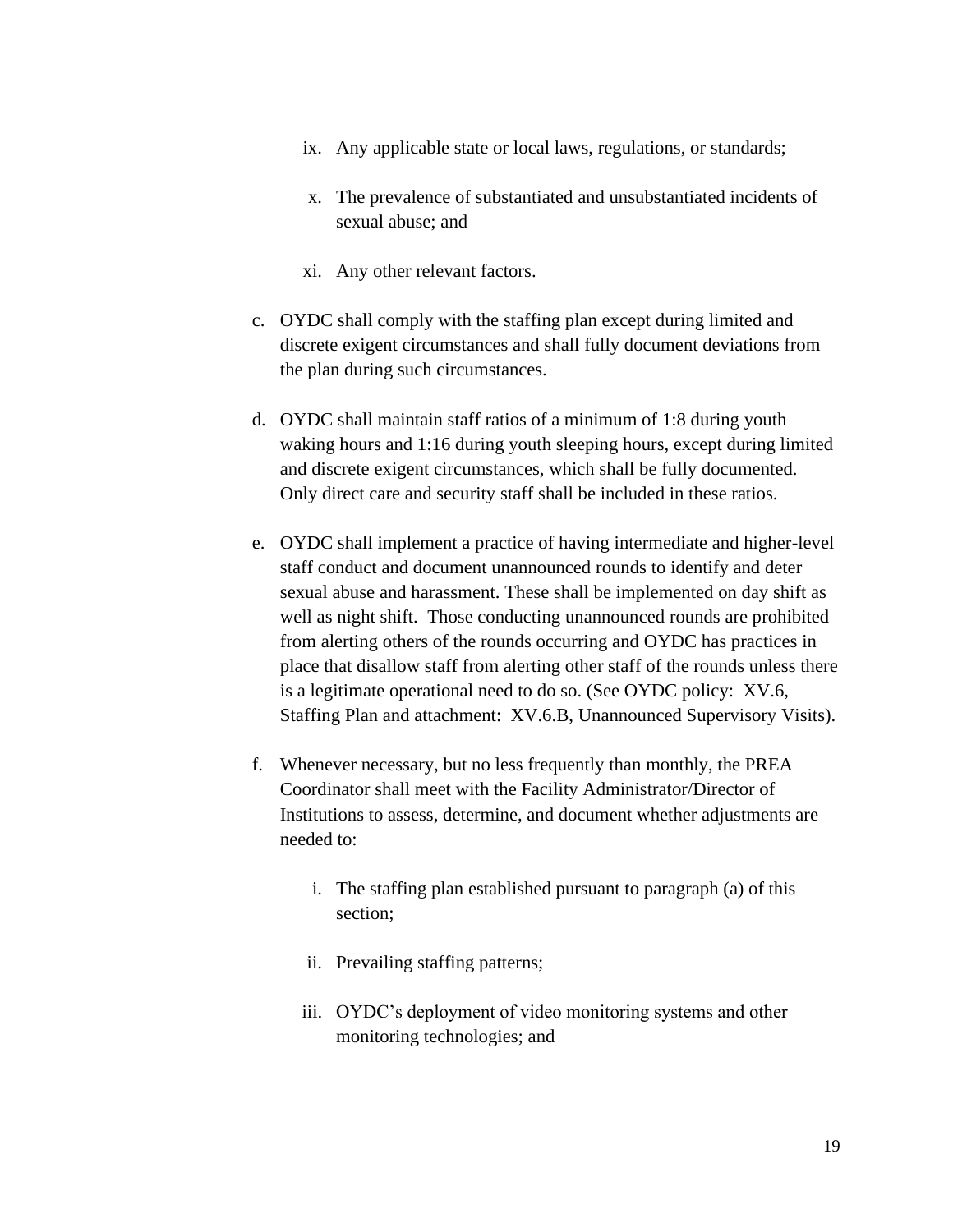- iv. The resources OYDC has available to commit to ensure adherence to the staffing plan.
- g. OYDC will document the reviews utilizing the Annual Facility Staffing Assessment. (See attachment: XV.6.A)
- D. Cross-gender Searches
	- a. Employees/staff members shall not conduct cross-gender strip searches or cross-gender visual body cavity searches. The institution shall not conduct cross-gender pat-down searches of youth, except in exigent circumstances and must be approved by a Shift Supervisor. (See OYDC policy: VII.14, Youth Searches)
	- b. Cross-Gender Pat-Down Searches must be justified and documented in the Unit Logbook and on a Youth Cross-Gender Search Form when they occur. (See attachment: XV.7.M)
	- c. It is OYDC's policy that the facility shall implement procedures that enable youth to shower, perform bodily functions, and change clothing without nonmedical staff of the opposite gender viewing their breasts, buttocks, or genitals, except in exigent circumstances or when such viewing is incidental to routine room and/or unit checks. Such procedures shall require staff of the opposite gender to announce their presence when entering a youth housing unit.
	- d. The facility staff shall not search or physically examine a transgender or intersex youth for the sole purpose of determining the youth's genital status. If the youth's genital status is unknown, it may be determined during conversation with the youth, by reviewing medical records, or if necessary, by learning that information as part of the broader medical examination conducted in private by a medical practitioner. (See OYDC policy: XIII.24, LGBTQI2-S)
	- e. The agency shall train security staff on how to conduct cross-gender patdown searches, and searches of transgender and intersex youth, in a professional and respectful manner, and in the least intrusive manner possible, consistent with security needs.
- E. Intake Procedures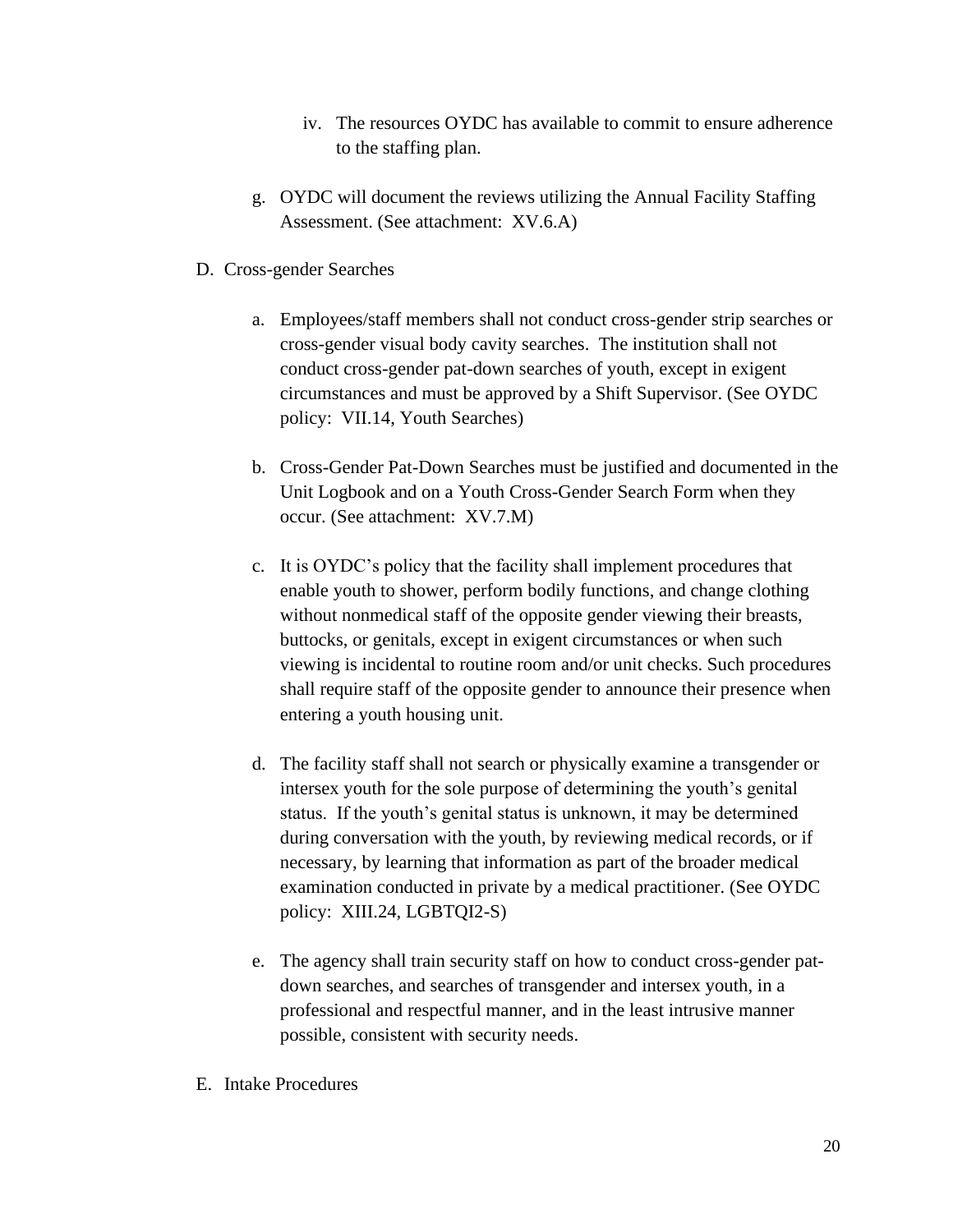OYDC shall adhere to the following intake procedures when processing all youth into OYDC:

- a. All youth, at initial intake, shall be screened within seventy (72) hours utilizing the Vulnerability-Sexual Risk Assessment (See attachment: XV.7.C), for potential risk of sexual vulnerability and potential risk of sexual aggression. (See OYDC policy: XIII.3, Youth Screening and Assessment)
- b. A Counselor or Qualified Mental Health Professional (QMHP) shall complete the Vulnerability-Sexual Risk Assessment:
	- i. This will include an interview with the youth and review of prior known information and documentation from the youth's file in order to determine the youth's potential risk of sexual vulnerability and/or sexually aggressive behavior.
	- ii. If the assessment, interview, or prior known information reflects that the youth is at high risk to be victimized or screens as sexually aggressive, the Counselor and/or QMHP will recommend further review by a QMHP prior to assigning permanent housing.
- c. The Counselor and/or QMHP shall meet with the youth and review their screening information. If the screening indicates that the youth has prior sexual victimization or sexual aggression in their history, the Counselor and/or QMHP shall schedule a follow-up meeting with Mental Health Department within twenty-four (24) hours to seventy-two (72) hours of the intake screening.
- d. A youth's risk level shall be reassessed when warranted due to a referral, request, incident of sexual abuse, or receipt of additional information that would impact the youth's risk of sexual victimization or abusiveness.
- e. A youth's risk level shall be reassessed every quarter (3 months) to ensure that the information on the youth's risk assessment is accurate and up to date.
- f. During the time of any of these assessments, OYDC shall take no formal or informal disciplinary action should a youth refuse to participate or answer any screening questions.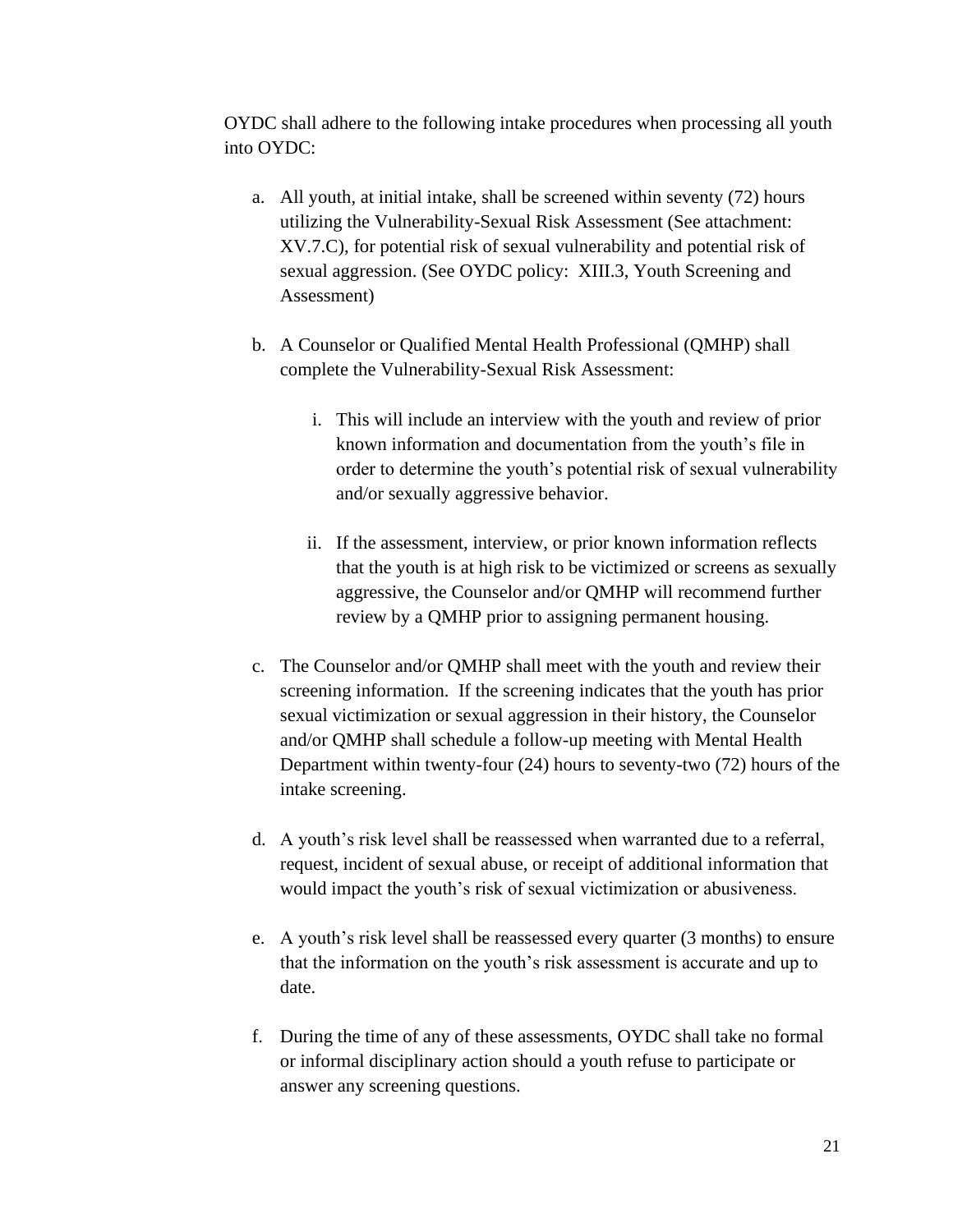- g. There will be appropriate controls on the dissemination of screening information to ensure each youth's sensitive information is not exploited.
- h. If, during intake, a youth states that they have experienced sexual abuse, regardless of when the incident occurred, the abuse must be reported according to the procedures outlined in this policy. Medical and mental health practitioners shall obtain informed consent from the youth before reporting information about prior sexual victimization that did not occur in an institutional setting, unless the youth is under the age of 18.
- i. PREA Mental Health Assessment
	- i. Youth that have been identified as being at risk for potential sexual vulnerability or sexually aggressive behavior shall be referred to a QMHP utilizing the Vulnerability-Sexual Risk Assessment.
	- ii. The QMHP shall perform the mental health assessment and document information in the Mental Health section of the medical record. The assessment shall include, but not limited to, a review of the Vulnerability-Sexual Risk Assessment and history of sexual victimization or sexually aggressive behavior. (See attachment: XV.7.C) Any updates of a youth's history or risk of sexual aggression or victimization shall be noted by the QMHP.
	- iii. Any employee may make a mental health referral and have an OYDC counselor fill out a Counseling Request Form (See attachment: XIII.11.D), based on his/her observation of the youth's behavior or at the youth's request. This referral may be based on the concerns that the youth has been a victim or is at risk of being a victim or sexual aggressor. (See OYDC policy: XIII.11, Counseling, Programs, and Progress Notes)
	- iv. All youth are to be reassessed at a minimum of every quarter (3 months) for potential risk of sexual vulnerability and/or sexually aggressive behavior. (See attachment: XV.7.N, Vulnerability-Sexual Risk of Victimization Review).
	- v. Identification of sexual aggressors or victims' information should be handled with the utmost confidentiality and only staff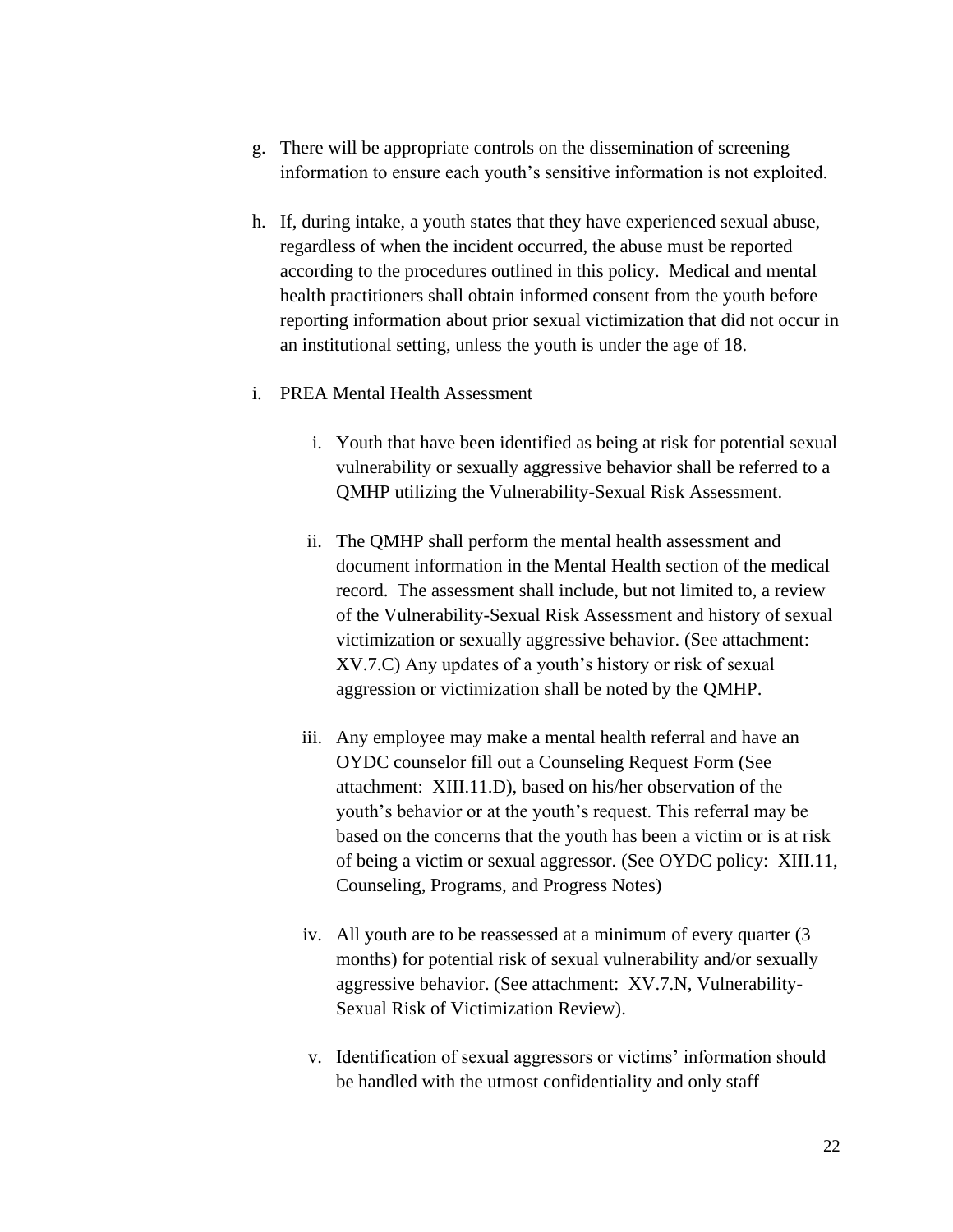specifically identified to address direct care needs will have access to the information.

- j. Use of Screening Information
	- i. All information obtained during the screening process and the Vulnerability-Sexual Risk Assessment results shall be strictly limited to medical and mental health practitioners and other staff, as deemed necessary, and used to assist in the initial classification and institutional assignment of the youth, as well as, determine work, education, and programs, in accordance with OYDC policy XIII.2, Classification System. This practice is with the goal of keeping separate those youth at high-risk of being sexually victimized from those at high-risk of being sexually abusive.
	- ii. Any youth that may potentially be at risk for victimization based solely on age or mental capacity will not be placed in a housing unit in which the youth will have sight, sound, or physical contact with any other individual/youth which has reached the age of majority through the use of a shared dayroom or other common space, shower area, or sleeping quarters. In areas outside the housing unit, if sight and sound separation cannot be maintained, direct staff supervision shall be provided.
	- iii. The agency has a zero-tolerance policy concerning sexual harassment and/or abuse of youth who identify as LGBTQI2-S (See OYDC policy XIII.24, LGBTQI2-S). The agency shall follow the steps of its LGBTQI2-S policy and make every effort to prevent, detect, and respond to sexual abuse and sexual harassment of LGBTQIS-2 youth.
	- iv. OYDC shall not place LGBTQI2-S youth in a dedicated facility, unit, or dorm solely on the basis of such identification or status. (See OYDC policy: XIII.24, LGBTQI2-S)
	- v. Placement and programming assignments for each transgender, intersex, or Two-Spirit youth shall be reassessed at least quarterly to review any threats to safety experienced by the youth.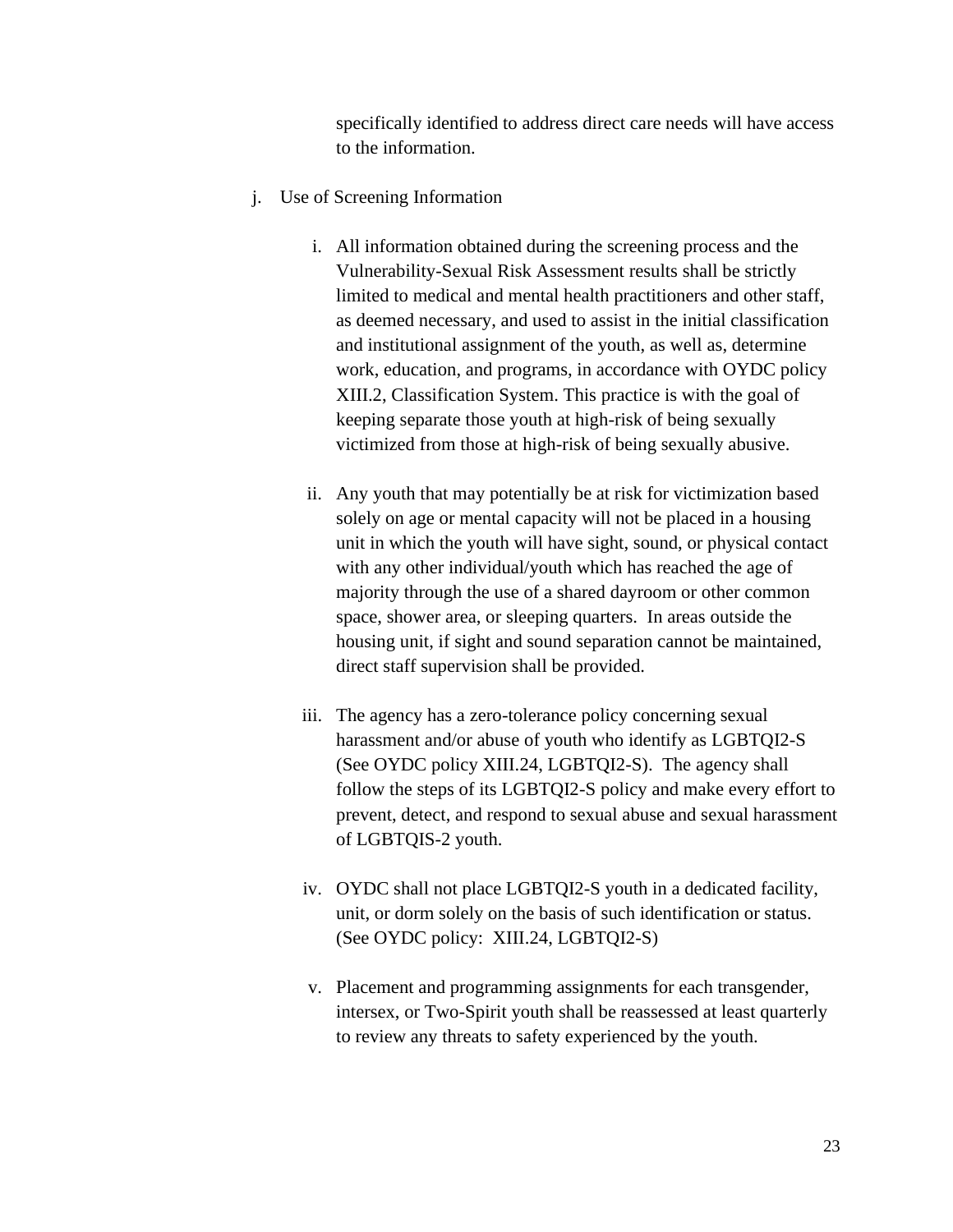- vi. A transgender or intersex youth's own views with respect to his or her own safety shall be given serious consideration.
- vii. In deciding whether to assign a transgender, intersex, or Two-Spirit youth to a unit for male or female youth, and in making other housing and programming assignments, OYDC shall consider on a case-by-case basis whether the placement would ensure the youth's health and safety, and whether the placement would present management or security problems.
- viii. Transgender, intersex, and Two-Spirit youth shall be given the opportunity to shower separately from other youth.
- F. Responding to Sexual Abuse and Harassment
	- a. To the extent that MDHS is responsible for investigating allegations of sexual abuse, MDHS and OYDC shall follow a uniform evidence protocol that maximizes the potential for obtaining usable physical evidence for administrative proceedings and criminal prosecutions. (See OYDC policy, VII.3, Institutional Investigations and MDHS Policy, Internal Investigations at OYDC)
	- b. The protocol shall be developmentally appropriate for youth, and as appropriate, shall be adapted from or otherwise based on the most recent edition of the U.S. Department of Justice's Office on Violence Against Women publication, "A National Protocol for Sexual Assault Medical Forensic Examinations, Adults/Adolescents," or similarly comprehensive and authoritative protocols developed after 2011.
	- c. First Responder Staff. Upon learning of an allegation of a PREA related incident, the first responder staff shall:
		- i. Ensure that the victim(s), aggressor(s), and witnesses are physically separated;
		- ii. Protect and preserve the crime scene until appropriate steps can be taken to collect evidence;
		- iii. Request that the victim not bathe, wash, brush his/her teeth, eat, drink, urinate or defecate;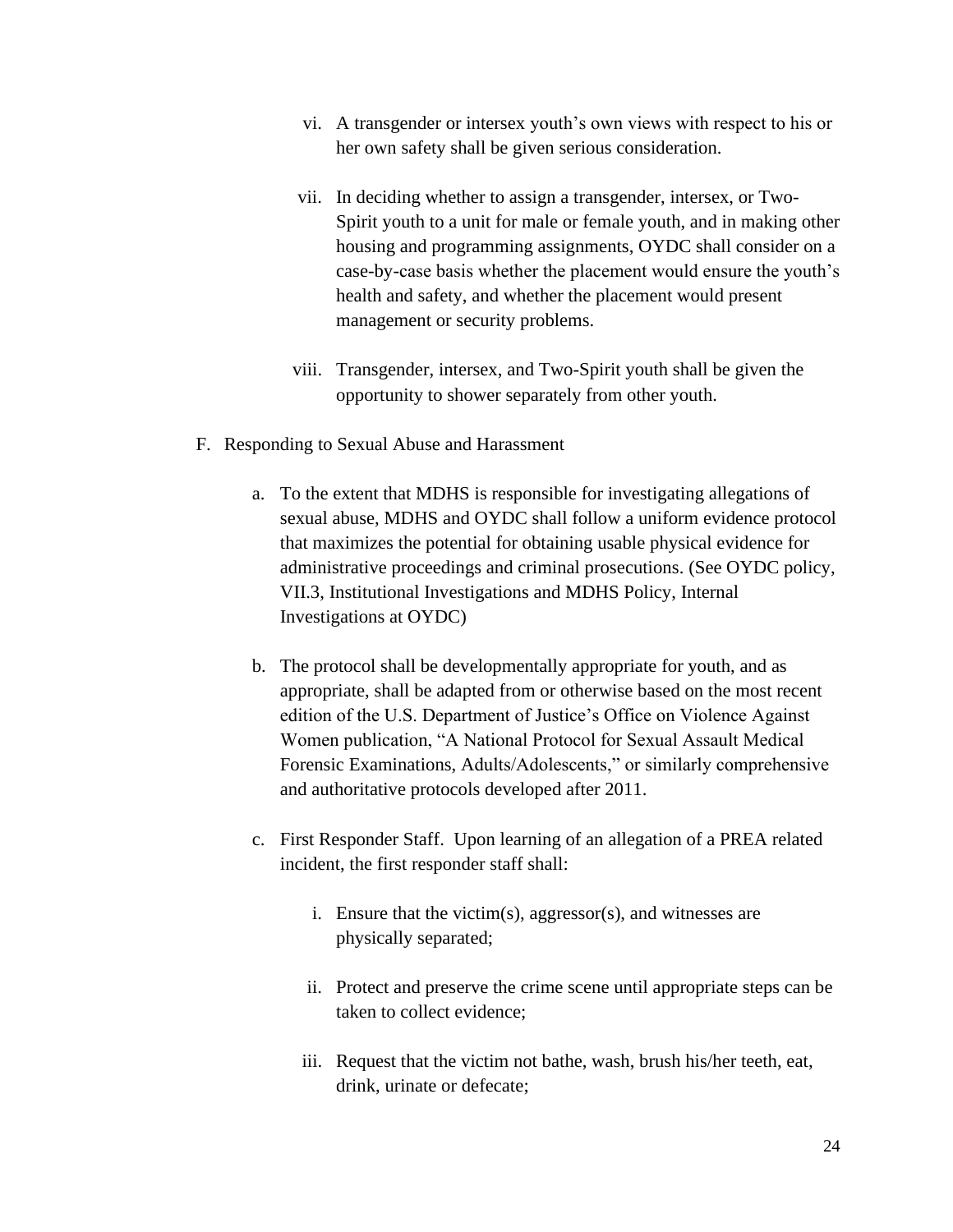- iv. Ensure that the alleged aggressor not bathe, wash, brush his/her teeth, eat, drink, smoke, urinate or defecate; and
- v. If the first responder staff is not security staff, the responder should request that the alleged victim not take any actions that would destroy evidence and notify security staff.
- vi. Do not show the alleged victim(s), aggressor(s), or witnesses any evidence, such as, but not limited to pictures or video footage of the incident, and do not interview any of these parties on the specifics of the incident.
- vii. As soon as possible, first responders shall notify the Shift Supervisor of the incident and fill out an Incident Report. (See attachment: VII.2A, Incident Report Form)

See attachments: XV.7.I First Responder Guidelines for Sexual Assault, XV.7.J First Responder Checklist, and XV.7.K, Sexual Abuse Coordinated Team Response

- d. Shift Supervisor(s) shall:
	- i. Ensure that first responder staff secure the crime scene;
	- ii. Ensure that the Administrative Duty Officer and PREA Coordinator have been notified;
	- iii. Ensure the Office of the Inspector General is contacted;
	- iv. Ensure that the collection of evidence is only accomplished by trained and qualified staff in accordance with MDHS Office of the Inspector General Policy and OYDC policy: VII.12, Weapons and Contraband;
	- v. Take the alleged victim to the clinic for a medical evaluation. The medical staff shall determine whether a Sexual Assault Kit is needed. The Sexual Assault Kit will be conducted at University of Mississippi Medical Center (UMMC) by SANE or SAFE certified medical personnel;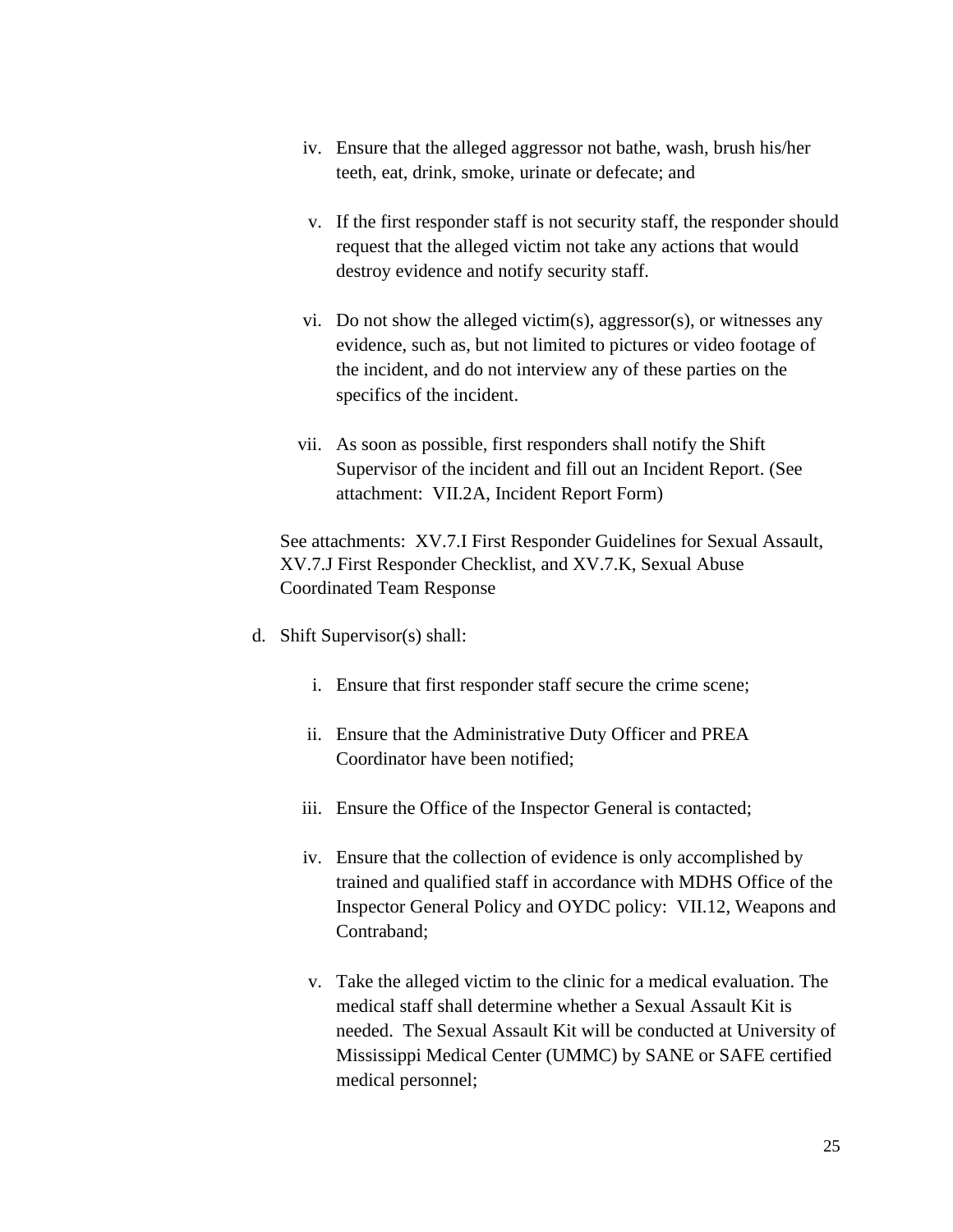- vi. Do not show the alleged victim(s), aggressor(s), or witnesses any evidence, such as, but not limited to pictures or video footage of the incident, and do not interview any of these parties on the specifics of the incident;
- vii. Ensure that the Incident Report form (Attachment VII.2A) is completed;
- viii. Follow the instructions of the PREA Coordinator and Office of the Inspector General Investigator. Once the incident has been turned over to the Office of the Inspector General Investigator, do not conduct any further questioning of the alleged victim(s), aggressor(s), or witnesses regarding the incident. Office of the Inspector General will conduct a thorough investigation, complete an Investigation Report, and complete Investigative Outcome of Allegations of Sexual Abuse and Sexual Harassment documentation (Attachment: XV.7.G); and
- ix. Ensure that any and all photographs of alleged victim(s), aggressor(s), and witnesses are only taken when advised by the PREA Coordinator and/or Office of the Inspector General Investigator or when required by OYDC policies. (See VII.1, Use of Force, VII.2, Incident Reporting, and VII.3 Institutional Investigations.) **NOTE: Do not take pictures of the genital or breast areas.**
- e. Medical and Mental Health Care
	- i. Victims of sexual abuse at the facility shall be referred immediately to the OYDC Clinic. Victims shall receive timely, unimpeded access to emergency medical treatment and rape crisis intervention services. The PREA Coordinator shall also refer a youth victim immediately to the OYDC Mental Health Department for further treatment and counseling.
	- ii. OYDC shall offer all youth who experience sexual abuse access to forensic medical examinations at the University of Mississippi Medical Center (UMMC) or other appropriate medical facility, without financial cost, where evidentiary or medically appropriate. Such examinations should be performed by Sexual Assault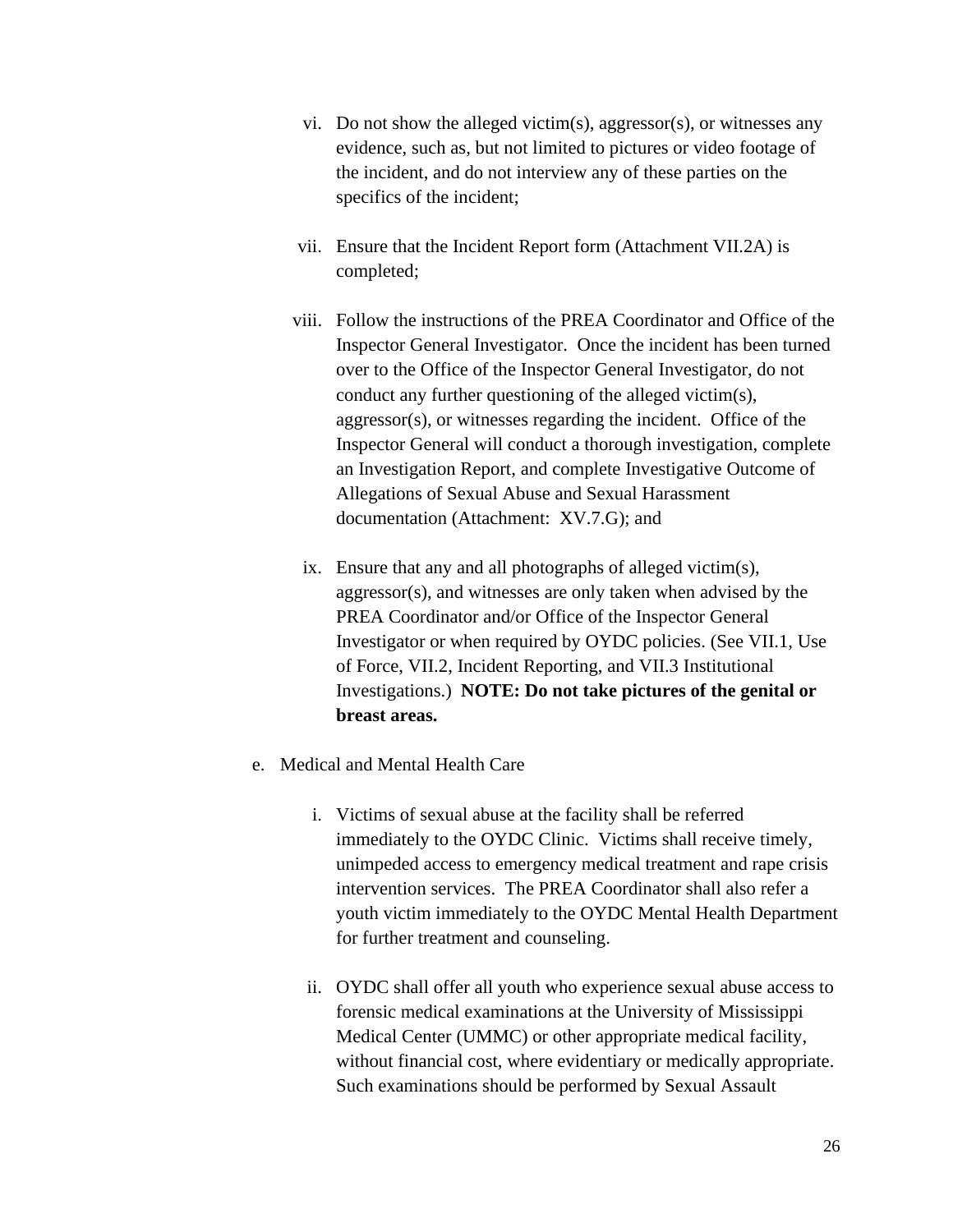Forensic Examiners (SAFEs) or Sexual Assault Nurse Examiners (SANEs), if on staff or on contract with the medical facility.

- iii. OYDC shall attempt to make available to the victim a Victim Advocate from the Mississippi Coalition Against Sexual Assault (MSCASA). In the event MSCASA is not available to provide victim advocate services, the agency shall provide these services through a qualified staff member. MDHS shall document efforts to secure services from rape crisis centers.
- iv. As requested by the victim, the Victim Advocate and/or qualified agency staff member, shall accompany and support the victim through the forensic medical examination process and investigatory interviews, and shall provide emotional support, crisis intervention, information, and referrals.
- v. If no qualified medical or mental health practitioners are on duty at the time a report of recent abuse is made, security staff first responders shall take preliminary steps to protect the victim and shall immediately notify the appropriate medical and mental health practitioners.
- vi. Treatment services shall be provided to the victim without financial cost and regardless of whether the victim names the abuser or cooperates with an investigation arising out of the incident.
- vii. Medical and mental health evaluations and treatment shall be offered to all youth who have been victimized by sexual abuse.
- viii. The evaluation and treatment of such victims shall include, as appropriate, follow-up services, treatment plans, and when necessary, referrals for continued care following their transfer to, or placement in, other facilities, or upon their release from custody.
	- ix. Youth victims of sexual abuse, while residing at OYDC, shall be offered timely information about, and timely access to, emergency contraception and sexually transmitted infections prophylaxis, in accordance with professionally accepted standards of care, where medically appropriate.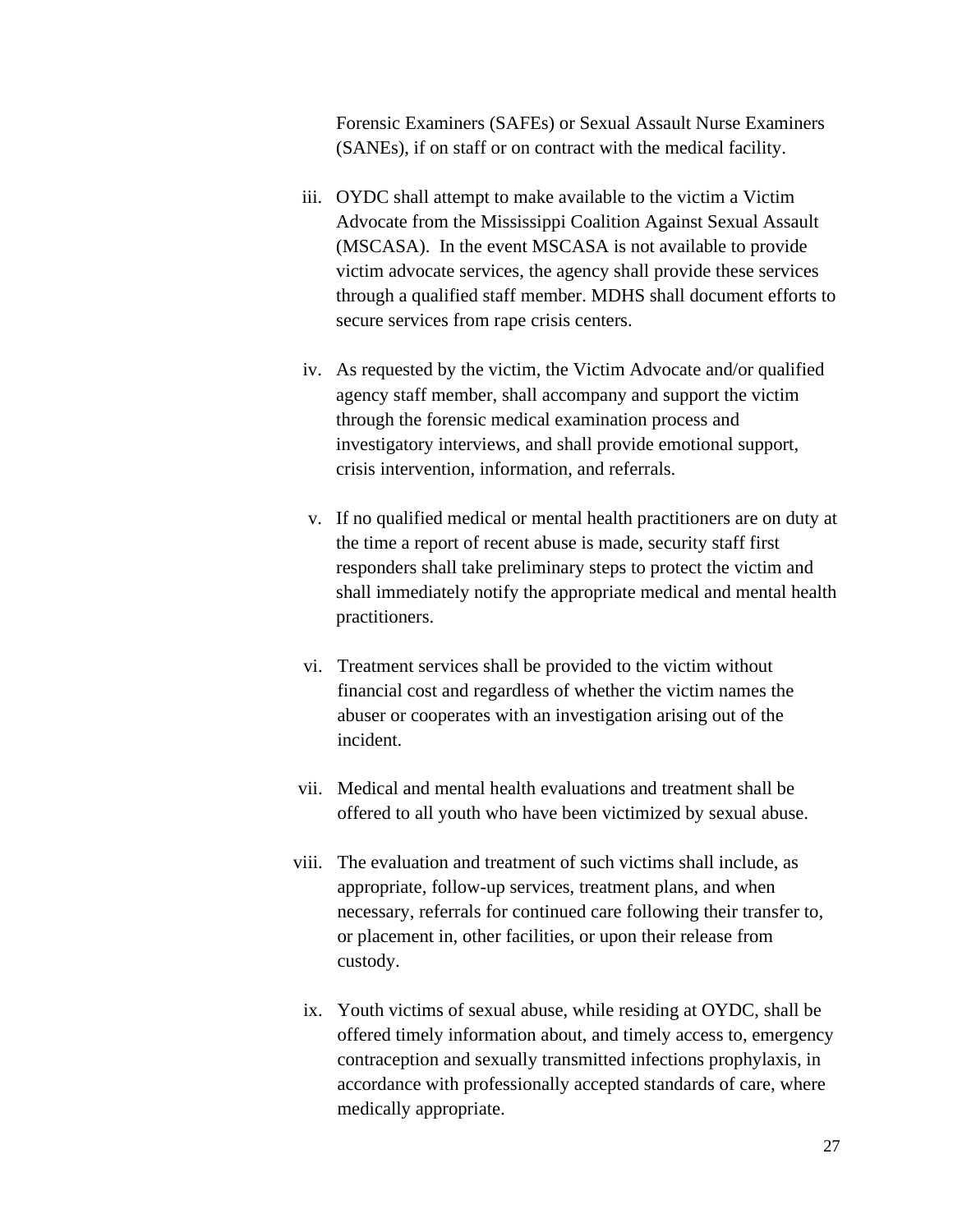- x. Youth victims of sexually abusive vaginal penetration while incarcerated shall be offered pregnancy tests.
- xi. If pregnancy results from conduct specified in paragraph x of this section, such victims shall receive timely and comprehensive information about, and timely access to, all lawful pregnancyrelated medical services.
- xii. Youth victims of sexual abuse, while incarcerated, shall be offered tests for sexually transmitted infections as medically appropriate.
- xiii. Ongoing treatment services shall be provided to the victim without financial cost and regardless of whether the victim names the abuser or cooperates with any investigation arising out of the incident.
- xiv. An attempt shall be made to conduct a mental health evaluation of known youth-on-youth abusers within fourteen (14) days but no later than thirty (30) days of learning of such abuse history and offer treatment.
- f. The requirements of paragraphs a, b, and e. ii, e. iii, e. iv of this section shall also apply to:
	- i. Any State entity outside of the agency that is responsible for investigating allegations of sexual abuse in juvenile facilities; and
	- ii. Any Department of Justice component that is responsible for investigating allegations of sexual abuse in juvenile facilities.
- G. Youth Access to Outside Support Services and Legal Representation
	- a. OYDC shall provide youth with access to outside victim advocates for emotional support services related to sexual abuse, by providing, posting, or otherwise making accessible mailing addresses and telephone numbers, including toll free hotline numbers where available, of local, State, or national victim advocacy or rape crisis organizations. OYDC shall enable reasonable communication between youth and these organizations and agencies, in as confidential a manner as possible.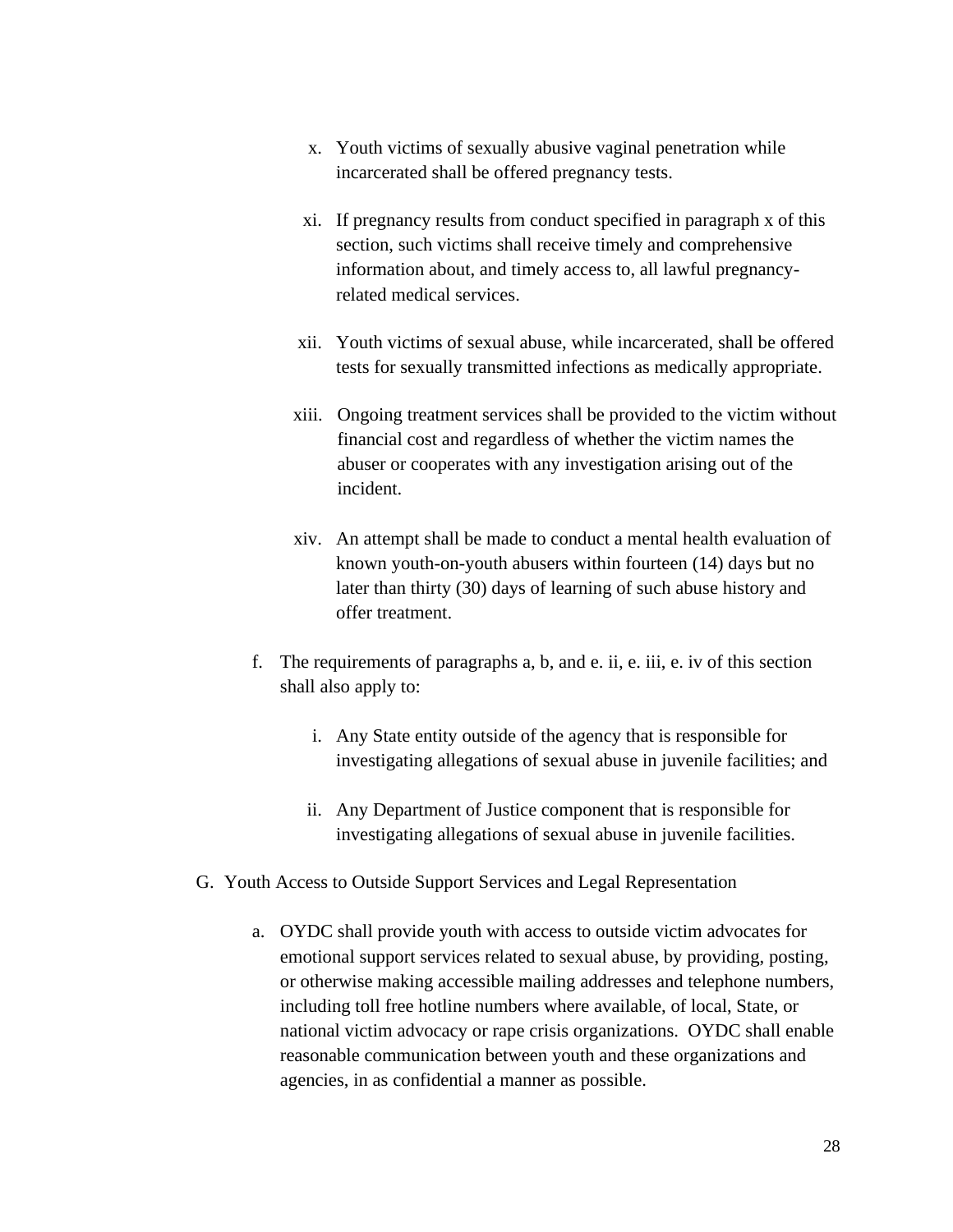- b. OYDC shall inform youth, prior to giving them access, of the extent to which such communications will be monitored and the extent to which reports of abuse will be forwarded to authorities in accordance with mandatory reporting laws.
- c. MDHS shall maintain or attempt to enter into memoranda of understanding or other agreements with community service providers that are able to provide youth with confidential emotional support services related to sexual abuse. The agency shall maintain copies of agreements or documentation showing attempts to enter into such agreements.
- d. OYDC shall also provide youth with reasonable and confidential access to their attorney(s) or other legal representation and reasonable access to parents or legal guardians (See OYDC policies: XV.3, Youth Visitation, XV.4, Youth Access to Mail, and XV.5, Youth Phone Usage).
- H. Reporting Sexual Abuse and Sexual Harassment
	- a. Employee/Staff Reporting
		- i. According to Mississippi Code of 1972, §43-21-353, all OYDC employees/staff who receive any information, including verbal, written, third-party reports, and anonymous complaints, concerning youth sexual abuse, sexual harassment, and custodial sexual misconduct; retaliation against youth or staff who report such an incident; or any staff neglect or violation of responsibilities that may have contributed to an incident or violation, shall immediately report the incident through their chain of command (See OYDC policies: VII.5, Abuse and Neglect Reporting and VII.6, Abusive Institutional Practices). In addition, in accordance with the Mississippi Code of 1972, §43-21-353, any contractor, volunteer, and/or visitor that receives any information concerning sexual abuse of a youth must report this information to the appropriate authorities and/or abuse hotlines.
		- ii. Any knowledge, suspicion, or information regarding sexual abuse, sexual harassment, and custodial sexual misconduct shall be reported to the Facility Administrator/Director of Institutions, Administrative Duty Officer, PREA Coordinator, and the Office of the Inspector General immediately (See OYDC policies VII.2, Incident Reporting and VII.5, Abuse and Neglect Reporting).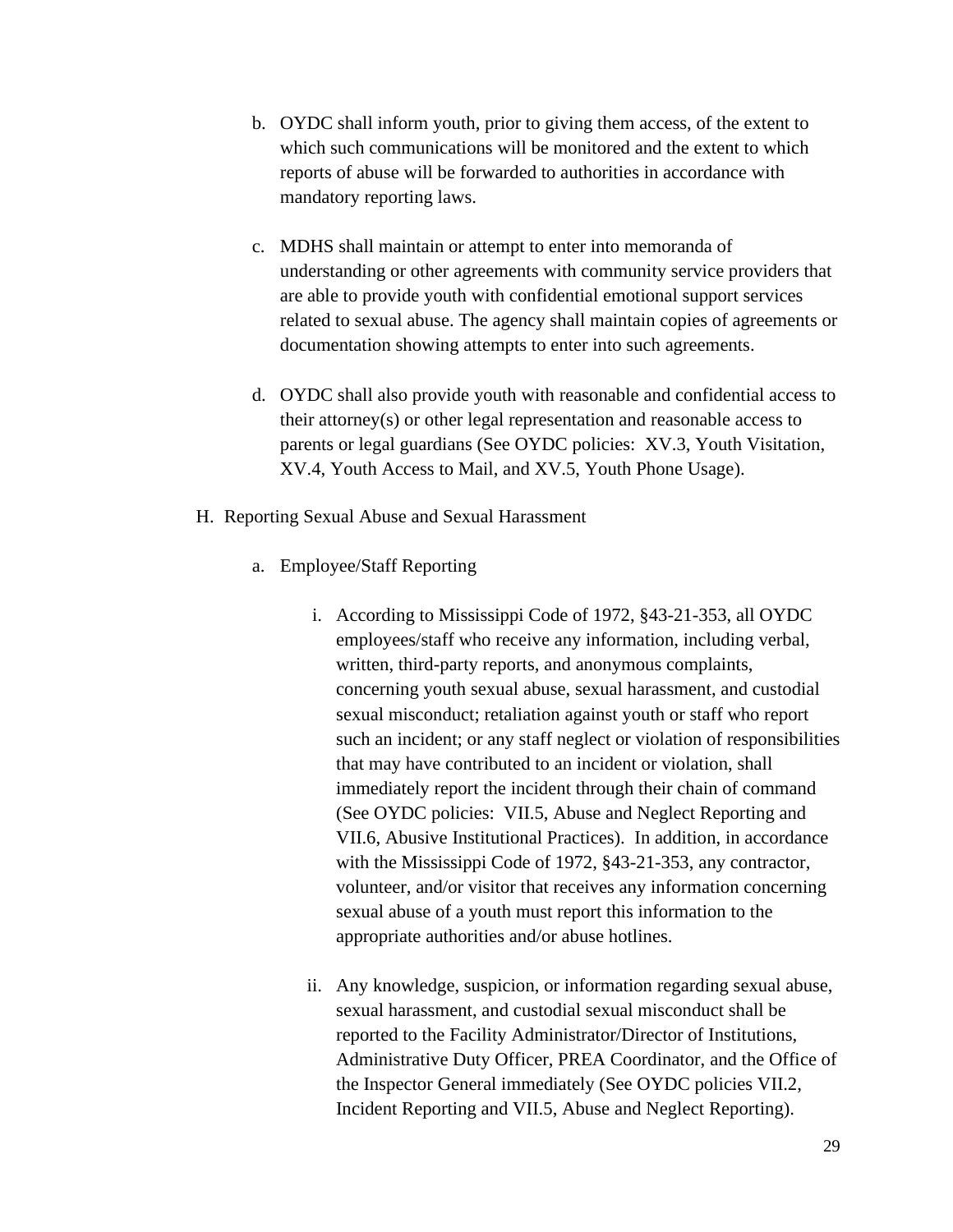- iii. An employee/staff shall not reveal any information related to the incident to anyone other than to the extent necessary to make treatment, investigation, and management decisions. Initial interviews of potential sexual abuse victims should be limited to only that information necessary to protect the victim from immediate harm until an investigator arrives for a more detailed interview.
- iv. The Facility Administrator/Director of Institutions, or designee, shall promptly report the allegation to the appropriate agency office and to the alleged victim's parents or legal guardians, unless the facility has official documentation showing the parents or legal guardians should not be notified. If the alleged victim is under the guardianship of the child welfare system, the report shall be made to the alleged victim's caseworker instead of the parents or legal guardians. If a youth court retains jurisdiction over the alleged victim, the Facility Administrator/Director of Institutions or designee shall also report the allegation to the juvenile's attorney or other legal representative of record within fourteen (14) days of receiving the allegation.
- v. The Facility Administrator/Director of Institutions or designee shall ensure that the designated OYDC Medical and Mental Health Staff are notified of the allegation in a timely manner.
- vi. Medical and Mental Health Practitioners shall ensure all youth are informed prior to the initiation of services of the limits of their confidentiality and shall report information about sexual victimization to the PREA Coordinator.
- vii. Any allegations of sexual harassment or sexual abuse involving a youth shall also be reported to Mississippi Department of Child Protective Services (MDCPS).
- viii. Youth PREA-related complaints may be deposited in the grievance box, a secured receptacle located in each unit of the facility, and/or privately by phone or letter to MDHS, MDCPS and/or Mississippi Coalition Against Sexual Assault (MSCASA). Employees and staff may also make reports privately.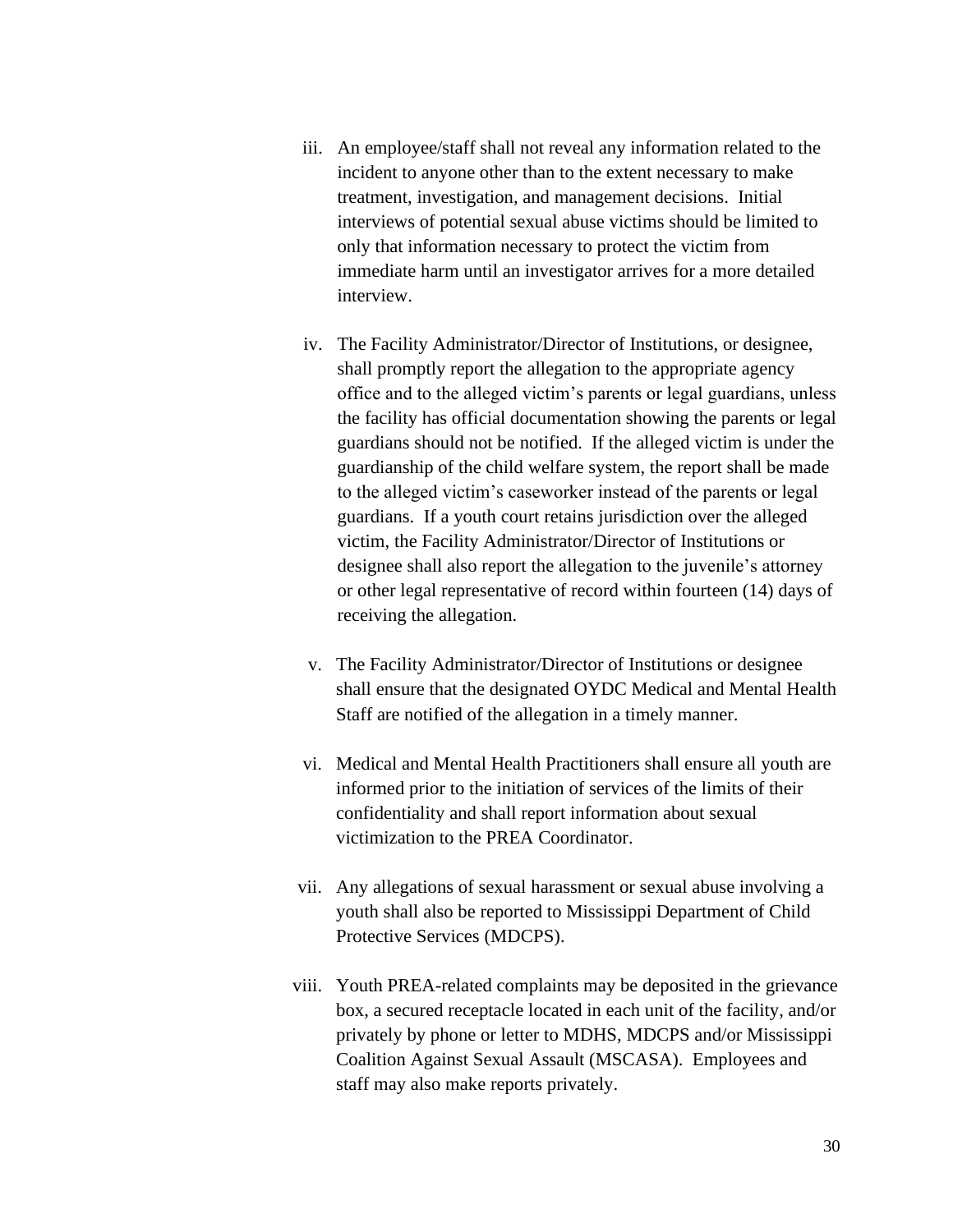- ix. In order to remain informed of the progress of every sexual abuse investigation, the PREA Coordinator will contact the Office of the Inspector General (OIG) twice monthly and ask about progress and completion. The Office of the Inspector General will contact the Facility Administrator/Director of Institutions when an investigation is completed.
- x. Once the Office of the Inspector General Investigator completes the investigation, the outcome will be submitted to the Lead OIG Investigator. The Lead OIG Investigator will submit the case to the appropriate District Attorney's office, if applicable, for criminal prosecution.
- xi. Within thirty (30) days of the conclusion of the Office of the Inspector General's investigation, the Facility Administrator/Director of Institutions shall convene a sexual abuse incident review team to review all substantiated and unsubstantiated PREA allegations (See attachment: XV.7.H, Sexual Abuse Critical Incident Review).
	- 1. This team shall be composed of the Facility Administrator/Director of Institutions designee, a medical representative, a mental health representative, an Office of the Inspector General Investigator, the Shift Supervisor present at time of the allegation, and the PREA Coordinator.
	- 2. The PREA Coordinator will take detailed meeting minutes to include the agenda, participants' names, date, name and number of the investigation, type of investigation and findings, and all meeting content, utilizing OYDC form: XV.7.H, Sexual Abuse Critical Incident Review.
	- 3. The team shall:
		- a. Consider whether the allegation or investigation indicates a need to change policy or practice to better prevent, detect, or respond to sexual abuse;
		- b. Consider whether the incident or allegation was motivated by race, ethnicity, gender identity;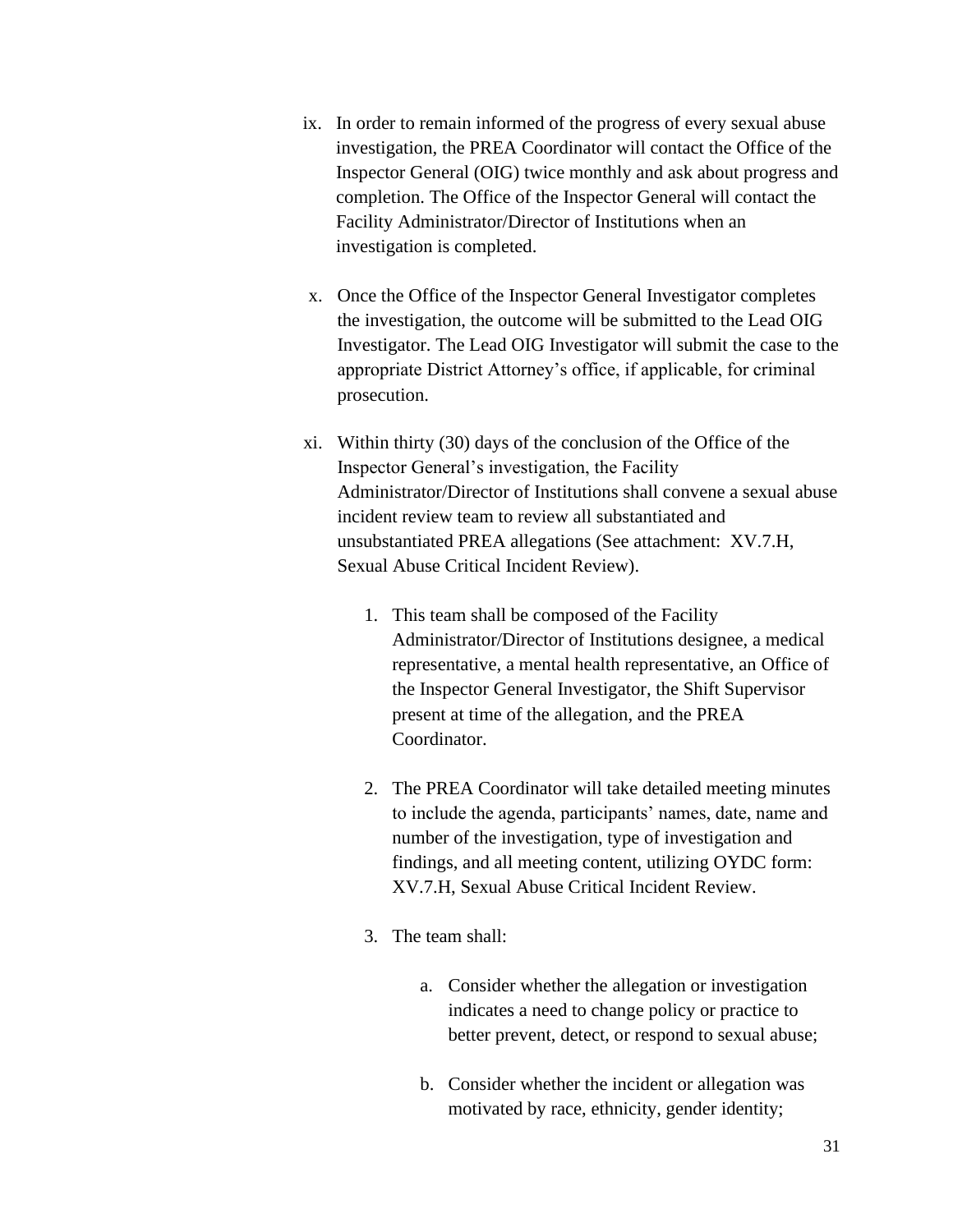LGBTQI2-S identification, status, or perceived status or gang affiliation; or was motivated or otherwise caused by other group dynamics;

- c. Examine the area in the facility where the incident allegedly occurred to assess whether physical barriers in the area may have enabled the abuse to occur;
- d. Assess the adequacy of the staffing levels in that area during different shifts;
- e. Assess whether monitoring technology should be deployed or augmented to supplement supervision by staff; and
- f. Prepare a report of its findings including, but not necessarily limited to, determinations made pursuant to the preceding paragraphs and any recommendations for improvement. Such report shall be submitted to the Director of the Division of Youth Services, Facility Administrator/Director of Institutions, and PREA Coordinator in a timely manner.
- 4. The Facility Administrator/Director of Institutions or his/her designee shall implement the recommendations for improvement or shall document the reasons for not implementing recommendations for improvement.
- 5. The PREA Coordinator, upon completion of the recommended improvement or upon providing the reason the improvement was not completed, shall submit utilizing OYDC form: XV.7.H, Sexual Abuse Critical Incident Review, to the Director of Division of Youth Services and Facility Administrator in a timely manner.
- xii. The Facility Administrator/Director of Institutions, upon receiving an allegation that a youth was sexually abused while confined in another facility, shall notify the head of the other facility of the alleged abuse as soon as possible, but no later than seventy-two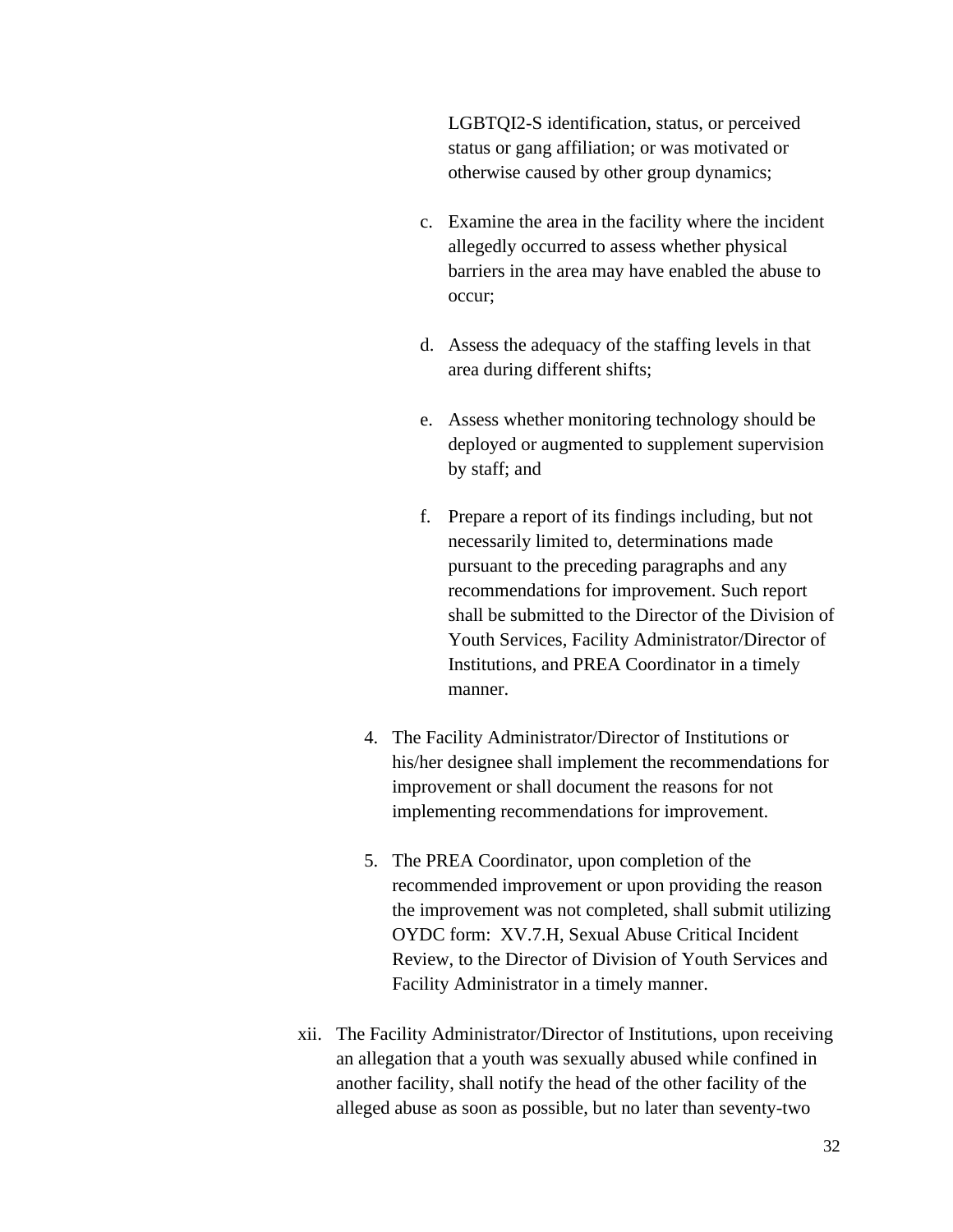(72) hours from receiving the allegation (See attachment: XV.7.D, Reporting to Other Confinement Facilities) and shall ensure that the allegation investigation is done in accordance with PREA Standards.

- xiii. Nothing in this section should be interpreted to restrict the ability of the Office of Inspector General to designate or coordinate an investigation with another appropriate law enforcement agency. In such instances, the outside agency would either be incorporated into the process along with the Office of Inspector General Investigator or substituted for the OIG Investigator.
- b. Youth Reporting
	- i. Youth may report sexual abuse or harassment verbally, in writing, through a third party, or anonymously. Additionally, they may report incidents of abuse or harassment in the following manner:
		- File a grievance,
		- Call the MDCPS Child Abuse Hotline (1-800-222-8000) and/or the MSCASA hotline (1-888-987-9011),
		- Deposit a complaint in the grievance box (a secured receptacle located in each unit),
		- Tell the PREA Coordinator,
		- Contact the Office of the Inspector General via use of a pre-addressed Office of the Inspector General envelope, or
		- They may tell any staff, contractor, or volunteer, and expect the information to be reported immediately and thoroughly investigated as indicated in this policy (See attachment: XV.7.E, Third Party Reporting for Alleged Sexual Abuse Sexual Assault and Sexual Harassment).

Youth will be provided with the tools to write a written report.

- ii. Disciplinary action may be taken when an investigation by the Office of the Inspector General's Investigator determines that a youth made a bad faith/false report of sexual abuse or sexual harassment. However, a bad faith/false report is different than an unsubstantiated report.
- iii. A youth reporting sexual abuse or sexual harassment will not be issued a disciplinary report for lying based solely on the fact that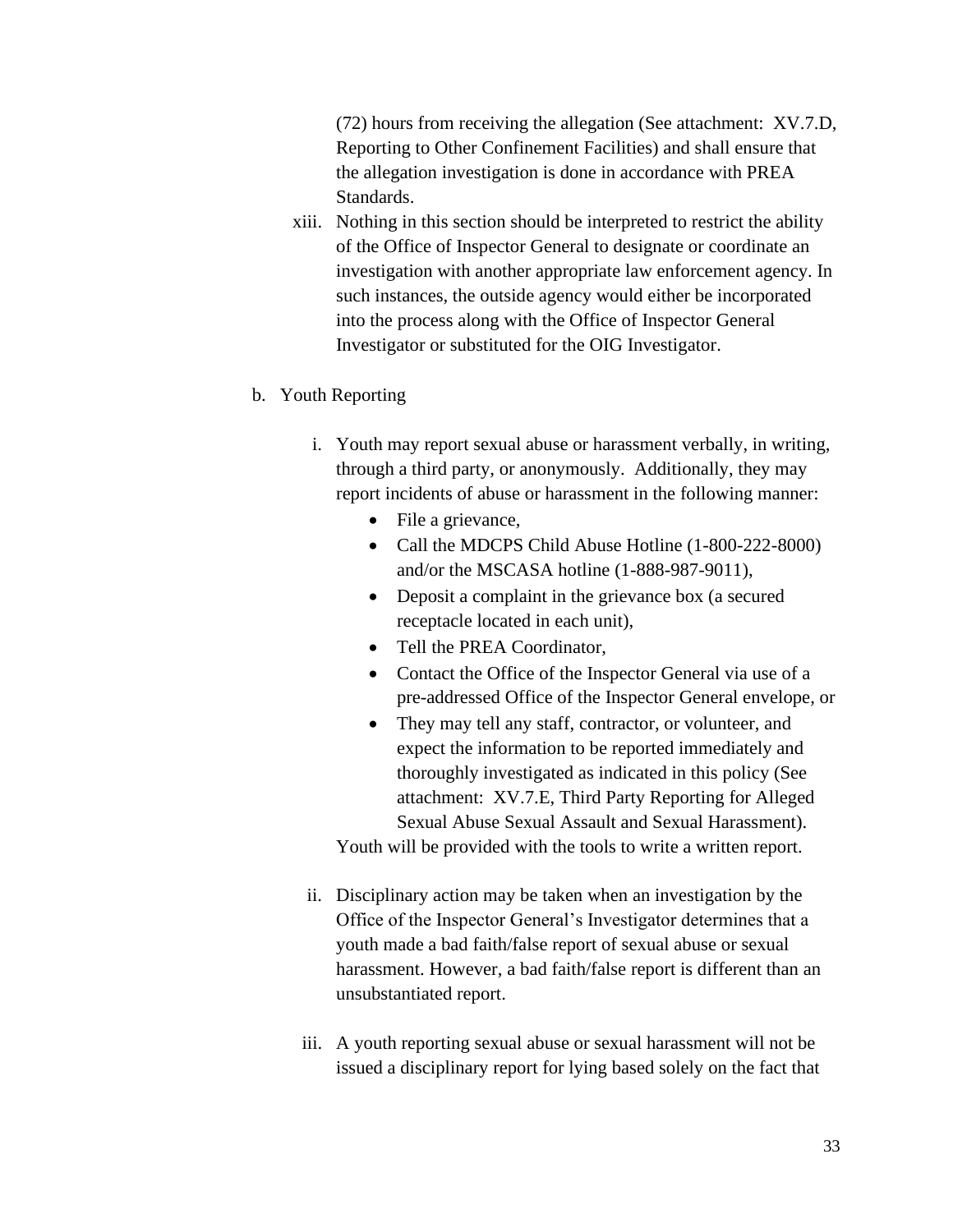their allegations were unfounded or that the youth later decides to withdraw his/her allegation.

- iv. Allegations of sexual abuse or sexual harassment will be referred for investigation to an agency with the legal authority to conduct criminal investigations, unless the allegation does not involve potentially criminal behavior. The Office of the Inspector General shall refer all substantiated criminal cases to the local District Attorney's office and will be available, as requested, to work with those authorities to support criminal prosecution of those cases.
- I. Sexual Abuse and Sexual Harassment Investigations: The standard of proof in all investigations of sexual abuse and harassment is a preponderance of the evidence.
	- a. Youth-on-Youth Sexual Abuse and Staff-on-Youth Sexual Abuse and Harassment
		- i. The PREA Coordinator and the Office of the Inspector General shall be notified of all alleged incidents involving sexual abuse against a youth, by a youth or staff, and of any sexual harassment by a staff toward a youth. The Office of the Inspector General will be notified of such incidents in accordance with OYDC policies: VII.2, Incident Reporting and VII.5, Abuse and Neglect Reporting.
		- ii. Each case shall be carefully evaluated on its merit, considering all evidence and circumstances and whether there is any possibility that the alleged incident could have occurred.
		- iii. The Office of the Inspector General Investigators are responsible for conducting a prompt, thorough and objective investigation, whether administrative or criminal, in all such cases.
		- iv. If applicable, the Director of the Division of Youth Services and/or the Facility Administrator/Director of Institutions shall determine the re-assignment of employees/staff allegedly involved in any such incidents.
		- v. When applicable, investigators may gather and preserve direct and circumstantial evidence, including any available physical and DNA evidence in collaboration with local law enforcement and any available electronic monitoring data; shall interview alleged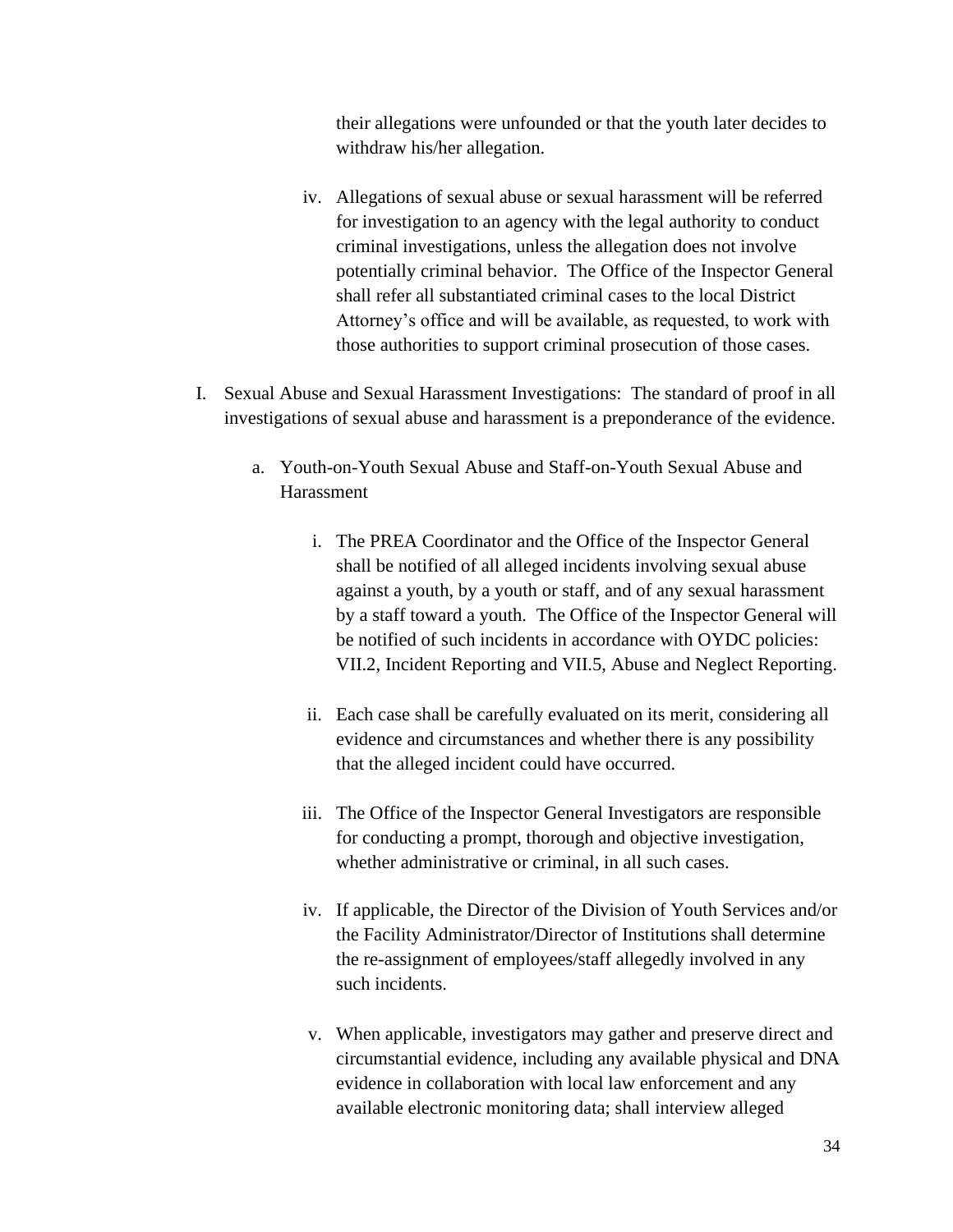victims, suspected perpetrators, and witnesses; and shall review prior complaints and reports of sexual abuse involving the suspected perpetrator.

- vi. The Office of the Inspector General nor OYDC shall terminate an investigation solely because the source of the allegation recants the allegation.
- vii. When the quality of evidence appears to support criminal prosecution, the Office of the Inspector General shall conduct compelled interviews only after consulting with prosecutors as to whether compelled interviews may be an obstacle for subsequent criminal prosecution.
- viii. The credibility of an alleged victim, suspect, or witness shall be assessed on an individual basis and shall not be determined by the person's status as youth or staff. The Office of the Inspector General shall not require a youth who alleges sexual abuse to submit to a polygraph examination or other truth-telling device as a condition for proceeding with the investigation of such an allegation.
- ix. Administrative investigations:
	- 1. Shall include an effort to determine whether staff actions or failures to act contributed to the abuse; and
	- 2. Shall be documented in written reports that include a description of the physical and testimonial evidence, the reasoning behind credibility assessments, and investigative facts and findings.
- x. Criminal investigations shall be documented in a written report that contains a thorough description of physical, testimonial, and documentary evidence and attaches copies of all documentary evidence, where feasible.
- xi. Substantiated allegations of conduct that appears to be criminal shall be referred for prosecution.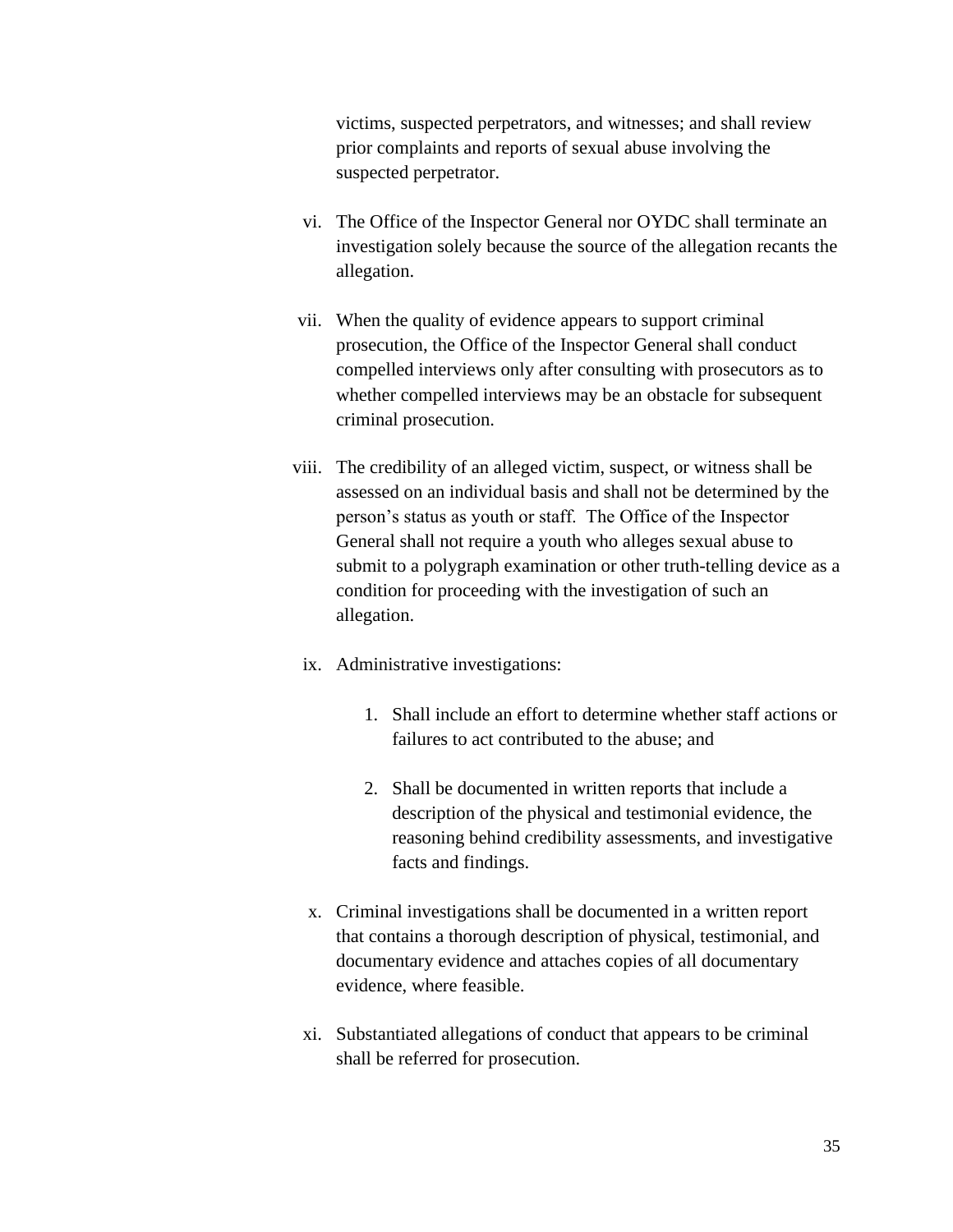- xii. The agency shall retain all written reports referenced in paragraphs  $(ix)$  and  $(x)$  of this section, for as long as, the alleged abuser is incarcerated or employed by the agency, plus five (5) years, unless the abuse was committed by a youth and applicable law requires a shorter period of retention.
- xiii. The departure of the alleged abuser or victim from the employment or control of the facility or agency will not provide a basis for terminating an investigation.
- b. Youth-on-Youth Sexual Harassment
	- i. The PREA Coordinator and the Office of the Inspector General shall be notified of all incidents involving sexual harassment of a youth by another youth, in accordance with OYDC policies: VII.2, Incident Reporting and VII.5, Abuse and Neglect Reporting.
	- ii. The Office of the Inspector General is responsible for conducting a prompt, thorough, and objective investigation, whether administrative or criminal, in all such cases.
- J. Reporting to Youth
	- a. Following the Office of the Inspector General's investigation into a youth's allegation that he or she suffered sexual abuse, the Office of the Inspector General shall inform the youth as to whether the allegation has been determined to be substantiated, unsubstantiated, or unfounded. (See attachment: XV.7.L, Youth Notification of Investigative Outcome.)
	- b. Following a youth's allegation that a staff member has committed sexual abuse against the youth, MDHS shall subsequently inform the youth (unless the agency has determined that the allegation is unfounded) whenever:
		- i. The staff member is no longer posted within the youth's unit;
		- ii. The staff member is no longer employed at the facility;
		- iii. MDHS learns that the staff member has been indicted on a charge related to sexual abuse within the facility; or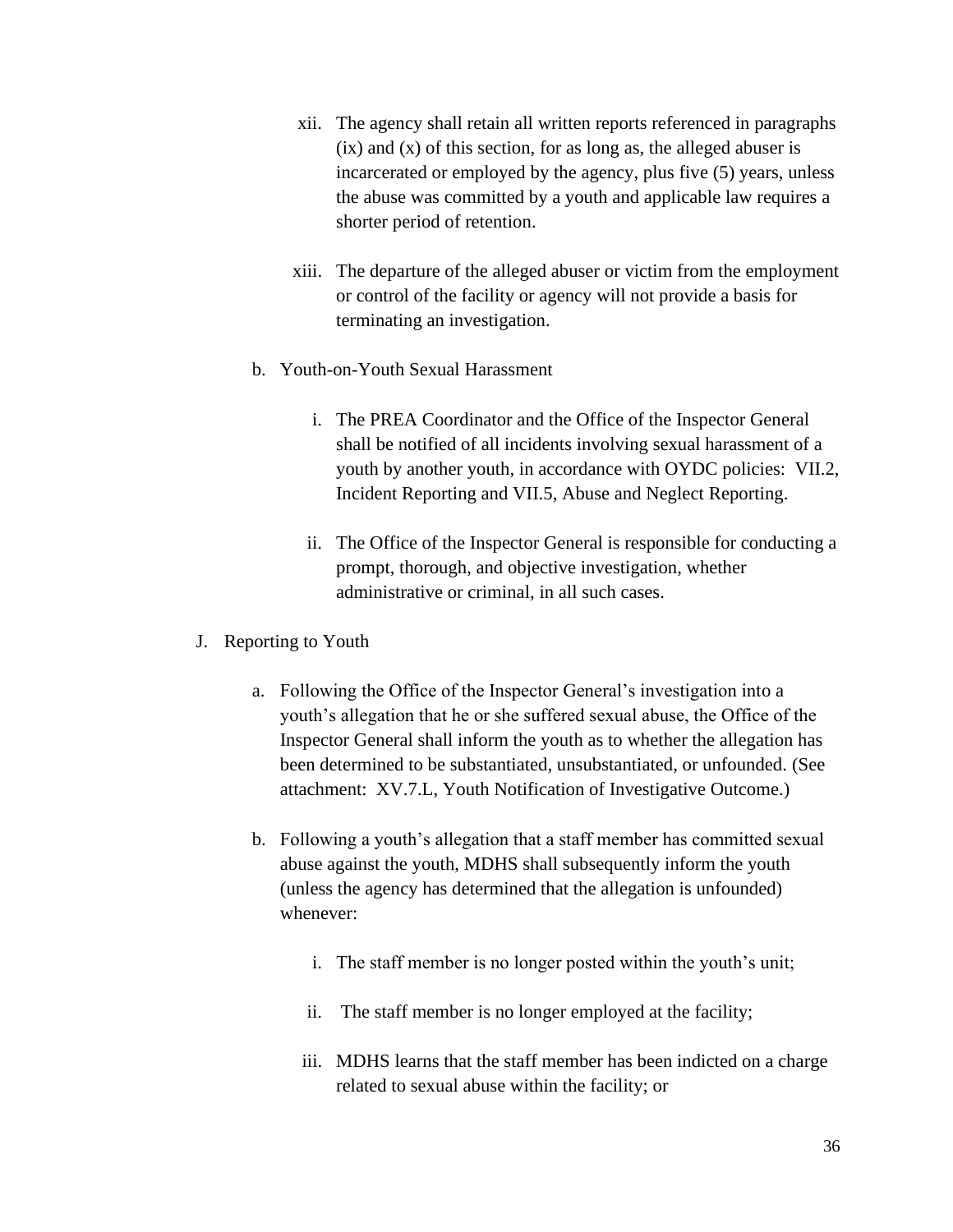- iv. MDHS learns that the staff member has been convicted on a charge related to sexual abuse within the facility.
- c. Following a youth's allegation that he or she has been sexually abused by another youth, MDHS shall subsequently inform the alleged victim whenever:
	- i. MDHS learns that the alleged abuser has a petition being drawn (under 18) or has been indicted (tried as an adult) on a charge related to sexual abuse within the facility; or
	- ii. MDHS learns that the alleged abuser has been adjudicated delinquent (under 18) or has been convicted (tried as an adult) on a charge related to sexual abuse within the facility;
	- iii. All such notifications or attempted notifications shall be documented; or
	- iv. MDHS's obligation to report under this policy shall terminate if the youth is released from the agency's custody.
- K. Disciplinary Actions for Staff
	- a. Staff shall be subject to disciplinary sanctions up to and including termination for violating agency sexual abuse or sexual harassment policies.
	- b. Termination shall be the presumptive disciplinary sanction for staff who have engaged in sexual abuse.
	- c. Disciplinary sanctions for violations of MDHS and/or OYDC policies relating to sexual abuse or sexual harassment (other than actually engaging in sexual abuse) shall be commensurate with the nature and circumstances of the acts committed, the staff member's disciplinary history, and the sanctions imposed for comparable offenses by other staff with similar histories.
	- d. All terminations for violations of MDHS and/or OYDC sexual abuse or sexual harassment policies, or resignations by staff who would have been terminated if not for their resignation, shall be reported to law enforcement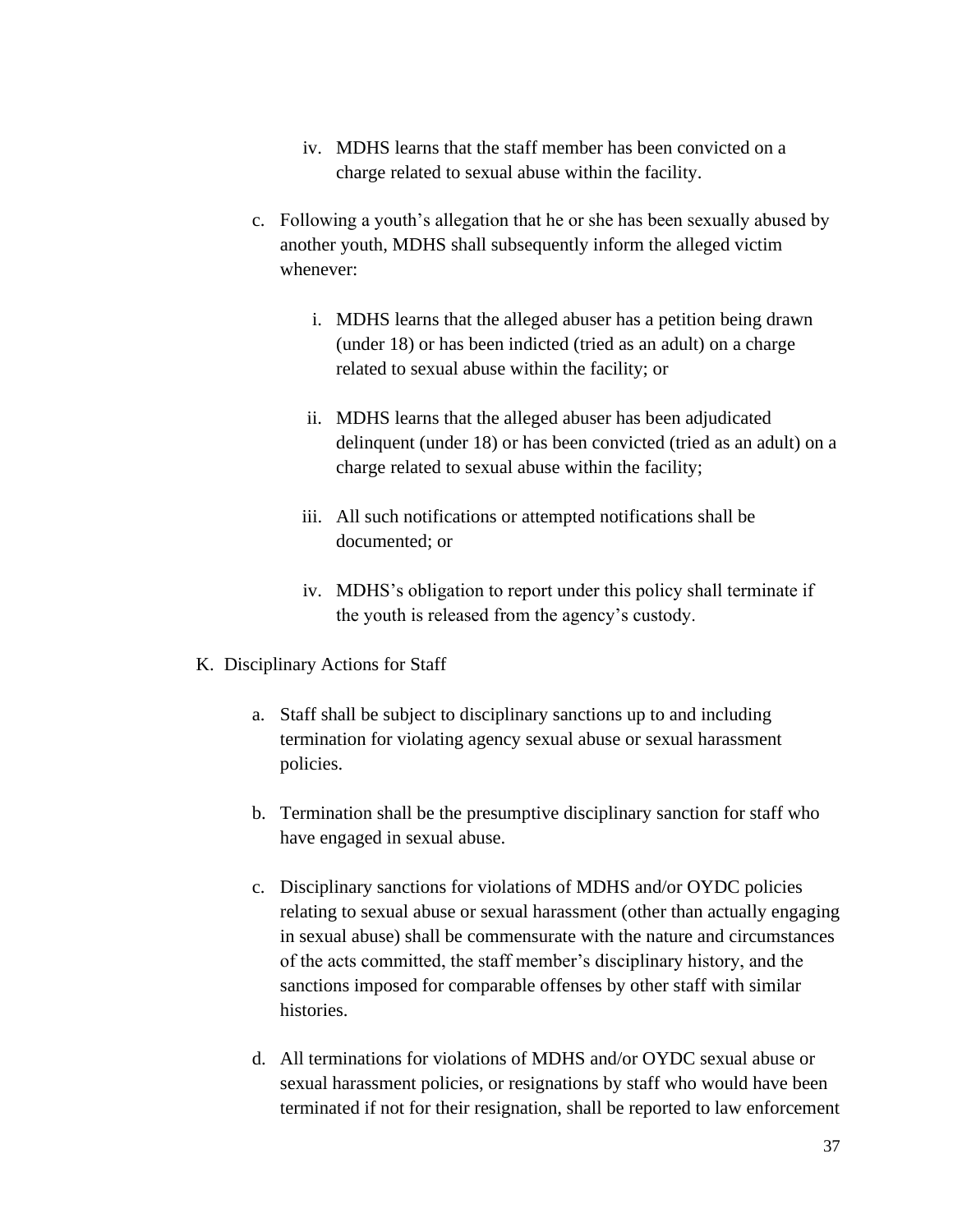agencies, unless the activity was clearly not criminal, and to any relevant licensing bodies.

- L. Corrective Action for Contractors and Volunteers
	- a. Any contractor or volunteer who engages in sexual abuse shall be prohibited from contact with youth and shall be reported to law enforcement agencies, unless the activity was clearly not criminal, and to relevant licensing bodies.
	- b. OYDC shall take appropriate remedial measures and shall consider whether to prohibit further contact with youth, in the case of any other violation of MDHS and/or OYDC sexual abuse or sexual harassment policies by a contractor or volunteer.
- M. Interventions and Disciplinary Sanctions for Youth Filing Bad Faith/False Reports
	- a. After review by the Facility Administrator/Director of Institutions and/or the Director of the Division of Youth Services, an occurrence of sexual assault between youth and another youth will be referred to the Disciplinary Hearing Officer and processed according to OYDC policy: VII.9, Due Process Hearings. Additionally, youth may be subject to criminal disciplinary action.
	- b. The disciplinary process shall consider whether a youth's mental disabilities or mental illness contributed to his or her behavior when determining what type of sanction, if any, should be imposed.
	- c. OYDC shall offer therapy, counseling, and/or other interventions designed to address and correct underlying reasons or motivations for the abuse and/or bad faith/false report. OYDC may require participation in such interventions as a condition of access to OYDC behavior-based incentives/opportunities, but not as a condition to access to general programming or education. (See OYDC policy: XIII.4, Treatment Team and XIII.5 Service Plans.)
	- d. OYDC may discipline a youth for sexual contact with staff only upon a finding that the staff member did not consent to such contact.
	- e. For the purpose of disciplinary action, a report of sexual abuse made in good faith based upon a reasonable belief that the alleged conduct occurred shall not constitute falsely reporting an incident or lying, even if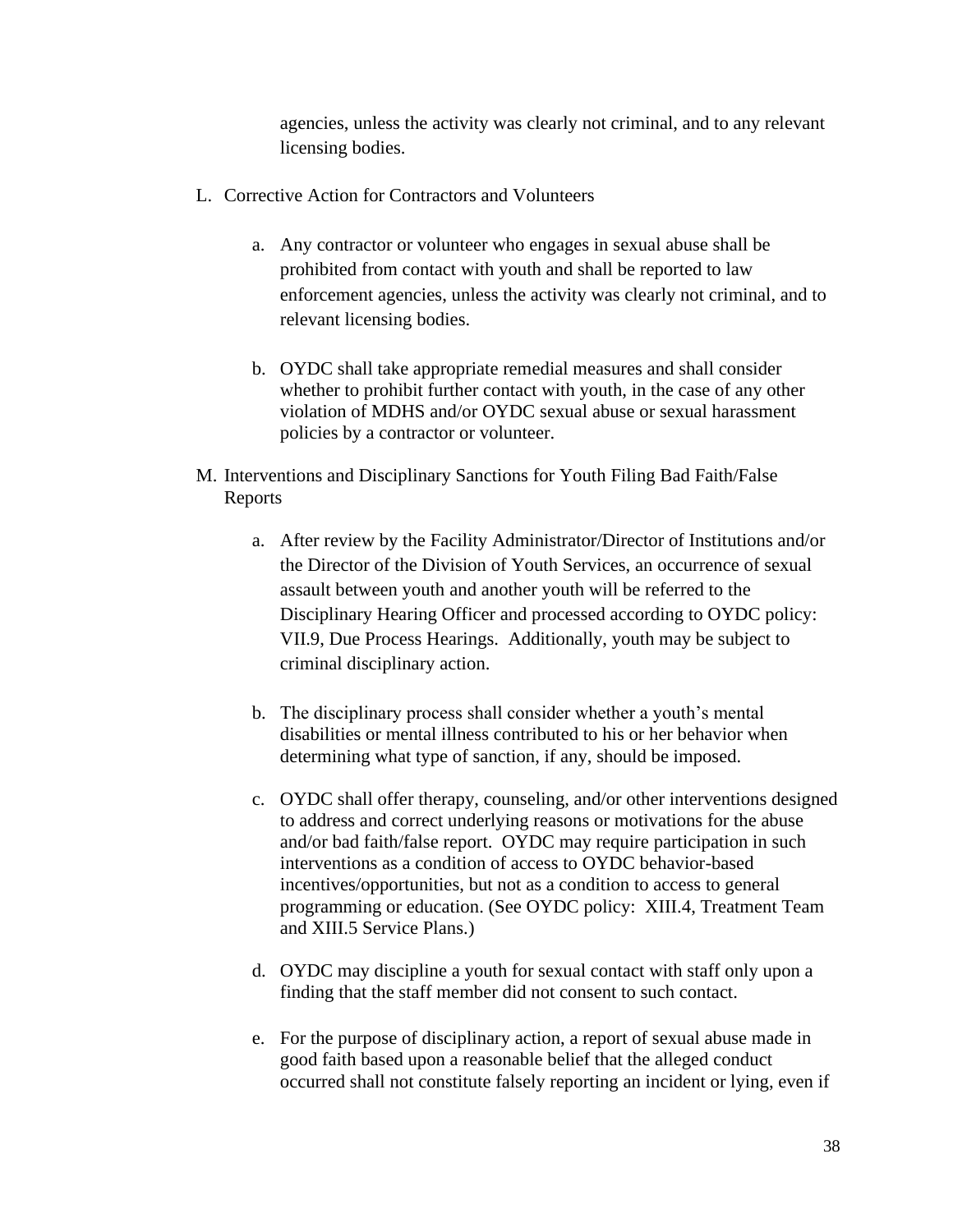an investigation does not establish sufficient evidence to substantiate the allegation.

- f. OYDC prohibits all sexual activity between youth and may discipline youth for such activity. MDHS and/or OYDC may not, however, deem such activity to constitute sexual abuse if it is determined that the activity was not coerced.
- N. Exhaustion of Administrative Remedies
	- a. OYDC shall not impose a time limit on when a youth may submit a grievance regarding an allegation of sexual abuse.
	- b. OYDC may apply otherwise applicable time limits on any portion of a grievance that does not allege an incident of sexual abuse. (See OYDC policy, XV.2, Youth Grievance and OYDC attachment: XIII.1.G, Student Handbook.)
	- c. OYDC shall not require a youth to use any informal grievance process, or to otherwise attempt to resolve with staff, an alleged incident of sexual abuse.
	- d. Nothing in this section shall restrict MDHS's ability to defend against a lawsuit filed by a youth on the grounds that the applicable statute of limitations has expired.
	- e. OYDC shall ensure that:
		- i. A youth who alleges sexual abuse may submit a grievance without submitting it to a staff member who is the subject of the complaint, and
		- ii. Such grievance is not referred to a staff member who is the subject of the complaint.
	- f. MDHS shall issue a final agency decision on the merits of any portion of a grievance alleging sexual abuse within ninety (90) days of the initial filing of the grievance.
		- i. Computation of the ninety (90) daytime period shall not include time consumed by youth in preparing any administrative appeal.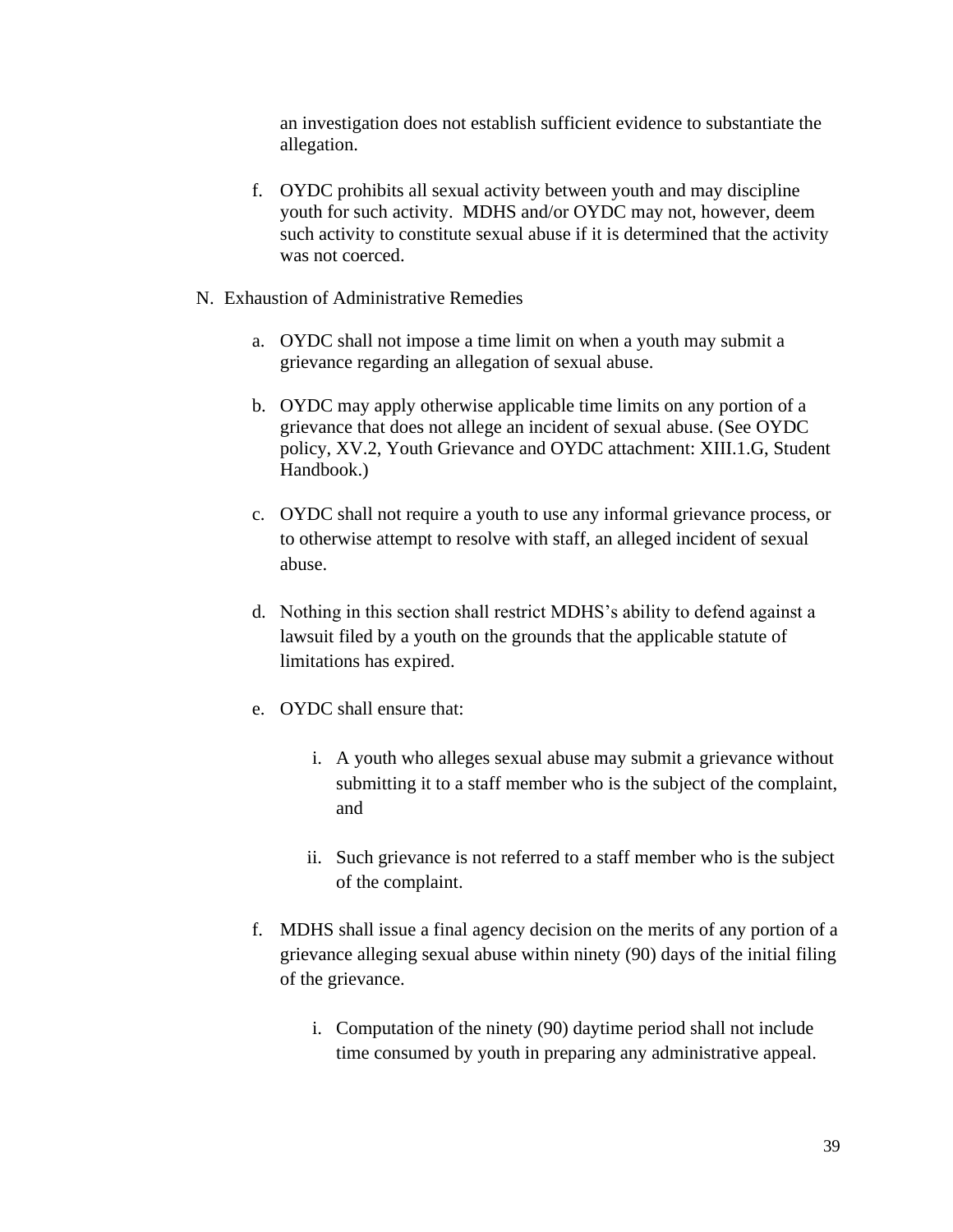- ii. MDHS may claim an extension of time to respond, of up to seventy (70) days, if the normal time period for response is insufficient to make an appropriate decision. MDHS shall notify the youth in writing of any such extension and provide a date by which a decision will be made.
- g. Third parties, including fellow youth, staff members, family members, attorneys, and outside advocates, shall be permitted to assist youth in filing requests for administrative remedies relating to allegations of sexual abuse, and shall also be permitted to file such requests on behalf of youth. The Third-Party Reporting for Alleged Sexual Abuse Sexual Assault and Sexual Harassment form (XV.7.E) is to be posted to the MDHS, DYS website, along with corresponding contact information.
	- i. If a third party, other than a parent or legal guardian, files such a request on behalf of a youth, OYDC may require as a condition of processing the request that the alleged victim agree to have the request filed on his or her behalf, and may also require the alleged victim to personally pursue any subsequent steps in the administrative remedy process.
	- ii. If the youth declines to have the request processed on his or her behalf, OYDC shall document the youth's decision.
	- iii. A parent or legal guardian of a youth shall be allowed to file a grievance regarding allegations of sexual abuse, including appeals, on behalf of such youth. Such a grievance shall not be conditioned upon the juvenile agreeing to have the request filed on his or her behalf.
- h. OYDC shall establish procedures for the filing of an emergency grievance alleging that a youth is subject to a substantial risk of imminent sexual abuse.
	- i. After receiving an emergency grievance alleging a youth is subject to a substantial risk of imminent sexual abuse, OYDC shall immediately forward the grievance (or any portion thereof that alleges the substantial risk of imminent sexual abuse) to a level of review at which immediate corrective action may be taken. Additionally, OYDC shall provide an initial response within fortyeight (48) hours and shall issue a final agency decision within five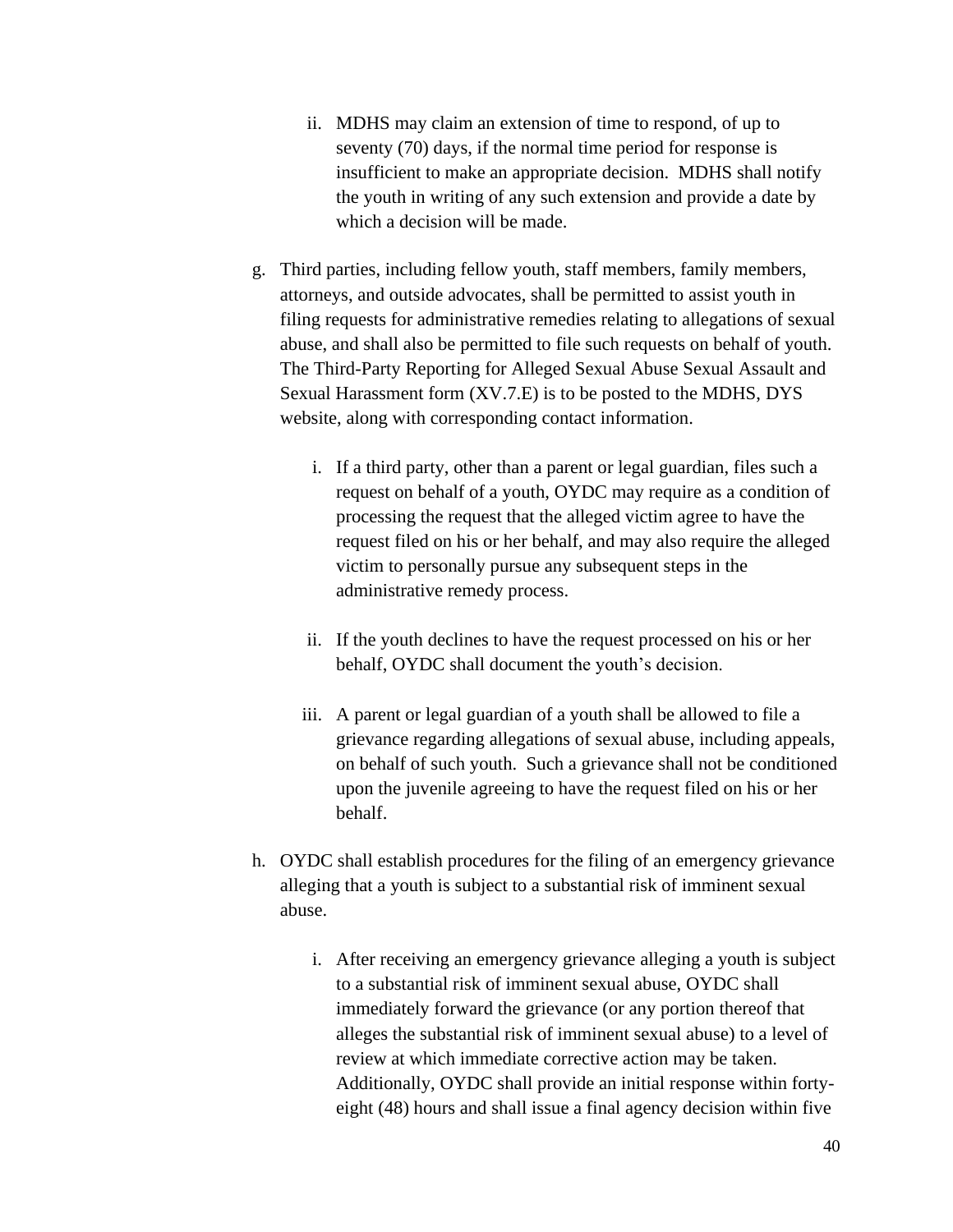(5) calendar days. The initial response and final agency decision shall document the agency's determination whether the youth is in substantial risk of imminent sexual abuse and the action taken in response to the emergency grievance.

- i. The OYDC may discipline a youth for filing a grievance related to alleged sexual abuse only where the agency can demonstrate and prove that the youth filed the grievance in bad faith.
- O. Protective Custody
	- a. Youth at high risk for sexual victimization or those who report sexual victimization shall not be placed in involuntary administrative or punitive segregation unless there has been an assessment of all other available alternatives and a determination made that there are no other alternatives available. (See OYDC policy: XII.7, Special Management Unit-Assessment Unit.)
	- b. In cases where segregated housing is the only means to protect such youth, the youth shall have access to all programs, privileges, education and work opportunities, to the extent possible, and it shall only be until an alternative means of separation from likely abusers can be arranged, a time not ordinarily to exceed thirty (30) days. Youth in isolation are to receive at least one (1) hour of large body exercise each day. In these cases, the facility shall clearly document:
		- i. The basis for the facility's concern for the youth's safety;
		- ii. The reason why no alternative means of separation can be arranged; and
		- iii. Every thirty (30) days, the facility shall afford each such youth a review to determine whether there is a continuing need for separation from the general population.
- P. Preservation of Ability to Protect Youth from Contact with Abusers
	- a. Neither MDHS, nor any other governmental entity responsible for collective bargaining on the agency's behalf shall enter into or renew any collective bargaining agreement or other agreement that limits the agency's ability to remove alleged staff sexual abusers from contact with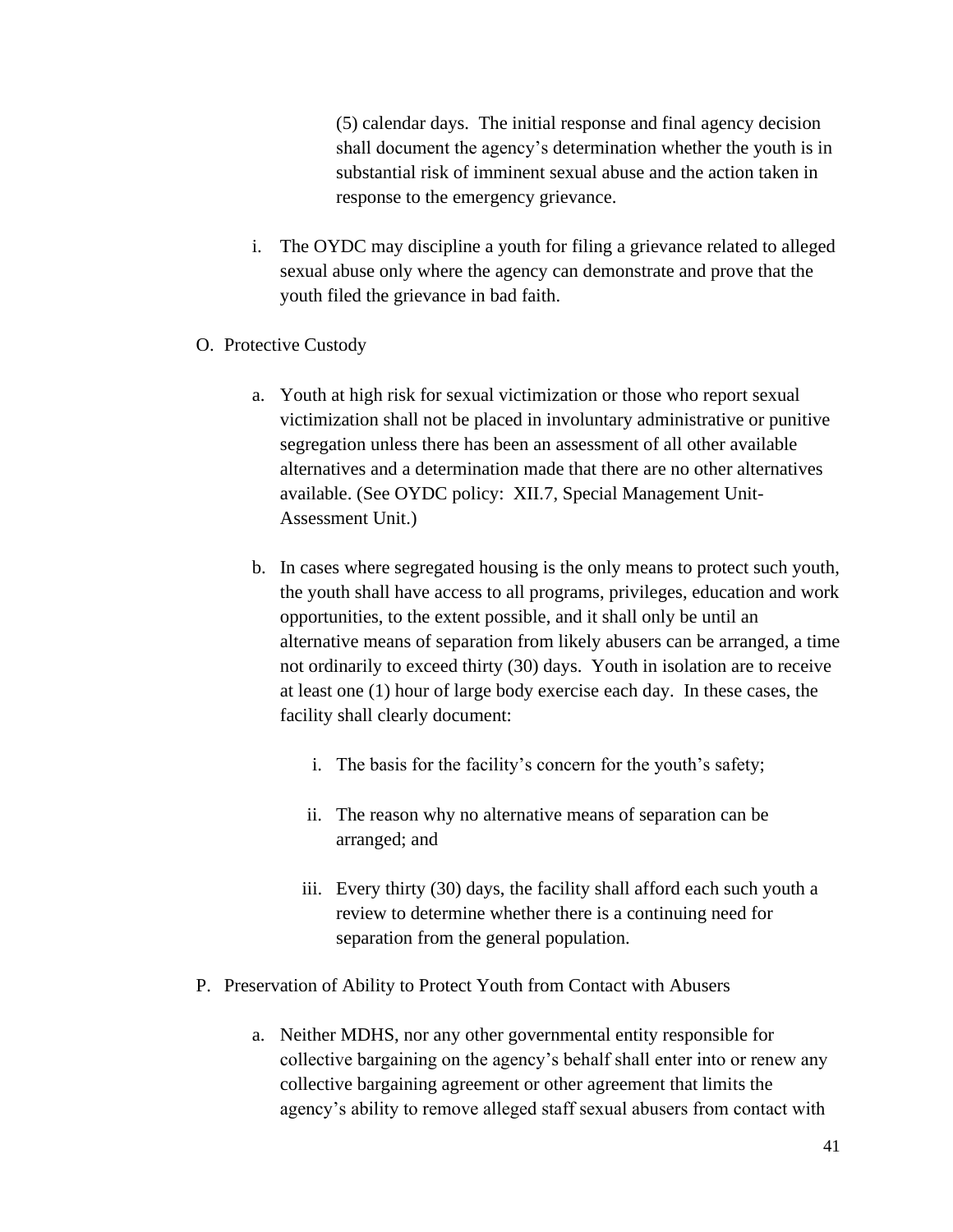youth pending the outcome of an investigation or of a determination of whether and to what extent discipline is warranted.

- b. Nothing in this policy shall restrict OYDC from entering into or renewal of agreements that govern:
	- i. The conduct of the disciplinary process, as long as such agreements are not inconsistent with the PREA provisions of §§115.372 and 115.376; or
	- ii. Whether a no-contact assignment that is imposed pending the outcome of an investigation shall be expunged from or retained in the staff member's personnel file following a determination that the allegation of sexual abuse is not substantiated.

## Q. Retaliation

- a. Retaliation in any form for the reporting of, or cooperation with, sexual abuse or harassment allegations is strictly prohibited.
- b. The Facility Administrator/Director of Institutions and PREA Coordinator shall ensure youth and staff who report sexual abuse, sexual harassment, or cooperate with a sexual abuse investigation are protected from retaliation by other youth or staff.
- c. The Office of the Inspector General will be chiefly responsible for Retaliation Monitoring by monitoring the conduct and treatment of the youth(s) and/or staff for at least ninety (90) days after an incident is reported. Monitoring time will be extended in thirty (30) day increments if there is a continuing need to do so. (See attachment: XV.7.F, Protection Against Retaliation.)
- d. The monitoring of youth shall consider any disciplinary reports, housing or program changes, and shall include periodic status checks.
- e. The monitoring of staff shall include negative performance reviews or reassignments.
- f. MDHS and OYDC shall employ multiple protection measures, such as housing changes or transfers for youth victims or abusers, removal of alleged staff or youth abusers from contact with victims, and emotional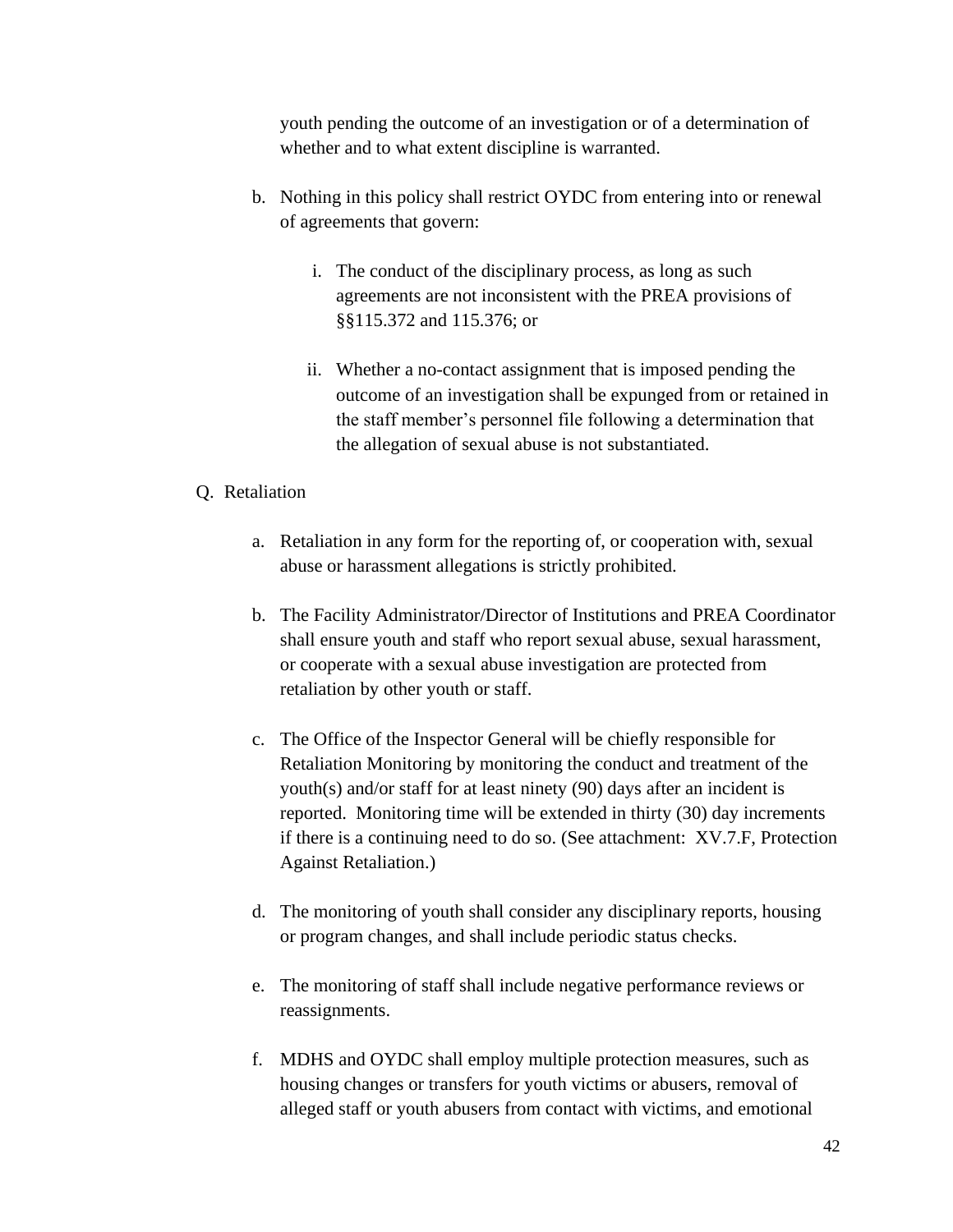support services for youth and/or staff who fear retaliation for reporting sexual abuse or sexual harassment or for cooperating with investigations.

- g. If any other individual who cooperates with an investigation expresses a fear of retaliation, the agency shall take appropriate measures to protect that individual against retaliation.
- h. The facility's obligation to monitor may terminate if the facility determines the allegation is unfounded.
- R. Upgrades to Facilities and Technologies
	- a. When designing or acquiring any new facility and in planning any substantial expansion or modification of existing facilities, the agency shall consider the effect of the design, acquisition, expansion, or modification upon the agency's ability to protect youth from sexual abuse.
	- b. When installing or updating a video monitoring system, electronic surveillance system, or other monitoring technology, the agency shall consider how such technology may enhance the agency's ability to protect youth from sexual abuse.

#### S. Data Collection

- a. For the purpose of data collection tracking, the Incident Report Form alleging sexual abuse or sexual harassment, shall be forwarded to the Office of the Inspector General within seventy-two (72) hours of notification of a PREA related incident. (See VII.2A, Incident Report Form.)
- b. The PREA Coordinator shall collect accurate, uniform data for every allegation of sexual abuse at facilities under its direct control using a standardized instrument and set of definitions. The PREA Coordinator shall aggregate the incident-based sexual abuse data at least annually.
- c. The PREA Coordinator shall maintain, review, and collect data as needed from all available incident-based documents, including reports, investigation files, and sexual abuse incident reviews.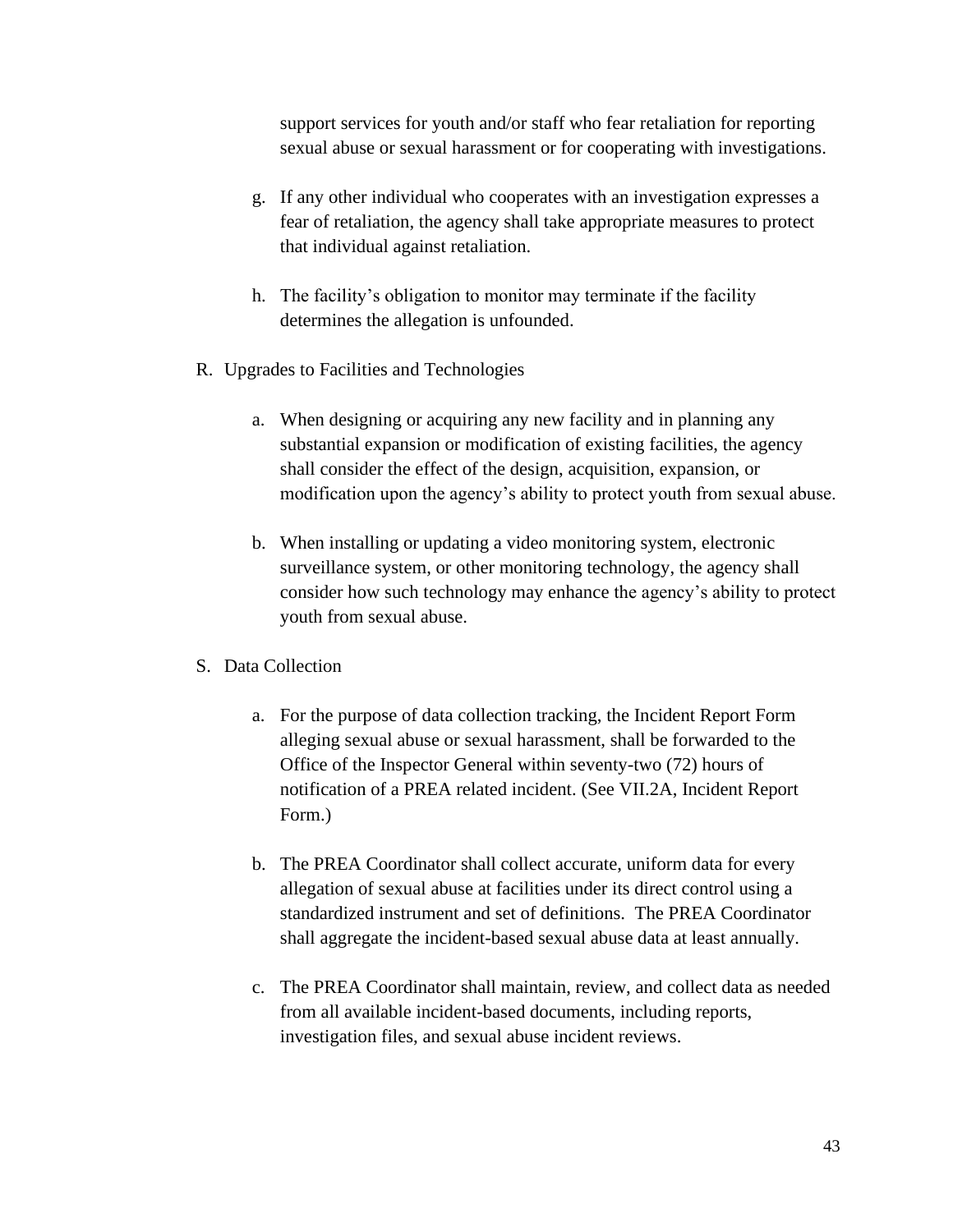- d. The PREA Coordinator shall compile the records and data from the previous calendar year necessary to fill out the requested data in the DOJ's Survey of Sexual Violence (SSV) should it be requested. This is to be provided to the Department of Justice no later than June 30<sup>th</sup> of each vear.
- e. The PREA Coordinator shall review data collected to assess and improve the effectiveness of appropriate OYDC policies and procedures. The PREA Coordinator shall prepare a report for the facility for the Director of the Division of Youth Services and Facility Administrator/Director of Institutions identifying problem areas, suggesting corrective action, and providing comparison from the previous year's data and reports. This report shall be approved by the Director of the Division of Youth Services and made readily available to the public through the MDHS-DYS website.
- f. MDHS and/or OYDC may redact specific material from the reports when publication would present a clear and specific threat to the safety and security of the facility but must indicate the nature of the material redacted.
- g. Before making aggregated sexual abuse data publicly available, MDHS and/or OYDC shall remove all personal identifiers.
- h. The above referenced data shall be retained securely for ten (10) years.
- T. Facility Audits
	- a. OYDC shall be audited at least once during each three-year PREA audit cycle as MDHS is a single entity agency.
	- b. The audit shall be conducted by a DOJ Certified Auditor(s).
	- c. The auditor shall review all relevant agency-wide policies, procedures, reports, internal and external audits, and accreditations for each facility type. OYDC shall bear the burden of demonstrating compliance with PREA standards.
	- d. The auditor shall review, at a minimum, a sampling of relevant documents and other records and information for the most recent one-year period.
	- e. The auditor shall have access to, and shall observe, all areas of the audited facility.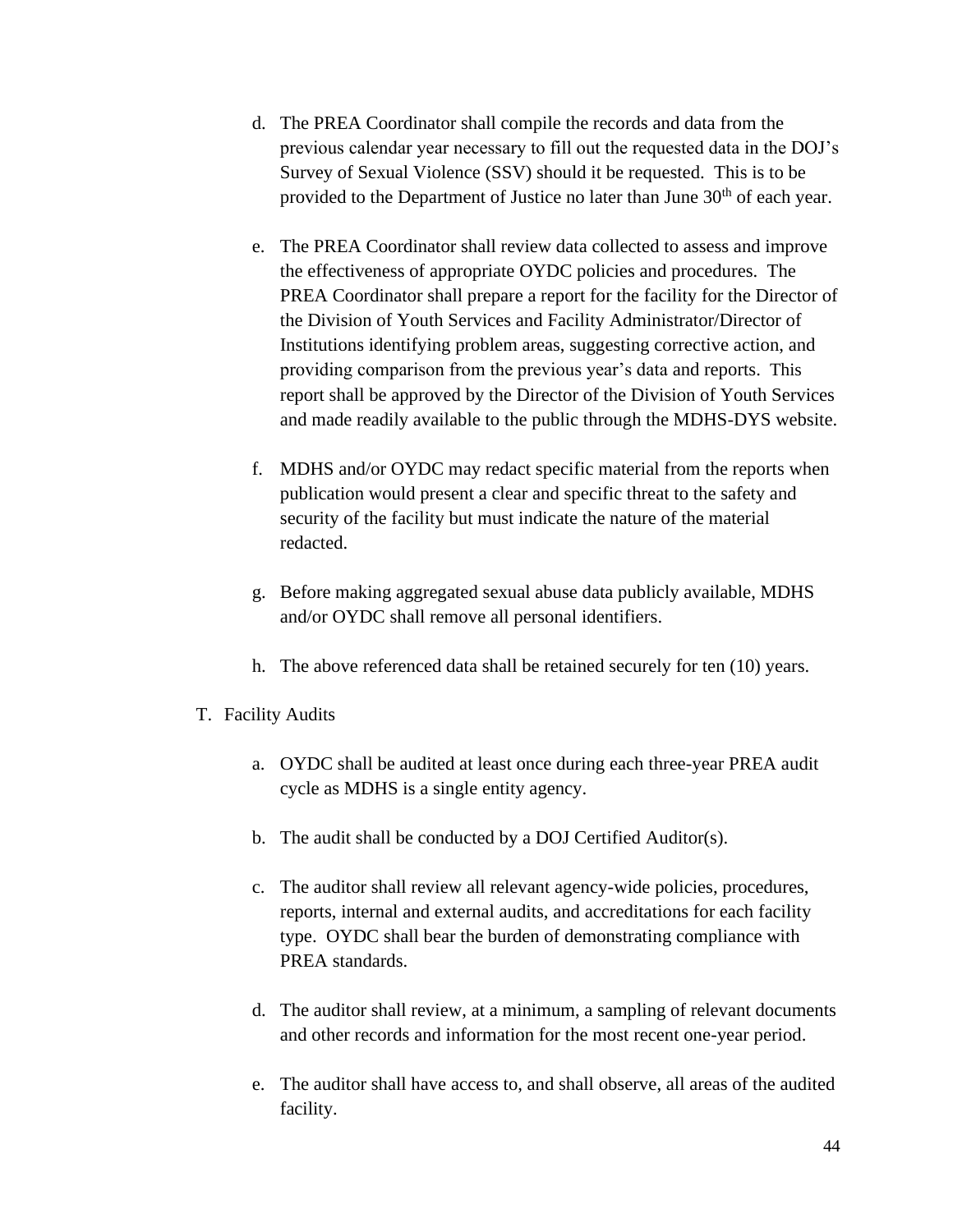- f. The auditor shall be permitted to request and receive copies of any relevant documents (including electronically stored information).
- g. The auditor shall retain and preserve all documentation (including, e.g., video tapes and interview notes) relied upon in making audit determinations. Such documentation shall be provided to the Department of Justice upon request.
- h. The auditor shall be permitted to and interview a representative sample of youth and employees/staff in a private setting.
- i. The auditor shall review a sampling of any available videotapes and other electronically available data that may be relevant to the provisions being audited.
- j. Youth shall be permitted to send confidential information or correspondence to the auditor in the same manner as if they were communicating with legal counsel.
- k. Auditors shall attempt to communicate with community-based or victim advocates who may have insight into relevant conditions in the facility.
- l. Audit reports shall state whether OYDC policies and procedures comply with relevant federal PREA standards and be provided to the Director of the Division of Youth Services, Facility Administrator/Director of Institutions, and PREA Coordinator.
- m. Each audit shall include a certification by the auditor that no conflict of interest exists with respect to his or her ability to conduct an audit of the agency under review.
- n. For each PREA standard, the auditor shall determine whether OYDC reaches one of the following findings: Exceeds Standard (substantially exceeds requirement of standard); Meets Standard (substantial compliance; complies in all material ways with the standard for the relevant review period); Does Not Meet Standard (requires corrective action). The audit summary shall indicate, among other things, the number of provisions the facility has achieved at each grade level.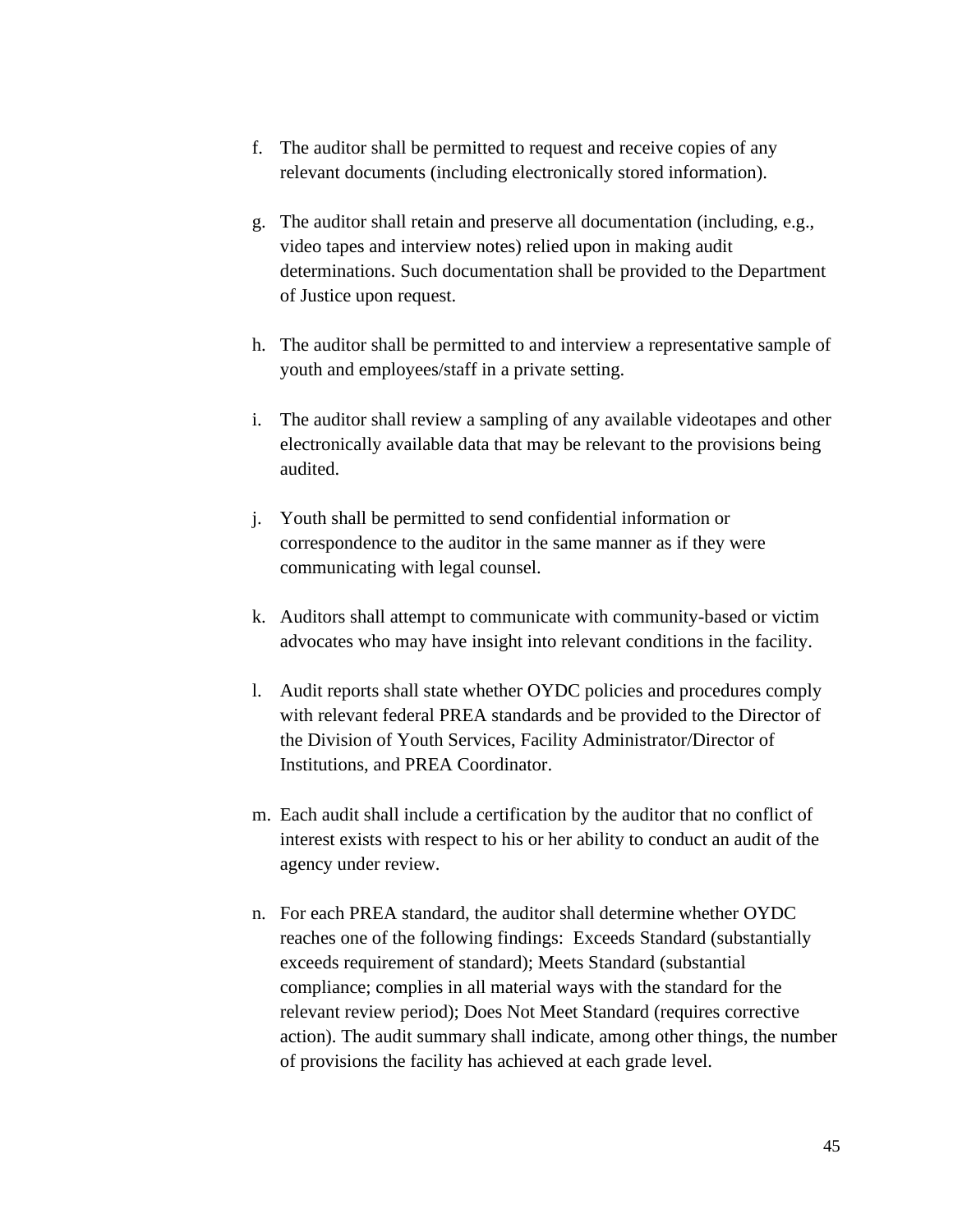- o. Audit reports shall describe the methodology, sampling sizes, and basis for the auditor's conclusions regarding each standard provision for each audited facility and shall include recommendations for any required corrective action.
- p. Auditors shall redact any personally identifiable student or staff information from their reports but shall provide such information to the agency upon request and may provide such information to the Department of Justice.
- q. A finding of "Does Not Meet Standards" triggers a 180-day corrective action period. The auditor, along with the Director of the Division of Youth Services, Facility Administrator/Director of Institutions, PREA Coordinator, and any other designees shall jointly develop a corrective action plan to achieve compliance.
- r. The auditor shall take necessary and appropriate steps to verify implementation of the corrective action plan, such as reviewing updated policies and procedures or re-inspecting portions of the facility.
- s. After the 180-day corrective action period ends, the auditor shall issue a final determination as to whether OYDC has achieved compliance with those standards requiring corrective action.
- t. If OYDC does not achieve compliance with each standard, it may (at its discretion and cost) request a subsequent audit once it believes that it has achieved compliance.
- u. Within 90 days of the auditor's final determination, OYDC may lodge an appeal with the DOJ regarding any specific audit finding that it believes to be incorrect.
- v. If DOJ determines that OYDC has stated good cause for a re-evaluation, the OYDC may commission a re-audit by an auditor mutually agreed upon by DOJ and OYDC. The agency shall bear the costs of this re-audit.
- w. The findings of the re-audit shall be considered final.
- x. OYDC shall publish the auditor's final report on the agency website to ensure it is available to the public.